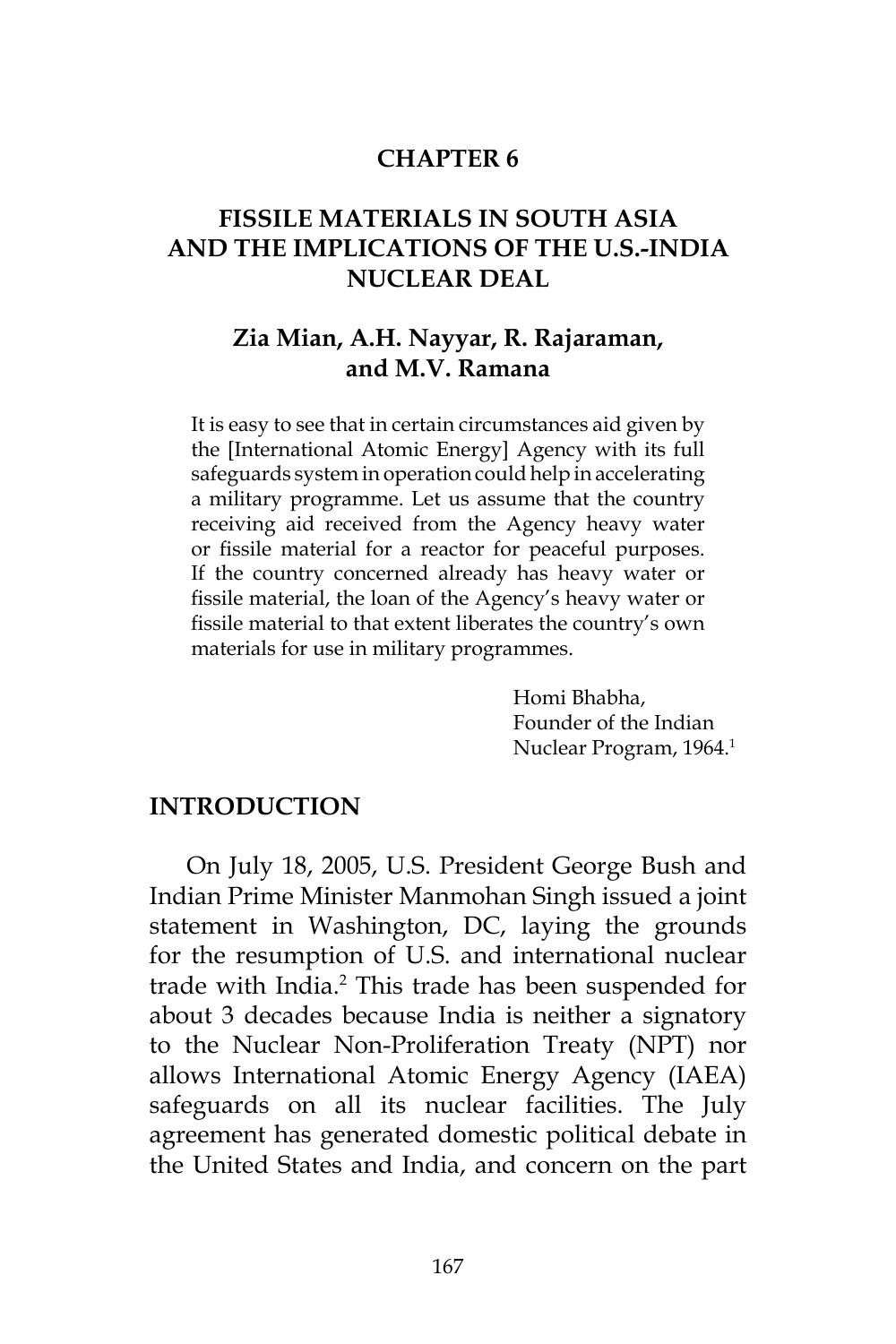of a number of other countries.3 Among the issues is the fear that the agreement serves to normalize India's status as a nuclear weapons state and so weakens the NPT and the larger nonproliferation regime. Another important concern is that it may serve to expand India's potential nuclear weapons production capabilities, and thus hinder international efforts to end the production of fissile materials for nuclear weapons.

As part of the July 2005 deal, the Bush Administration offered both to amend U.S. laws and policies on nuclear technology transfer and to seek the necessary exemptions in the international controls on the supply of nuclear fuel and technology managed by the Nuclear Suppliers Group (NSG) of states so as to allow nuclear trade with India. In exchange for the lifting of these restrictions, India's government offered to identify and separate civilian nuclear facilities and programs from its nuclear weapons complex, and volunteer these civilian facilities for IAEA safeguarding. However, the final shape and status of the deal is still unclear since it will require the U.S. Congress to amend existing laws, and a consensus among the NSG countries, both of which may attach conditions that India may not accept. $^4$ 

At the March 2006 summit in New Delhi between President Bush and Prime Minister Singh, it was announced that the Bush administration was satisfied with the proposed Indian plan to separate its program into a civilian and a military component.5 The separation plan offers to subject to IAEA safeguards eight Indian power reactors that are either operating or under construction, in addition to the six reactors that are already subject to safeguards because they were purchased from abroad (see Appendix I for a list of India's operating and under construction reactors).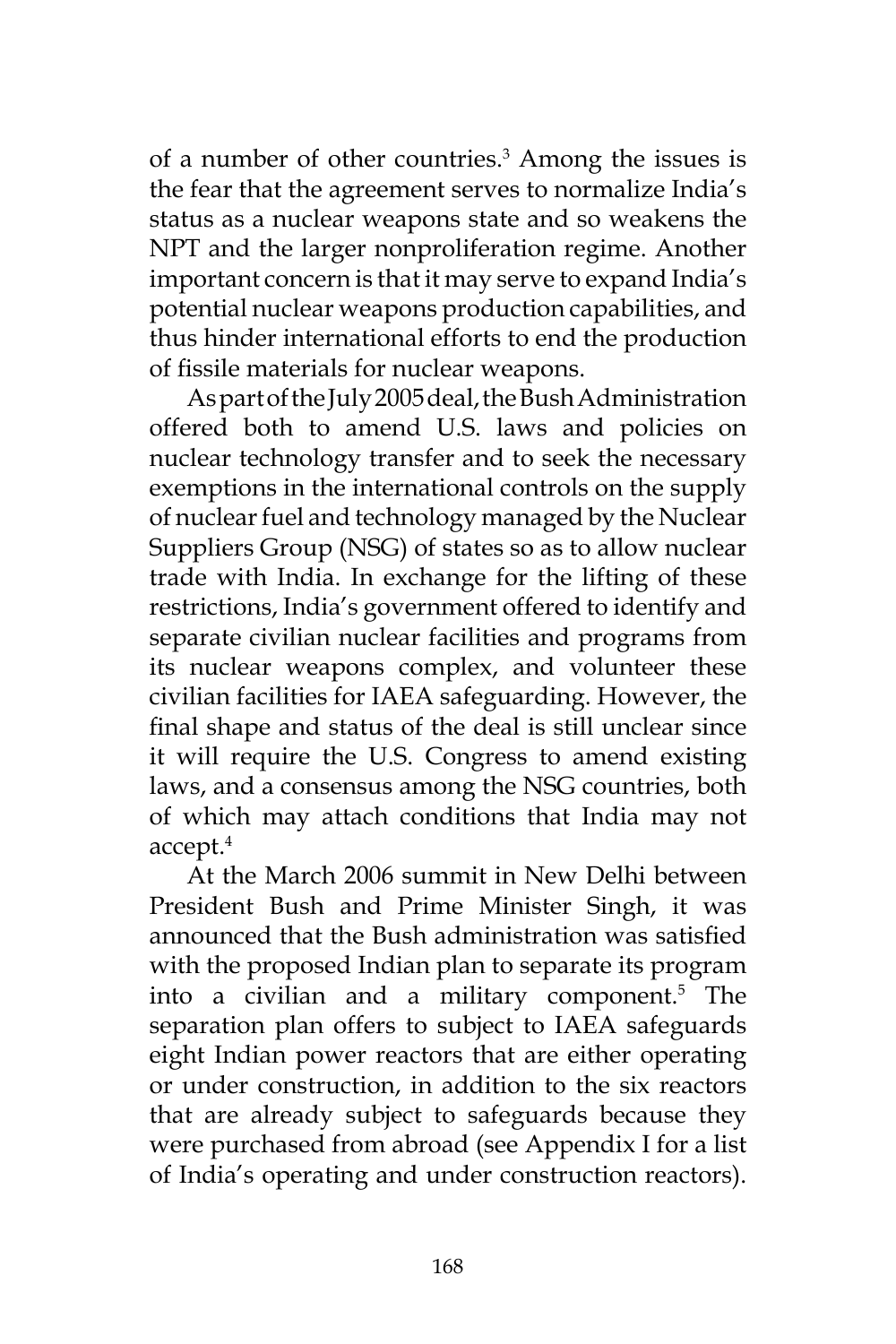These "civilian" facilities will be put under safeguards "in a phased manner" by 2014 and thereafter will remain open to inspections in perpetuity. India's remaining eight power reactors, all its research reactors, and the plutonium-fuelled fast breeder reactor program are to be part of the military program. India also offered to shut down by 2010 a reactor supplied by Canada, used for peaceful purposes, but whose plutonium was used in the 1974 nuclear weapon test. India also claimed the right to classify as either civilian or military any future reactors it might build.

The nuclear agreement has elicited great concern from Pakistan, which has demanded from the United States (and been refused) the same deal as is being offered to India.<sup>6</sup> China has called for any exemptions for international nuclear cooperation and trade agreed to by the NSG to be open to Pakistan as well.<sup>7</sup> The United States has refused.8

Pakistan's Prime Minister, Shaukat Aziz, observed that "nuclear nonproliferation and strategic stability in South Asia will be possible when the United States fulfills the needs of both Pakistan and India for civil nuclear technology on an equal basis," and warned that "a selective and discriminatory approach will have serious implications for the security environment in South Asia."9 Pakistan's National Command Authority (NCA), chaired by President Pervez Musharraf and responsible for its nuclear weapons policy and production, declared that, "In view of the fact the [U.S.-India] agreement would enable India to produce a significant quantity of fissile material and nuclear weapons from unsafeguarded nuclear reactors, the NCA expressed firm resolve that our credible minimum deterrence requirements will be met."<sup>10</sup> However, at the same time, Pakistani ambassador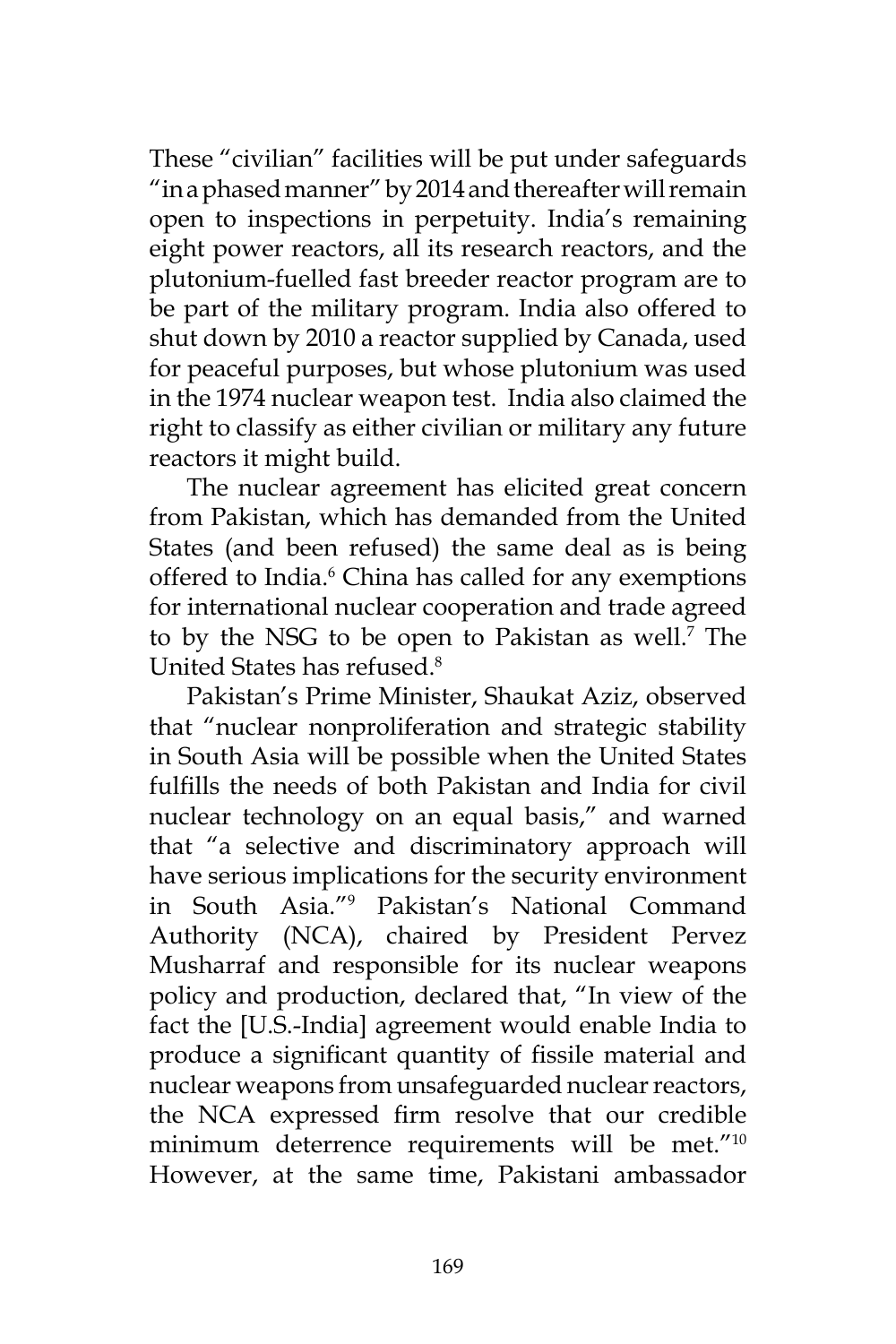to the United States and former Army chief General Jahangir Karamat offered that "if bilaterally, the United States can facilitate a moratorium on fissile material production or on testing; we are very happy to be part of that  $''^{11}$ 

Technical issues related to fissile materials that are involved in these concerns about the agreement are discussed.12 First the estimated fissile material production and stockpiles in South Asia are reviewed. Then the significance of the line India has drawn between its civilian and military facilities for India's future weapons-useable fissile material production capabilities is assessed.

### **SOUTH ASIAN NUCLEAR PROGRAMS**

India and Pakistan have long-standing nuclear weapons programs that are linked to their civilian nuclear infrastructure. International support was crucial in the development of these complexes in both states. Most of this support followed the 1953 launch of the U.S. Atoms for Peace program, which sought to encourage third world countries to become U.S. allies by offering nuclear technology, but had unfortunate consequences in facilitating proliferation in South Asia and elsewhere.13

### **India.**

Established in 1948, India's Atomic Energy Commission turned to the United Kingdom for the design and enriched uranium fuel for its first nuclear reactor, Apsara. Similarly, the CIRUS reactor was supplied by Canada, while the heavy water used in it came from the United States. India's first power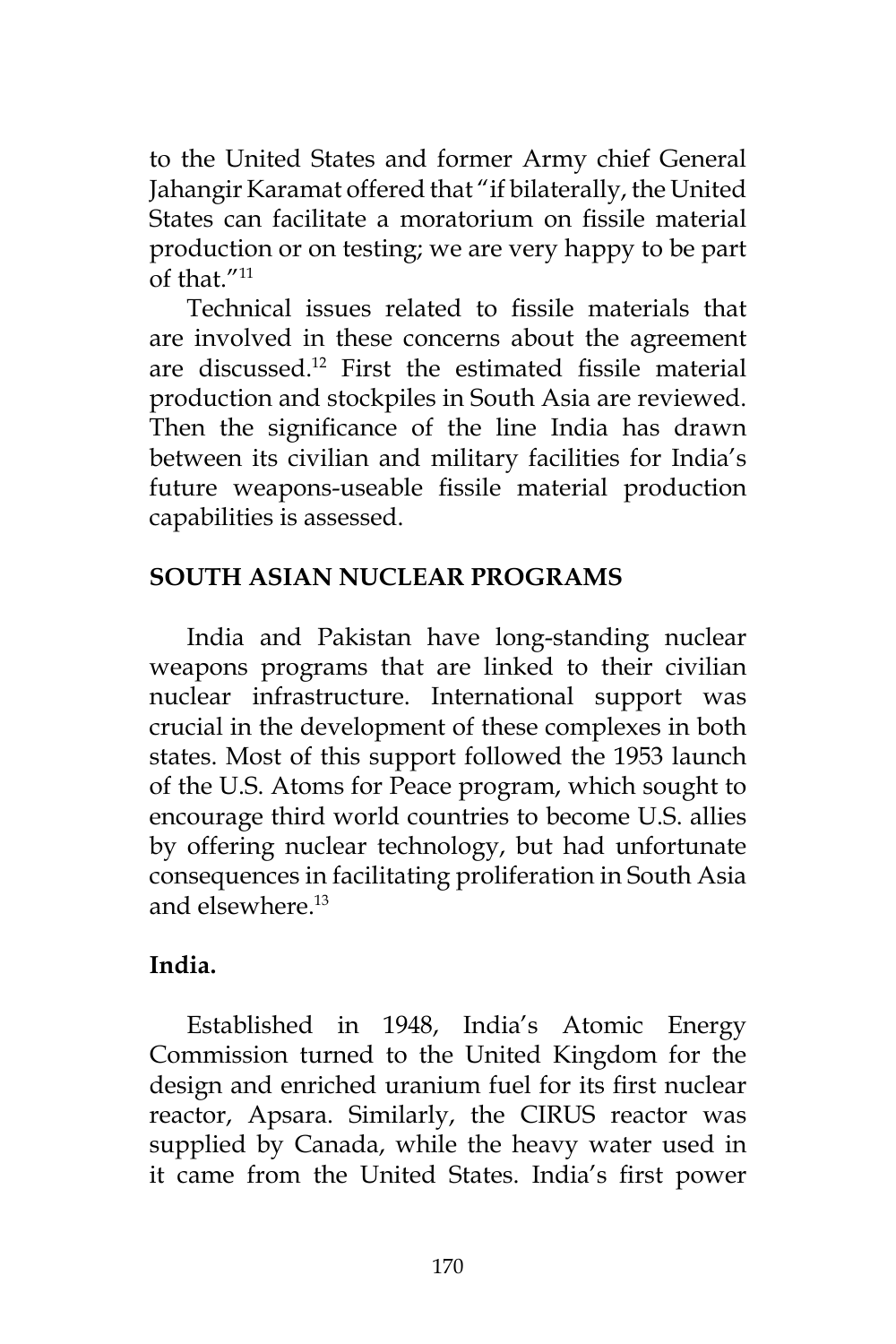reactors at Tarapur and Rawatbhata were supplied by the United States and Canada, respectively. A U.S. design was used for India's first reprocessing plant in Trombay. Some of these technologies and materials contributed to the production and separation of the plutonium used in India's 1974 nuclear weapons test. Due to this test and its subsequent refusal to give up its nuclear weapons and sign the NPT, India has been kept largely outside the system of trade of nuclear technology that has developed over the past 3 decades.

India has over the years built a nuclear power program with 15 reactors (Appendix I) providing today an installed capacity of 3,310 megawatts electric (MWe), which accounts for about 3 percent of India's installed electricity generation capacity. Thirteen of the reactors are Pressurized Heavy Water Reactors (PHWRs), the first two of which were supplied by Canada. The other PHWR reactors are Indian built but largely based on the Canadian design. The latest evolution of the design has increased the capacity from 220 to 540 MWe. The other two power reactors are first-generation Boiling Water Reactors supplied by the United States.

Only the four foreign supplied reactors are currently under IAEA safeguards. Two 1,000 MWe reactors being built by Russia under a 1988 deal will also be safeguarded. These two large reactors will increase India's nuclear capacity by over 50 percent in the next few years.

For decades, India's Department of Atomic Energy (DAE) has pursued an ambitious fast-breeder reactor development program. This involves separating plutonium from the spent fuel produced in natural uranium reactors and using it to fuel fast-neutron breeder reactors, which in turn could be used to produce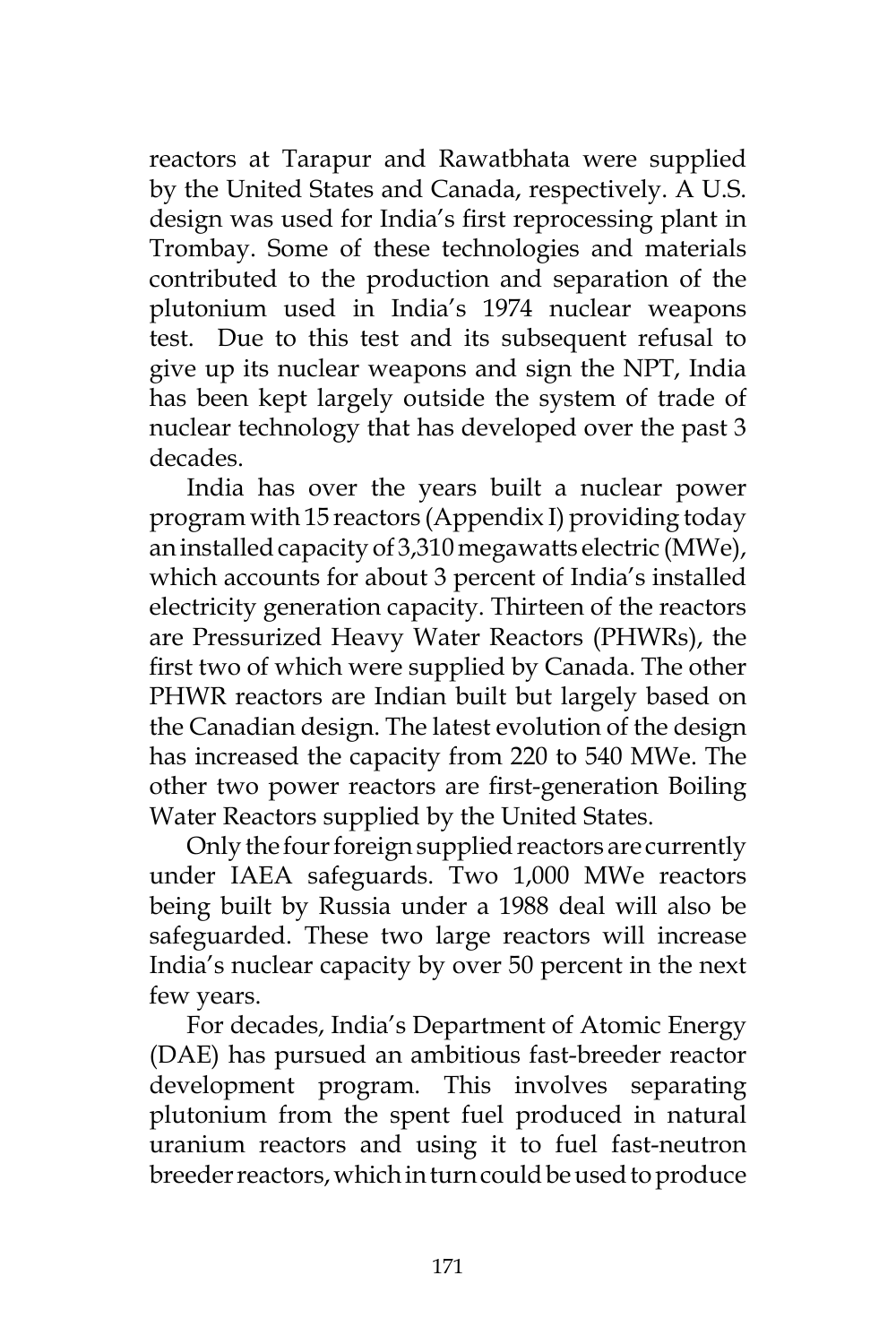U-233 that would eventually serve to fuel heavy-water reactors operating on a Th-U-233 closed fuel cycle.<sup>14</sup> These efforts have made slow progress: The first breeder reactor to be built, the Fast Breeder Test Reactor, was due to become operational in 1976 but started only in 1985 and has been plagued with problems.15 The 500- MWe Prototype Fast Breeder Reactor is not expected to be completed until 2010, if all goes according to plan. India has also begun work on a prototype plutoniumthorium-uranium-233 fuelled Advanced Heavy Water Reactor (AHWR) to gain experience with the thorium and U-233 fuel cycle.<sup>16</sup>

India conducted its first nuclear weapon test in May 1974. There were another five tests in 1998 involving fission weapons and a thermonuclear weapon. There are reports that at least one test used plutonium that was less than weapons grade.<sup>17</sup> India is believed to have a stockpile of perhaps 40-50 nuclear weapons. One report cites plans for 300-400 weapons within a decade.18

#### **Pakistan.**

Pakistan obtained its first research reactor from the United States as part of the Atoms for Peace Program. Its first power reactor, a 137 MWe PHWR built by Canada, began operating in 1972. Since 2001, a 325 MWe Pressurized (Light) Water Reactor (PWR), designed and built by China, has been operating at Chashma. A second reactor of the same type is under construction at the same site. All of these foreign-supplied reactors are under IAEA safeguards (Appendix 1).

After India's 1974 nuclear test, Pakistan sought technology both to separate plutonium and to enrich uranium for its nuclear weapons program. A 1974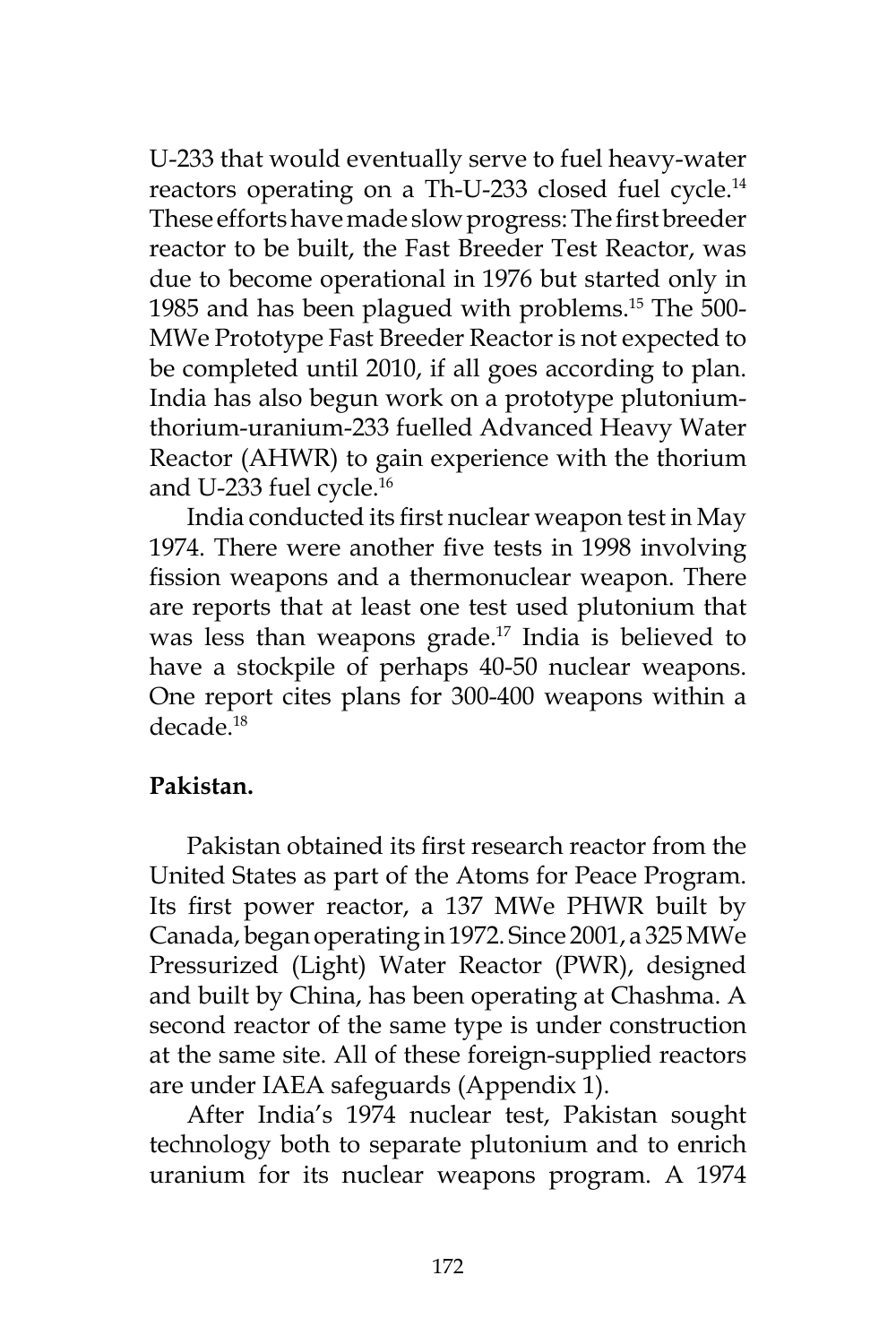deal with France for a reprocessing plant was canceled in 1978 amid growing concerns about a possible Pakistani nuclear weapons program.<sup>19</sup> But A. Q. Khan, a Pakistani metallurgist working for a subsidiary of the European enrichment company, URENCO, was able to acquire centrifuge technology, and Pakistan succeeded in enriching uranium at its Kahuta centrifuge uranium enrichment facility in 1982.<sup>20</sup> In 1998, Pakistan also began operating a plutonium-production reactor at Khushab.21 A second reactor is now under construction at the same site, with work apparently having begun on it in 2000. 22

In 1998, Pakistan followed India in testing nuclear weapons. A 2001 estimate suggested Pakistan may by then have had an arsenal of  $24-48$  nuclear weapons.<sup>23</sup>

### **CURRENT STOCKS OF FISSILE MATERIAL IN INDIA AND PAKISTAN**

India and Pakistan are producing fissile materials for their nuclear-weapons programs. Along with Israel and perhaps North Korea, they may be the only states currently doing so. The five NPT nuclear weapons states, the United States, Russia, the United Kingdom, France and (informally) China, have all announced an end to fissile material production for weapons.

#### **Weapons Grade Plutonium.**

As far as is known, India's weapons-grade plutonium comes from the 40 megawatt thermal (MWt) CIRUS and 100 MWt Dhruva reactors (see Figure 1).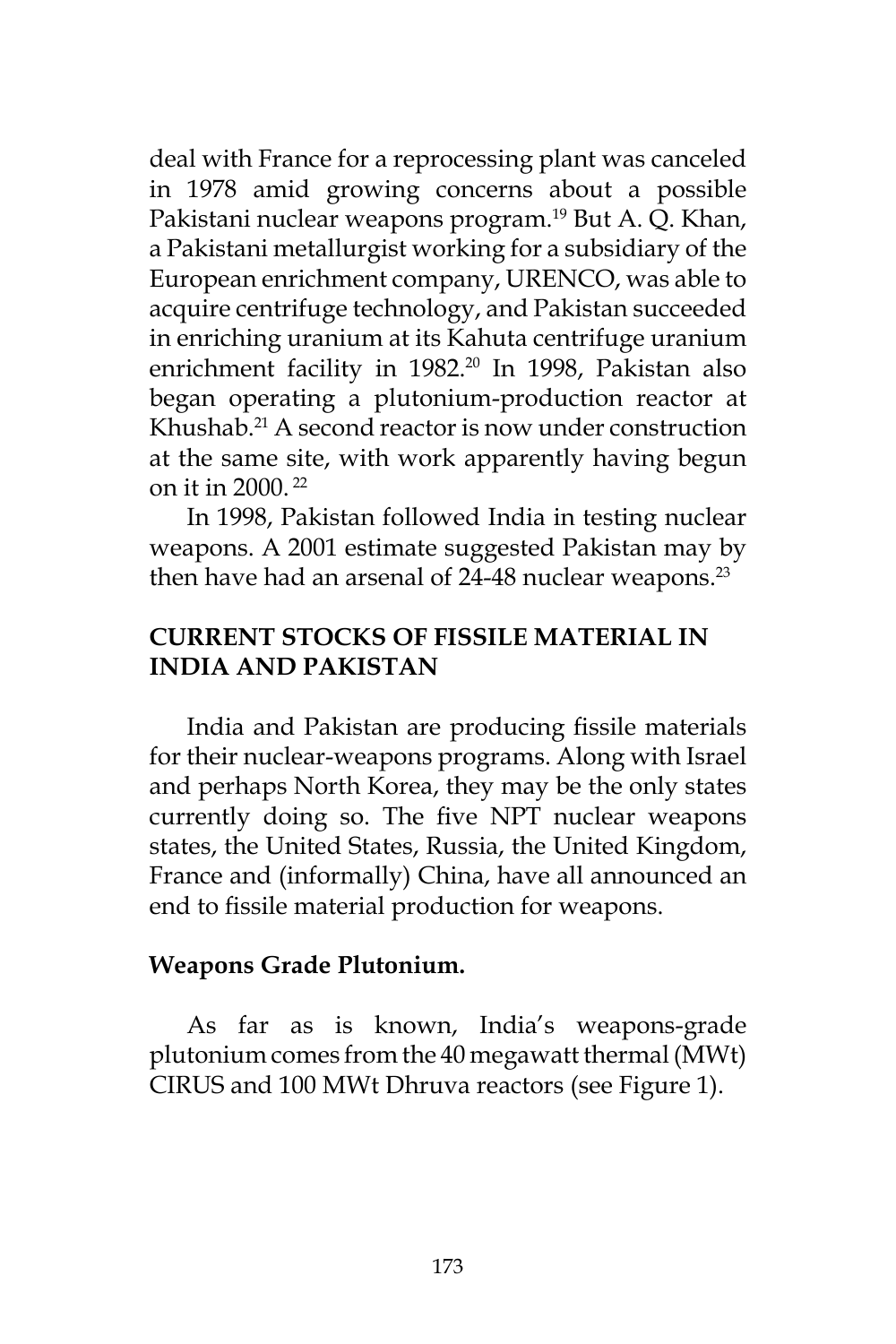

## **Figure 1. The Dhruva (left) and CIRUS (right) Reactors (IKONOS Satellite Imagery Courtesy of GeoEye)**.

Public details of the operating histories for CIRUS and Dhruva are sparse. CIRUS became critical in 1960 and fully operational in 1963. An extended refurbishment of CIRUS started in October 1997, and it resumed operation in October 2003.24 Dhruva was commissioned in 1985 but began normal operation in 1988.<sup>25</sup> One figure that has been published is the availability factor, which is the fraction of time that the reactor is operable. CIRUS is reported to have an "availability factor of over 70 percent."26 In 2000, Dhruva was claimed to have "achieved an availability factor of over 68 percent during the year which is the highest so far."<sup>27</sup>

Assuming that the reactors operate at full power when they are available allows an upper-bound estimate of plutonium production. At full power and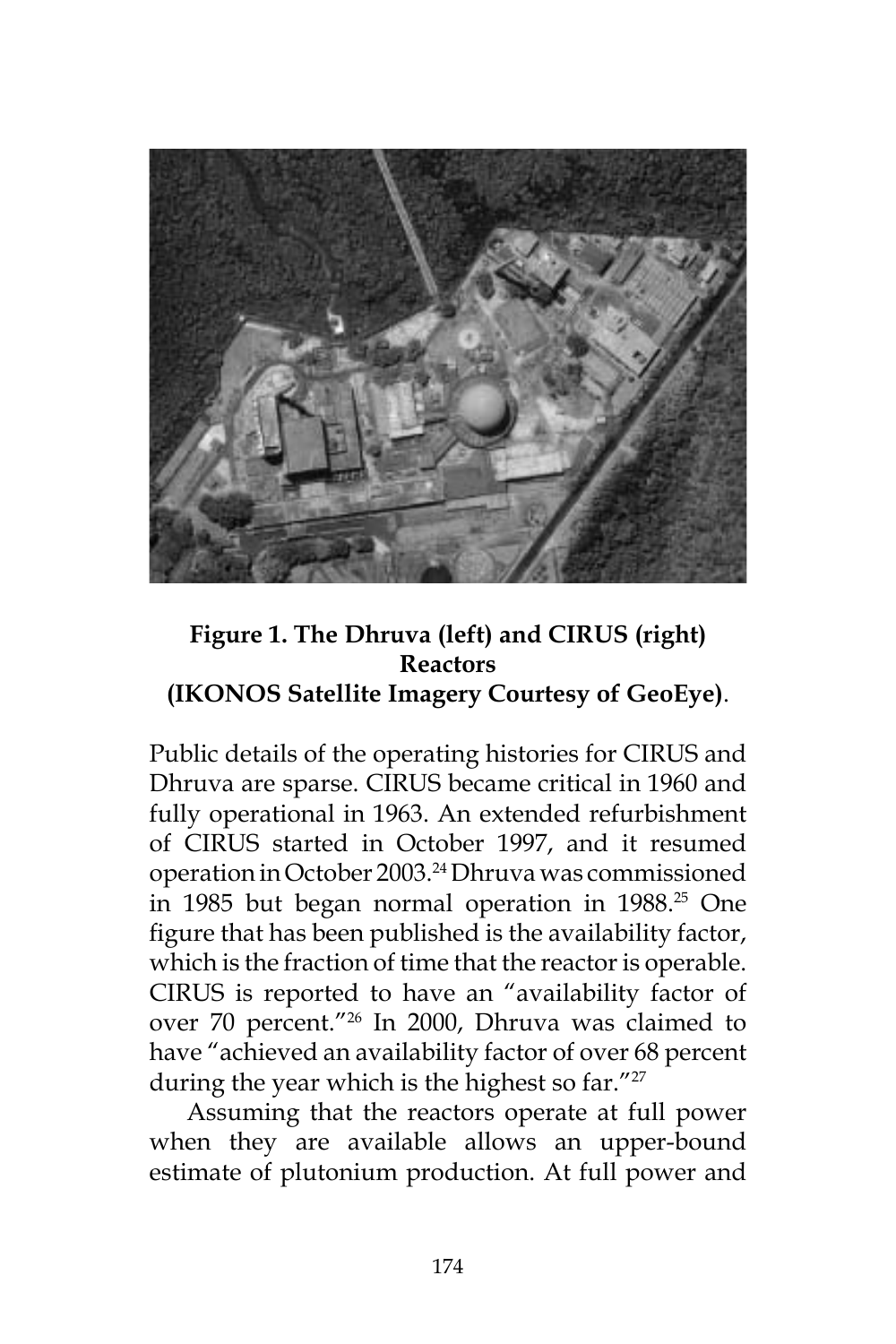an availability factor of 70 percent, each year CIRUS would produce about 10.2 tons of spent fuel, containing about 9.2 kg of weapons grade plutonium, and Dhruva would produce about 25.6 tons of spent fuel containing 23 kg of weapons grade plutonium.<sup>28</sup>

Pakistan has a smaller plutonium production potential from its 50 MWt Khushab reactor (see Figure 2).29 It is a natural uranium-fuelled heavy water reactor and appears to be similar to India's CIRUS reactor.



### **Figure 2. The Khushab Reactor (IKONOS Satellite Imagery Courtesy of GeoEye)**.

There is little information available about the history and operating experience of the Khushab reactor other than that construction started in 1985 and it started operating in early 1998.<sup>30</sup> Assuming that the Khushab reactor has been operated in a fashion similar to India's CIRUS reactor, it could produce almost 12 kg of plutonium per year.31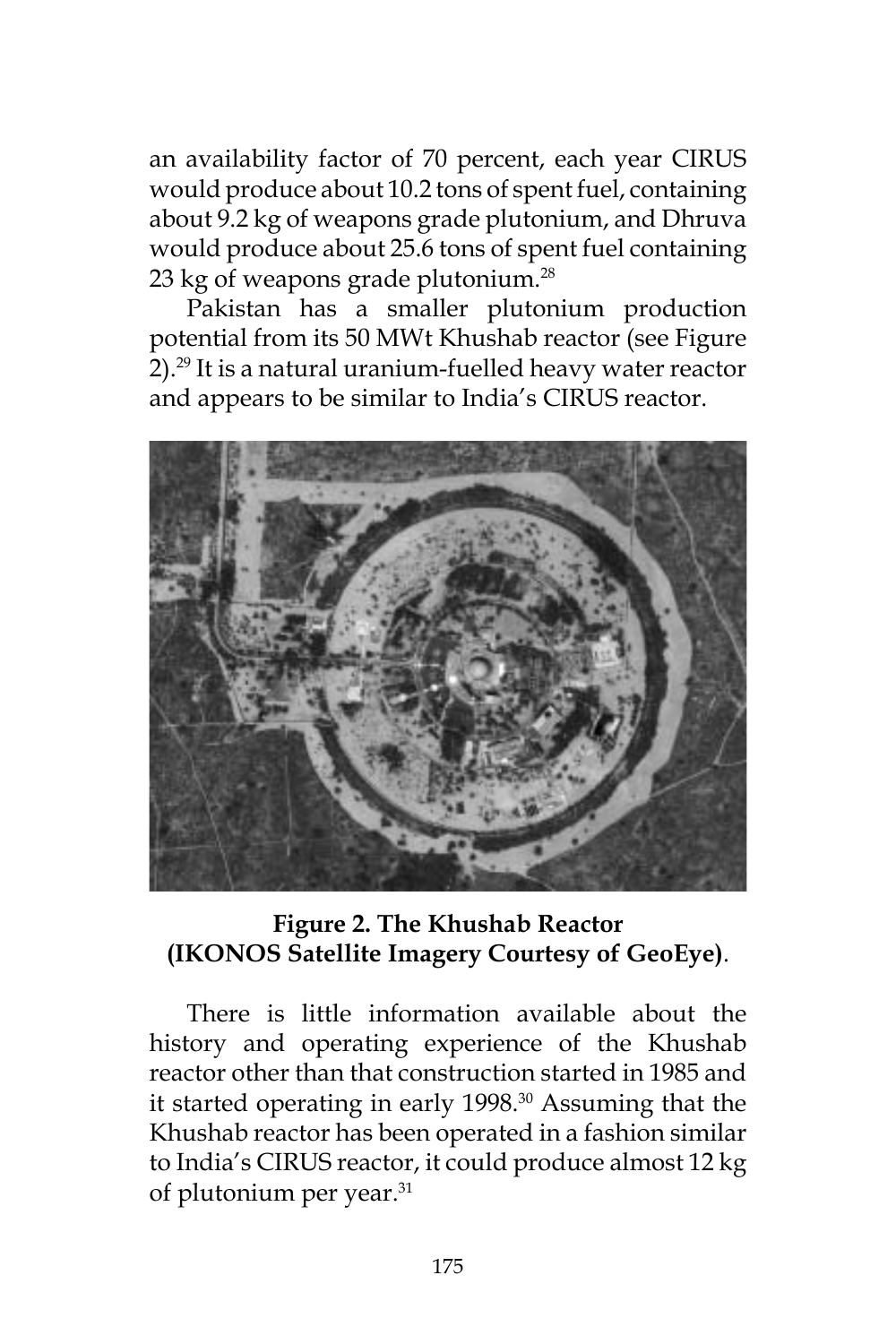The capacity of the second reactor being built at Khushab (see Figure 3) is still uncertain. One estimate suggests it may be as high as 1,000 MWt, which would allow it to produce as much as 200 kg of weapons grade plutonium a year.<sup>32</sup> However, government officials from the United States and Pakistan, as well as some independent analysts, have disputed this; a U.S. official claimed that the reactor under construction may be "over 10 times less capable" than had been reported, i.e., it may have about the same capacity as the existing one.33



**Figure 3. The Reactor under Construction at Khushab (August 12, 2006; IKONOS Satellite Imagery Courtesy of GeoEye)**.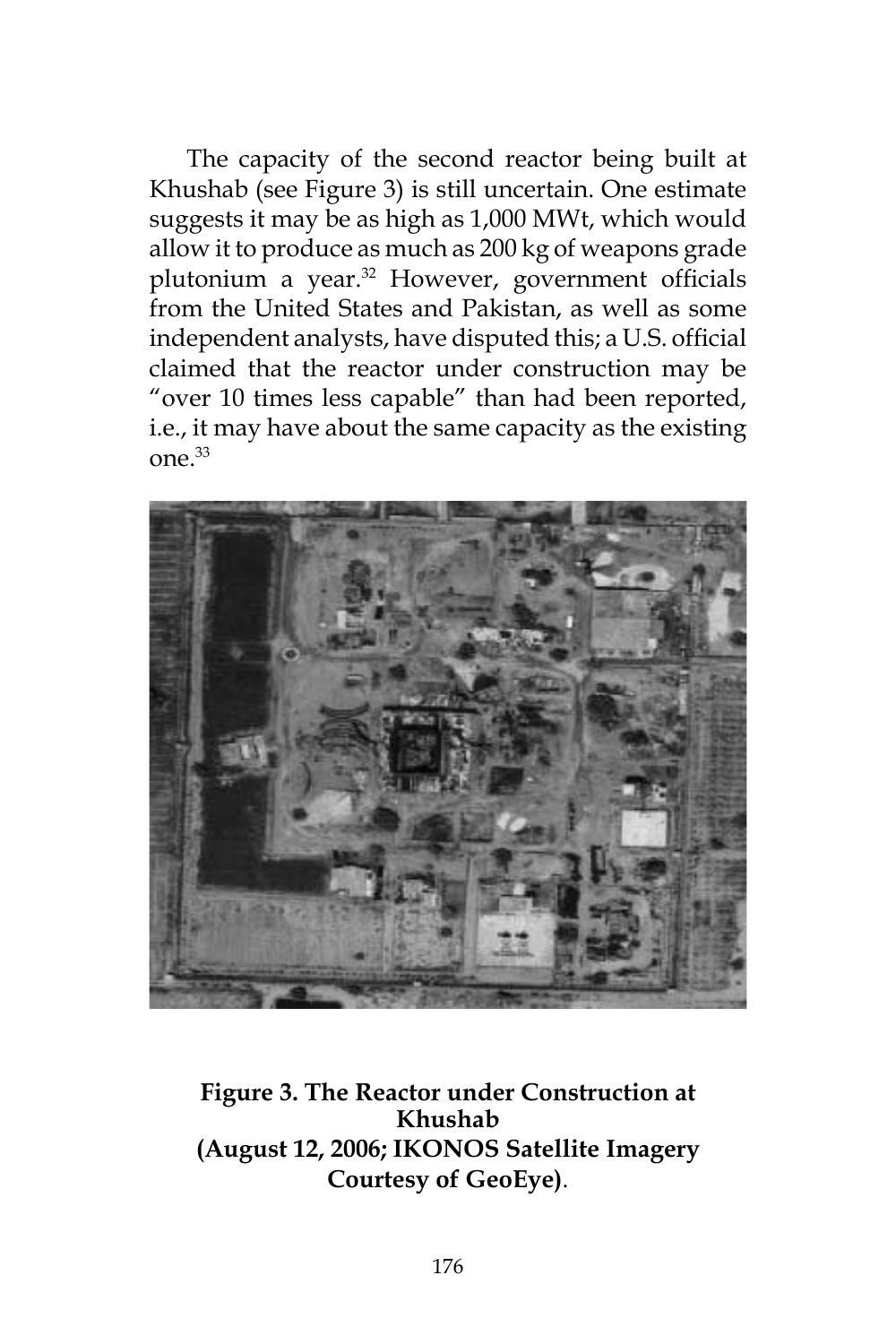The estimated cumulative weapons grade plutonium production for India and Pakistan is given in Table 1.34 It does not include the possibility of a few tens of kilograms of plutonium from the lower burnup initial discharges of India's unsafeguarded PHWRs having been added to this stockpile.<sup>35</sup> For both India and Pakistan, it is hard to know how much of the plutonium that has been recovered from spent fuel has been incorporated into weapons.

|                                         | India        | <b>Pakistan</b> |         |
|-----------------------------------------|--------------|-----------------|---------|
| Reactor                                 | <b>CIRUS</b> | Dhruva          | Khushab |
| Cumulative Plutonium<br>production (kg) | 234          | 414             | 92      |

### **Table 1. Estimated Cumulative Weapons Grade Plutonium Production (kg) Up to 2006**.

Spent fuel from CIRUS and Dhruva is reprocessed at the Trombay reprocessing plant. This plant started functioning in 1964 with a capacity of 30 tons/year, but was shut down for renovation and a capacity increase after the first Indian nuclear test in 1974. When it restarted operation in 1985, its capacity had increased to 50 tons/year.<sup>36</sup> India also has two much larger reprocessing plants at Tarapur (commissioned in 1975-82) and Kalpakkam (commissioned in 1998) to recover plutonium from spent power reactor fuel (see Table  $2$ ). $37$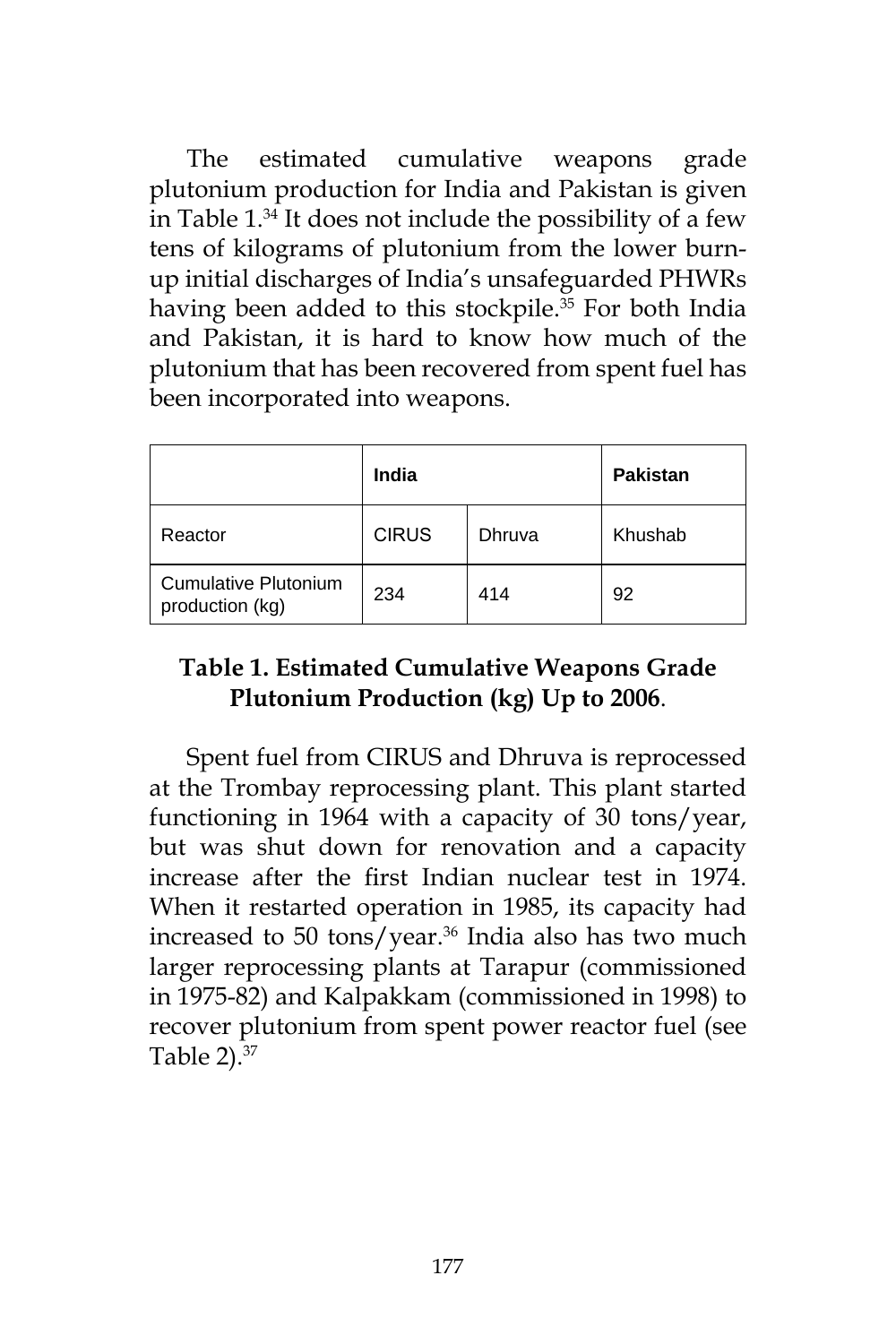|                       | India | Pakistan  |
|-----------------------|-------|-----------|
| Trombay               | 50    |           |
| PREFRE (Tarapur)      | 100   |           |
| KARP (Kalpakkam)      | 100   |           |
| New Labs (Rawalpindi) |       | $10 - 20$ |

### **Table 2. Reprocessing Plant Capacities in India and Pakistan (Tons of Heavy Metal in Spent Fuel Per Year).**

India plans to increase its annual reprocessing capacity to 550 tons by 2010 and to 850 tons by 2014 to meet the needs of its fast breeder reactor program and AHWR.38

The spent fuel from Pakistan's Khushab reactor is believed to be reprocessed at the New Labs facility near Islamabad, which has a capacity of 10-20 tons/year of heavy metal.<sup>39</sup> In March 2000, it was reported that "recent air samples" which had been "taken secretly" showed that "Pakistanis have begun reprocessing."<sup>40</sup> This report seems to be consistent with estimates of the detectability of *krypton*-85 released by reprocessing at the New Labs facility.<sup>41</sup>

Some of India's weapons grade plutonium has been consumed over the years in nuclear weapons tests as reactor fuel and in processing losses. We estimate about 6 kg for India's 1974 nuclear weapons test. <sup>42</sup> We assume that another 25 kg may have been used in the five presumably more advanced weapons tests in 1998. As for reactor fuel, we assume India used 20 kg for the core of the Purnima I research reactor, and 60 kg for the first (*Mark I*) core of the Fast Breeder Test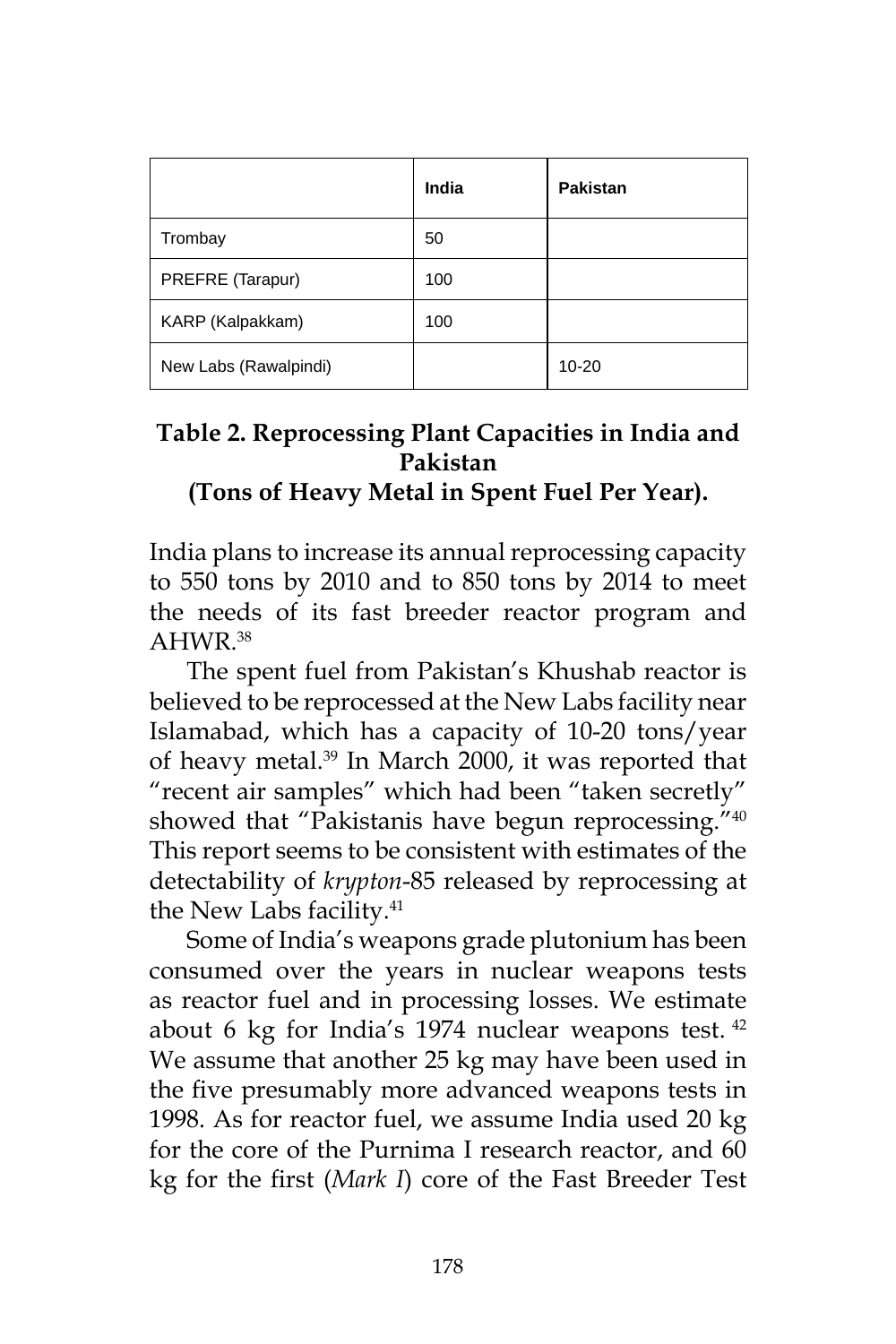Reactor.<sup>43</sup> We estimate about 20 kg to have been lost in processing. Taken together, this suggests a total of 131 kg of weapons grade plutonium was consumed. This would leave India with a current stockpile of about 500 kg of weapons grade plutonium, sufficient for about 100 nuclear weapons.<sup>44</sup>

#### **Civil Plutonium.**

India's power reactors produce plutonium in their fuel as a normal by product of energy generation. Since the chosen way of dealing with the spent fuel is through reprocessing, the result is a large additional stockpile of separated plutonium. This plutonium could be used to make nuclear weapons.<sup>45</sup>

As of May 2006, India's unsafeguarded reactors had produced about 149 trillion watt hours or terrawatt hours (TWh) of electricity. Their spent fuel would contain about 11.5 tons of plutonium.<sup>46</sup> They are producing about 1.45 tons of plutonium per year. This spent fuel has to be cooled for some years before reprocessing, but this does not greatly change the total plutonium content.<sup>47</sup> Assuming fuel is cooled on average for 3 years, only spent fuel generated before 2003 would have been reprocessed by 2006, in which case, no more than about 9 tons of plutonium could have been separated. It is not clear how much has actually been extracted.<sup>48</sup> PREFRE, the only reprocessing plant dedicated to dealing with power reactor spent fuel before 1998, has apparently operated at very low capacity factors.<sup>49</sup>

India's safeguarded power reactors have produced 108 TWh of electricity and 1266 tons of spent fuel, containing about  $6.8$  tons of plutonium.<sup>50</sup> Little of this spent fuel has been reprocessed; it is stored in spent fuel pools and then moved to dry cask storage.<sup>51</sup>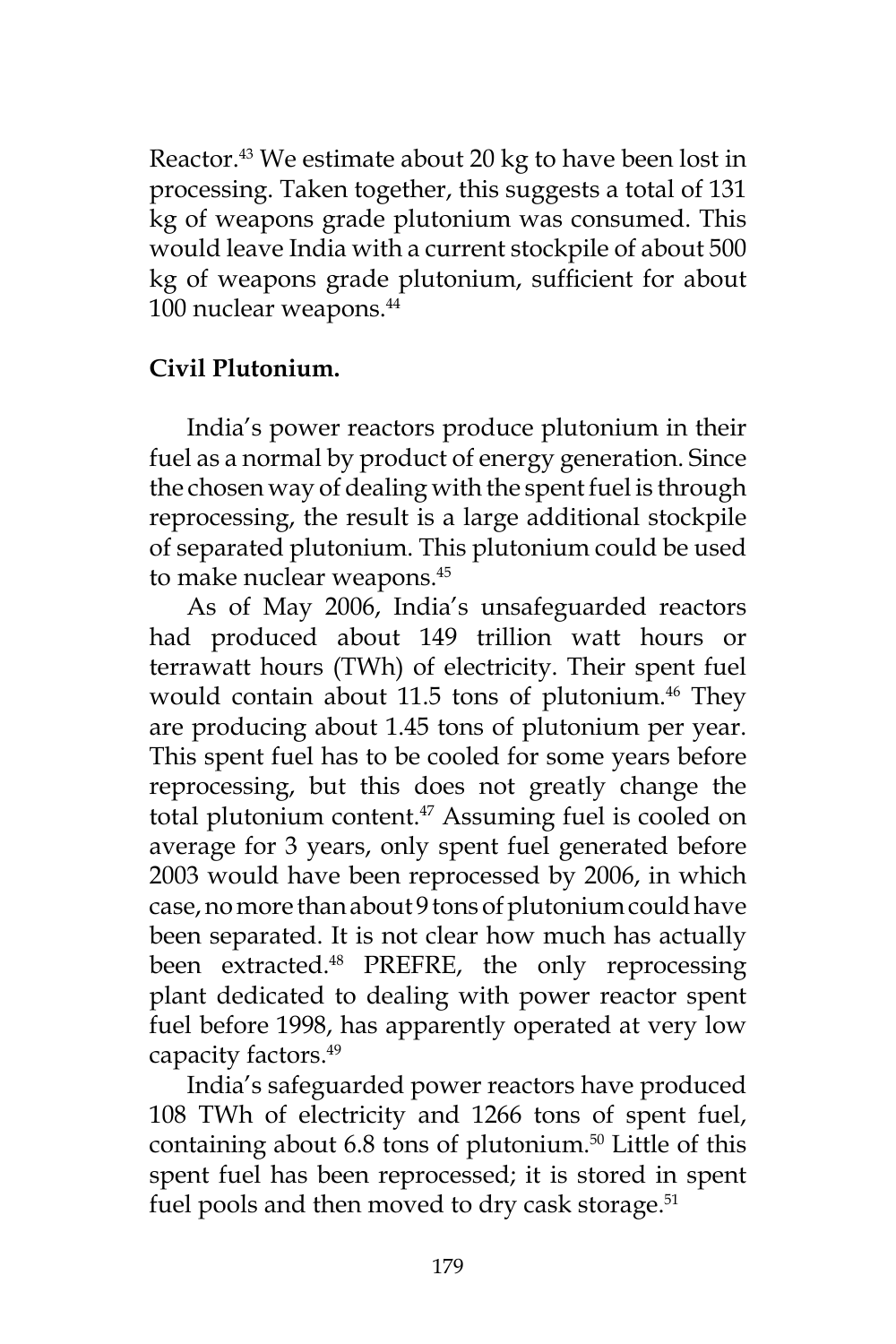Pakistan has no unsafeguarded civil plutonium stocks. Both its power reactors, Kanupp (137 MWe PHWR) and Chashma (325 MWe PWR), are under safeguards. As of May 2006, they had generated cumulatively about 22 TWh of electricity and discharged spent fuel containing roughly 1.2 tons of unseparated plutonium (see Table 3 and Figure 4).<sup>52</sup>

|          | <b>Plutonium Content in Spent Fuel (kg)</b> |      |  |  |
|----------|---------------------------------------------|------|--|--|
|          | Unsafeguarded<br>Safeguarded                |      |  |  |
| India    | 11,500                                      | 6800 |  |  |
| Pakistan |                                             | 1200 |  |  |

**Table 3. Estimated Cumulative Civilian Reactor Grade Plutonium Production (May 2006).**



**Figure 4. Spent Fuel Pool and Fuel Handling Area, Kalpakkam Reprocessing Plant.**53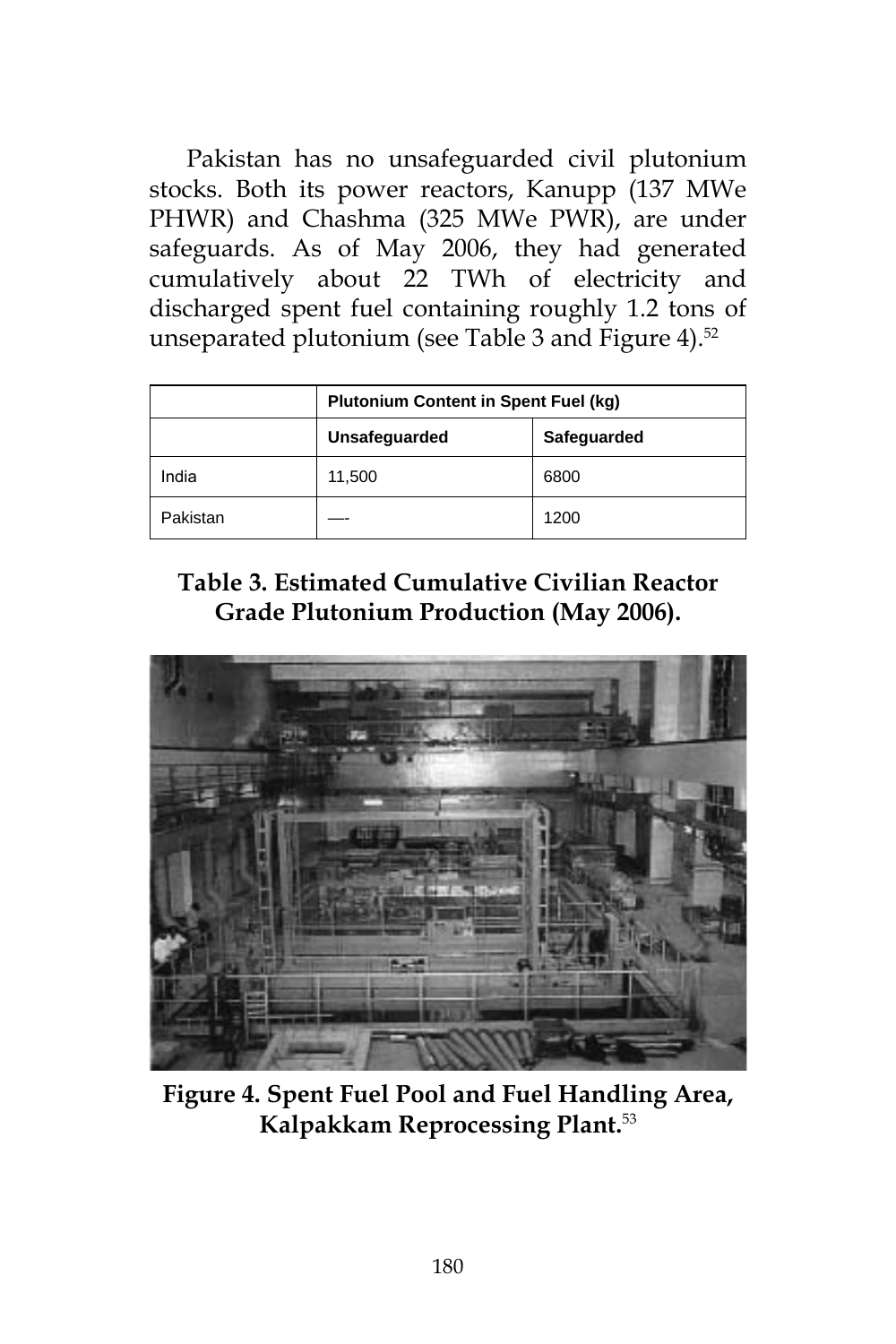#### **Enriched Uranium.**

India has two gas-centrifuge uranium enrichment facilities. The Bhabha Atomic Research Center complex has had a pilot scale plant operating since 1985, and there is a larger production scale plant at Rattehalli, near Mysore, Karnataka, that has been working since 1990 (see Figure 5).



### **Figure 5. The Centrifuge Enrichment Plant at Rattehalli, Mysore**. 54

Rattehalli is believed to enrich uranium to fuel the land-prototype reactor for India's nuclear-powered submarine project, the Advanced Technology Vessel (ATV).55 Assuming that the ATV prototype core contained 90 kg U-235 when the core was tested in 2000- 01, a 2004 estimate suggested the enrichment capacity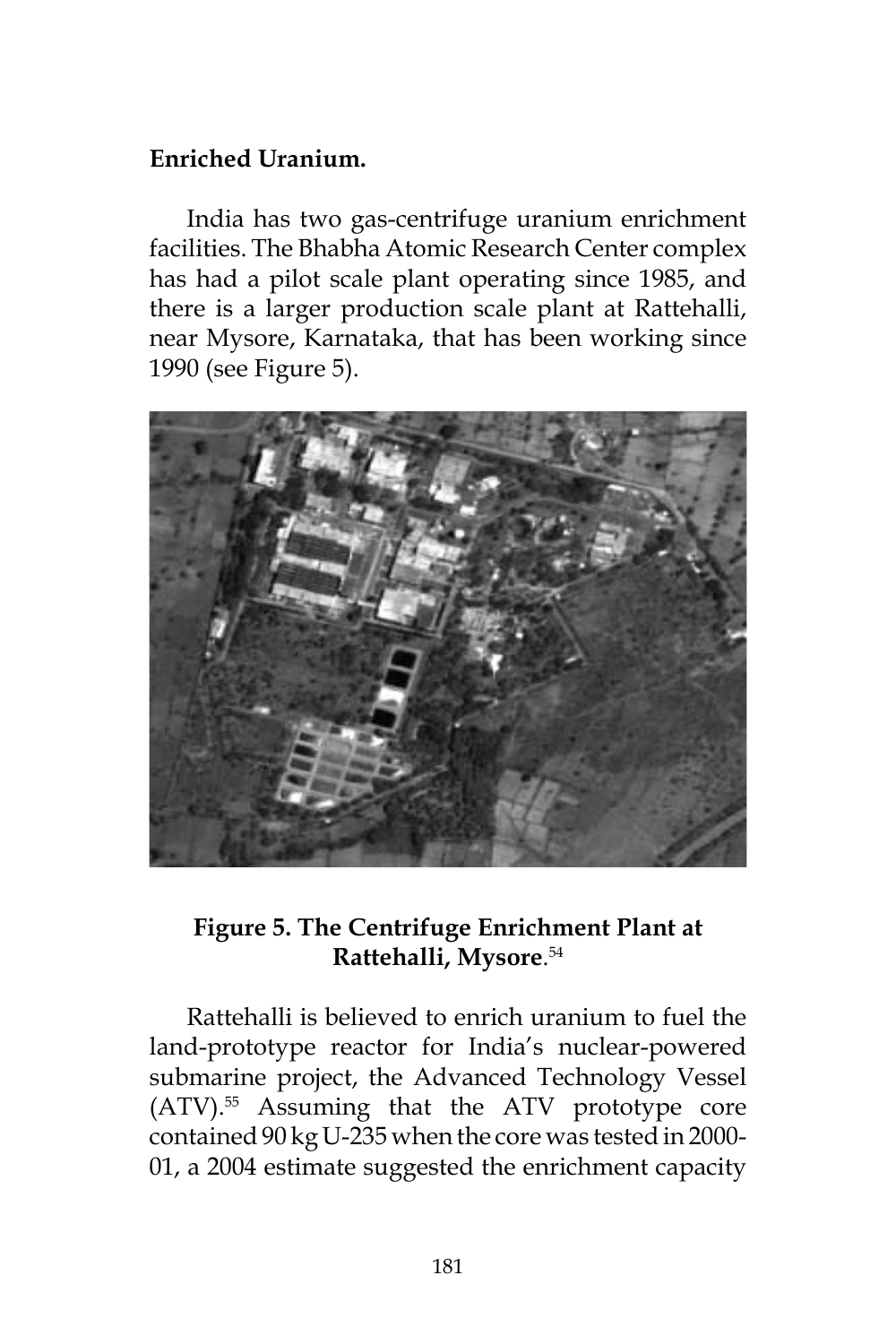of the Rattehalli plant was about  $4,000$  SWU/y.<sup>56</sup> This corresponds to the facility producing about 40-70 kg/ year of 45 percent to 30 percent enriched uranium respectively. This enrichment capacity could yield 20 kg/year of weapons grade uranium (93 percent U-235).

For Pakistan, it has been suggested that the enrichment capacity at Kahuta (see Figure 6) may have increased over the past 2 decades.<sup>57</sup> In this case, it could have produced a stockpile of 1,100 kg of highly enriched uranium by the end of 2003.58 If production continued at 100 kg/year, Kahuta would have produced about 1,400 kg of weapons grade uranium by the end of 2006.59



**Figure 6. The Centrifuge Halls at Kahuta (IKONOS Satellite Imagery Courtesy of GeoEye)**. 60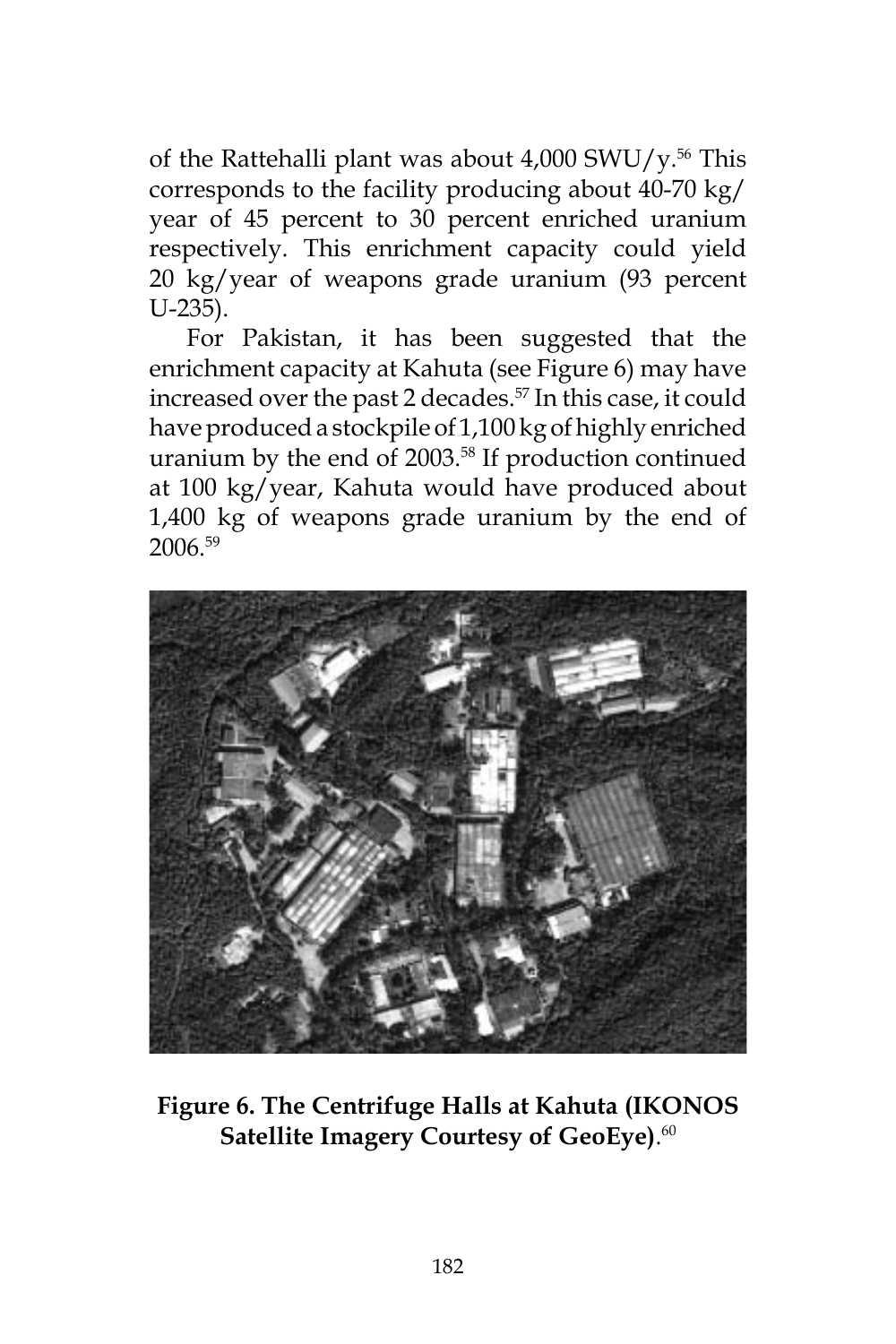These estimates do not take into account the possibility that Pakistan may have other enrichment facilities. In 1999, the U.S. Department of Commerce listed centrifuge facilities at Golra, Sihala, and Gadwal as also subject to export restrictions.<sup>61</sup> There is no public indication of their capacity.

Pakistan claims to have tested six nuclear weapons in 1998. Assuming that each weapon used 20 kg in its core, the tests would have consumed 120 kg of HEU. This would give Pakistan a weapons HEU stockpile now of about 1,300 kg, sufficient for about 65 weapons.<sup>62</sup> It is not known how much of this fissile material is actually in the form of weapon cores. (See Table 4).

|          | <b>Assumed SWU</b><br>Capacity (2005) | <b>Highly Enriched Uranium (kg)</b> |
|----------|---------------------------------------|-------------------------------------|
| India    | 4100                                  | 460-700 (45-30 percent enrichment)  |
| Pakistan | 20,000                                | 1400 (90 percent enrichment)        |

## **Table 4. Estimated Cumulative Enriched Uranium Production (kg) in South Asia**.

#### **DRAWING THE LINE**

A central feature of the U.S.-India agreement is the separation of India's nuclear facilities into civil and military, with the former category being made available for IAEA monitoring. At the time of writing, the U.S. Administration had accepted a separation plan presented by Prime Minister Manmohan Singh to the Indian Parliament on March 7, 2006.<sup>63</sup>

According to this proposal, civilian facilities "after separation, will no longer be engaged in activities of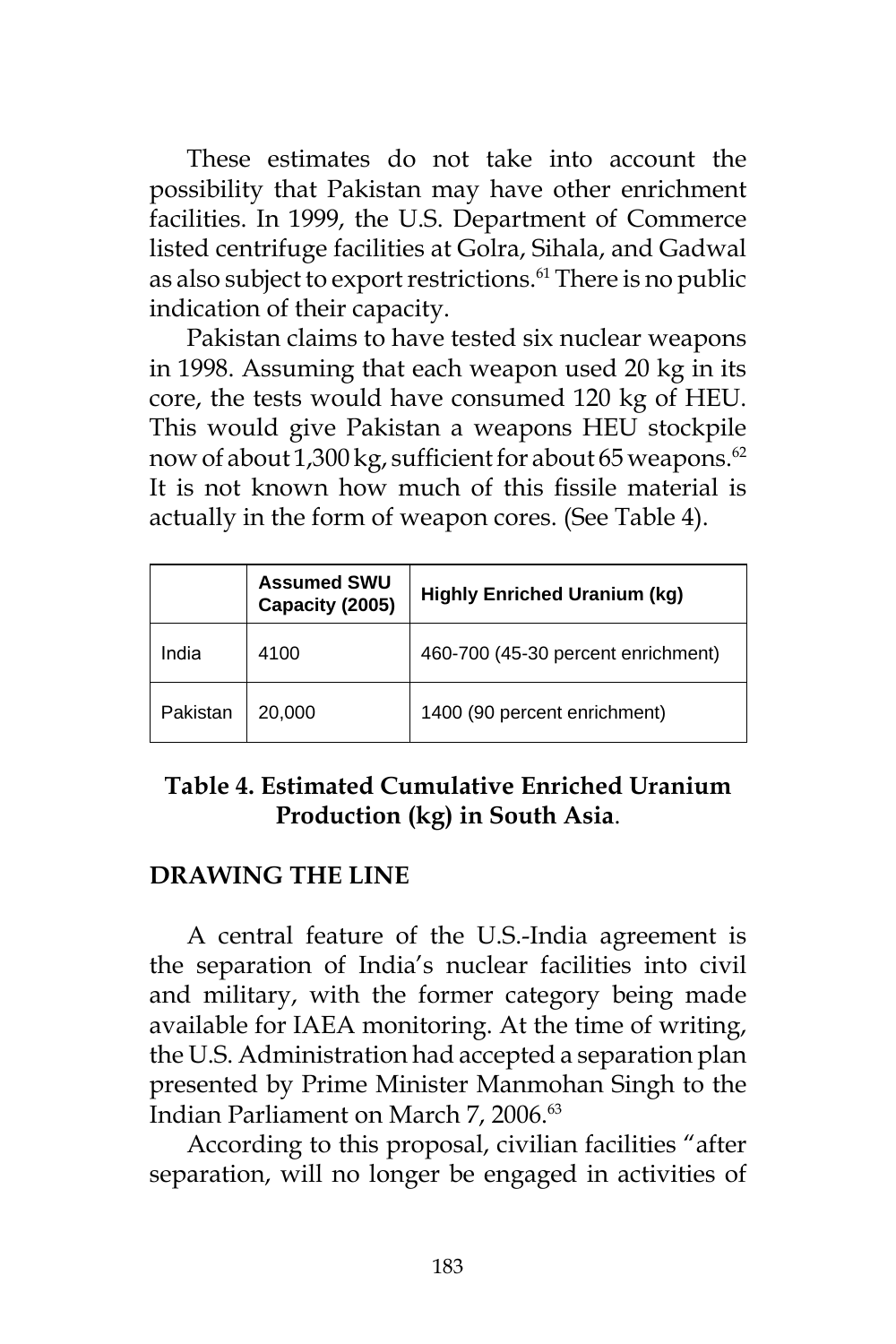strategic significance" and "a facility will be excluded from the civilian list if it is located in a larger hub of strategic significance, notwithstanding the fact that it may not be normally engaged in activities of strategic significance." Further, the separation would be conditioned "on the basis of reciprocal actions by the U.S."

From the 22 power reactors in operation or currently under construction, India has offered to place eight additional reactors under safeguards between 2006 and 2014, each with a capacity of 220 MWe. These are:

- Two Rajasthan reactors still under construction, RAPS 5 and 6, which would be made available for IAEA monitoring when they commence operation in 2007 and 2008 respectively,
- RAPS 3 and 4, which are already operating but would only be available for safeguards in 2010,
- The two Kakrapar reactors, which would be made available for safeguards in 2012, and
- The two reactors at Narora would become available for safeguards in 2014.<sup>64</sup>

Currently, India has four reactors under IAEA safeguards, the U.S.-built Tarapur 1 and 2, and the Canadian-built Rajasthan 1 and 2. The two Koodankulam reactors that are under construction by Russia will also be subject to safeguards under the associated India-Russian contract.

Some of the facilities at the Nuclear Fuel Complex, Hyderabad, have been identified as civilian and are to be offered for safeguards by 2008.<sup>65</sup> Other facilities to be declared civilian include three heavy water plants (leaving at least two out of safeguards), and the two Away-from-Reactor spent fuel storage facilities that contain spent fuel from the safeguarded Tarapur and Rajasthan reactors.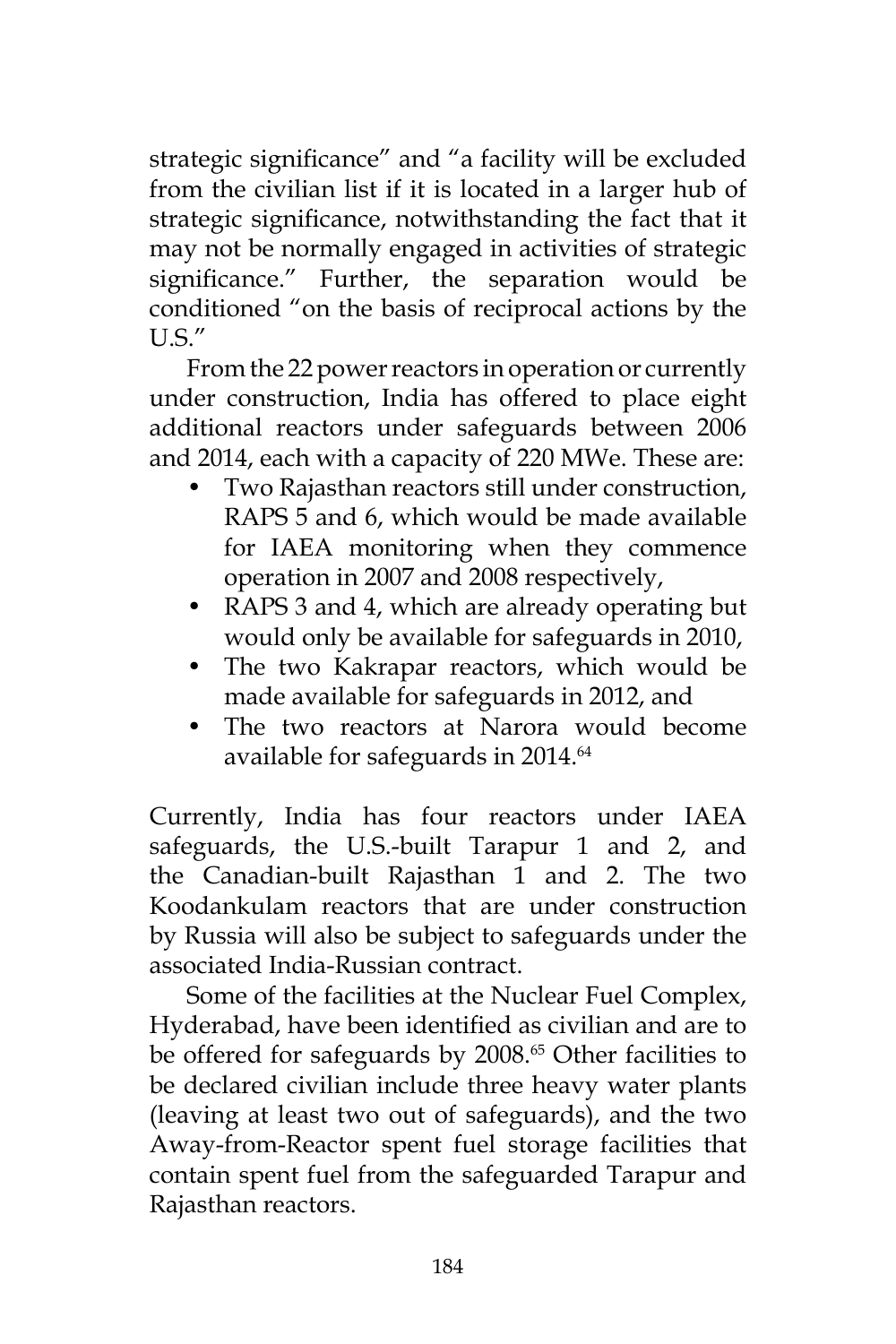India would permanently shut down the Canadianbuilt CIRUS reactor in 2010, which has been used to make weapons grade plutonium. It would also shift the spent fuel from the APSARA reactor to a site outside the Bhabha Atomic Research Centre and make it available for safeguarding in 2010.

A significant proportion of India's nuclear complex would remain outside IAEA safeguards and could have a "strategic" function. This unsafeguarded nuclear complex would include the Tarapur 3 and 4 reactors, each of 540 MWe capacity, the Madras 1 and 2 reactors, and the four power reactors at Kaiga.<sup>66</sup> Together, these unsafeguarded reactors have 2,350 MWe of electricity generation capacity. India also will not accept safeguards on the Prototype Fast Breeder Reactor (PFBR) and the Fast Breeder Test Reactor (FBTR), both located at Kalpakkam. Facilities associated with the nuclear submarine propulsion program would not be offered for safeguards. Reprocessing and enrichment facilities also are to remain outside safeguards. $67$ 

Finally, under the deal, India retains the right to determine which future nuclear facilities it builds would be civilian and open to safeguards and which would not.

#### **The Uranium Constraint.**

One important reason for the DAE's willingness to agree to have more of its nuclear facilities placed under safeguards is India's severe and growing shortage of domestic uranium. Nuclear Power Corporation of India data shows that most of its reactors have had lower capacity factors in the last few years.<sup>68</sup> The Indian Planning Commission noted that these reduced load factors were "primarily due to nonavailability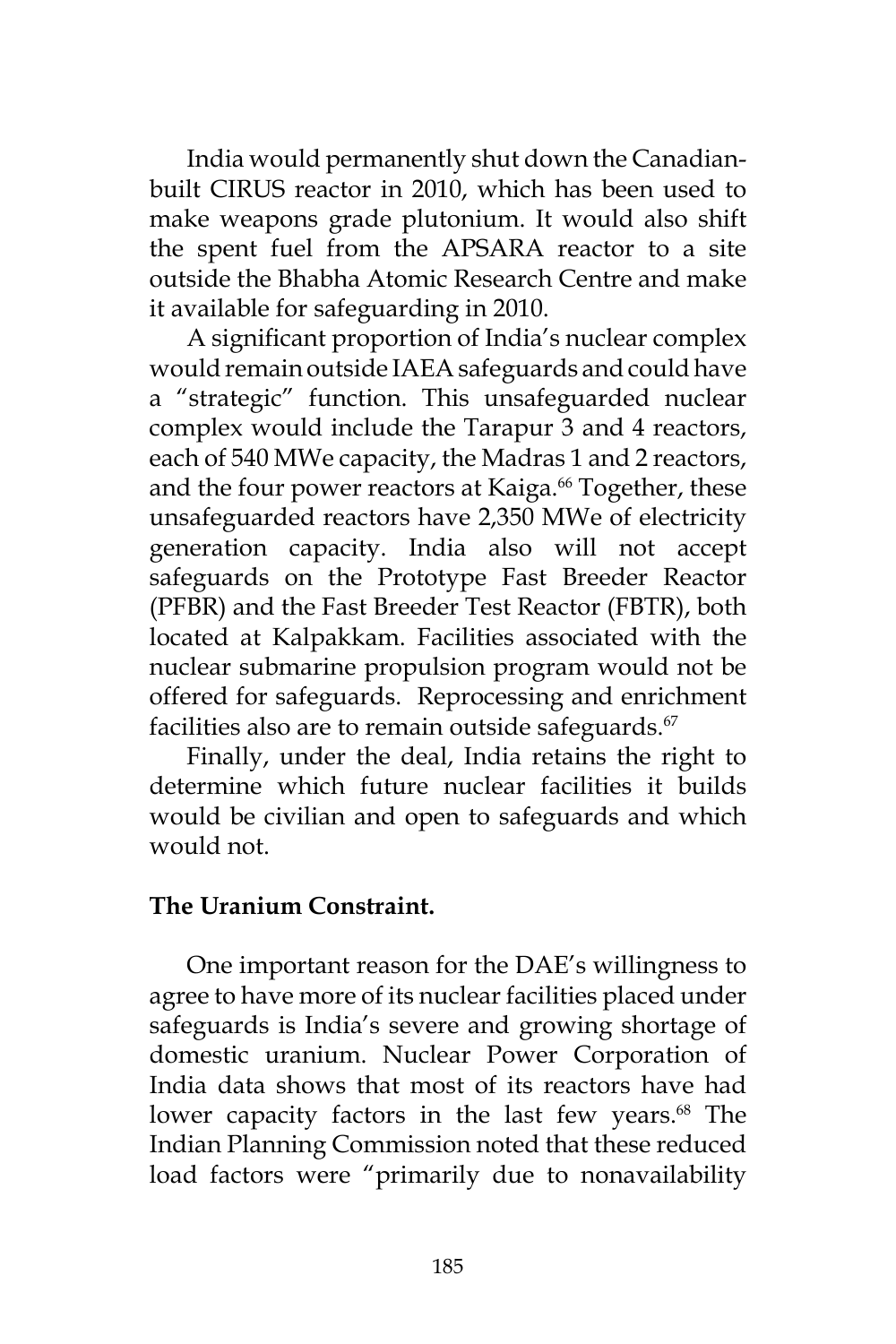of nuclear fuel because the development of domestic mines has not kept pace with addition of generating capacity."69 An Indian official told the BBC soon after the U.S.-India deal was announced, "The truth is we were desperate. We have nuclear fuel to last only till the end of 2006. If this agreement had not come through we might have as well closed down our nuclear reactors and by extension our nuclear program."70 The former head of the Atomic Energy Regulatory Board has reported that "uranium shortage" has been "a major problem . . . for some time."71

We analyze here the extent to which this uranium constraint will be eased if the nuclear deal goes through and the ways in which the uranium supply so liberated could be used to increase India's rate of production of plutonium for weapons. As background, recall that apart from imported low-enriched uranium for two very old imported U.S. reactors, India relies on its domestic uranium reserves to fuel its nuclear reactors. As of May 2006, the total electric capacity of India's power reactors that were domestically fuelled was 2,990 MWe. This includes the Rajasthan 1 and 2 reactors, which are under safeguards but have to be fuelled by domestic uranium. At 80 percent capacity, these reactors would require about 430 tons of natural uranium fuel per year. The weapons grade plutonium production reactors, CIRUS and Dhruva, consume about another 35 tons of uranium annually. The uranium enrichment facility would require about 10 tons of natural uranium feed a year. Thus, the total current requirements are about 475 tons of domestic natural uranium per year.72

In comparison, we estimate that current uranium production within India is less than 300 tons of uranium a year, well short of these requirements,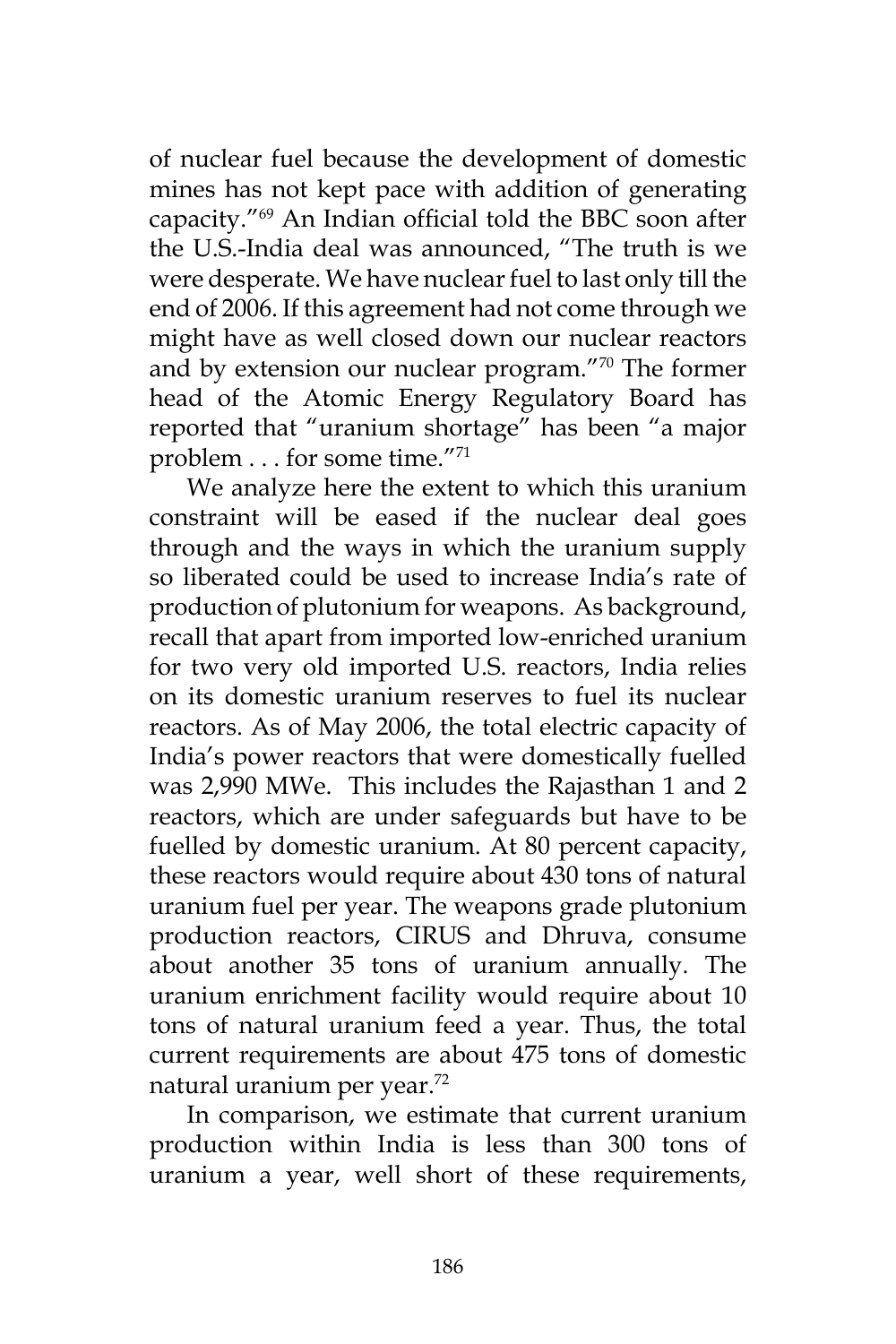but is being expanded rapidly.<sup>73</sup> DAE has been able to continue to operate its reactors by using uranium stockpiled during the period when India's nuclear generating capacity was much smaller. Our estimates are that, in the absence of uranium imports or cutbacks in India's nuclear power generation, this stockpile will be exhausted by 2007.

India is estimated to have total conventional uranium resources of about 95,500 tons of uranium, sufficient to supply about 10 GWe installed capacity of PHWRs for 40 years or so.<sup>74</sup> However, the Department of Atomic Energy's efforts to open new uranium mines in the country have met with stiff resistance, primarily because of concerns in the communities around existing mines about the health impacts of uranium mining and milling.75 State governments in Andhra Pradesh and Meghalaya, where DAE has found significant uranium deposits, have yet to approve new licenses for uranium mining and milling activities.<sup>76</sup> It is possible however, that DAE may be able to overcome this resistance. The most likely new sites are in the district of Nalgonda, in Andhra Pradesh, with a potential capacity of about 150-200 tons of uranium a year.<sup>77</sup> If these mines are developed, then India could meet its current domestic uranium needs for both its nuclear power reactors and weapons program. In the meantime, old mines are being re-opened and existing mines expanded, including at Jaduguda.78

In the next few years, the domestic uranium demand for India's unsafeguarded reactors will increase further by about 140 tons/year, to 575 tons per year, as the 540 MWe Tarapur-3 and the 220 MWe Kaiga-3 & Kaiga-4 reactors are completed and begin operation in 2007. However, the total domestic uranium requirement will begin to decrease as some of the currently unsafeguarded reactors are opened for inspection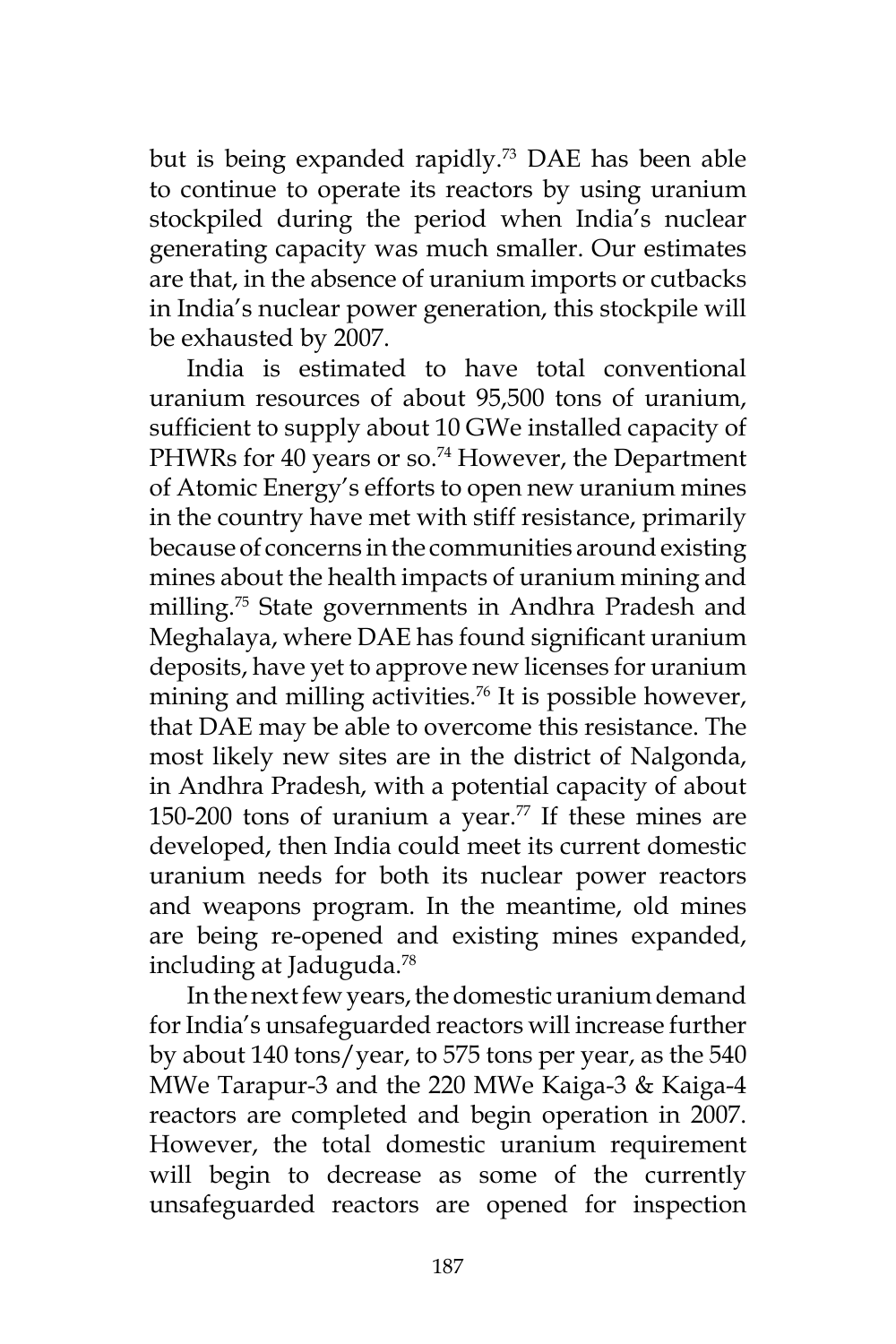in 2010, 2012 and 2014; additionally the Rajasthan-1 and 2 reactors can be fuelled with imported uranium (Figure 7). Consequently, if India is able to meet the additional demand for domestic uranium until 2010, the availability of uranium imports allowed by the U.S.-India deal thereafter will give it a growing excess uranium production capacity that could be used for weapons purpose.



### **Figure 7. Estimated Annual Domestic Uranium Requirements for Unsafeguarded Heavy Water Power Reactors**. 79

India has offered to put 1760 MWe of PHWRs under safeguards (including two reactors under construction) in addition to the two Rajasthan PHWRs with a combined capacity of 300 MWe that are already under safeguards. Without access to international uranium, all these reactors would have to be fueled using domestic uranium. At an 80% capacity factor, they would require about 300 tons of uranium annually. If the deal goes through, the DAE will be able to purchase these 300 tons of uranium from the international market, in effect freeing up the equivalent of India's entire current uranium production for possible use in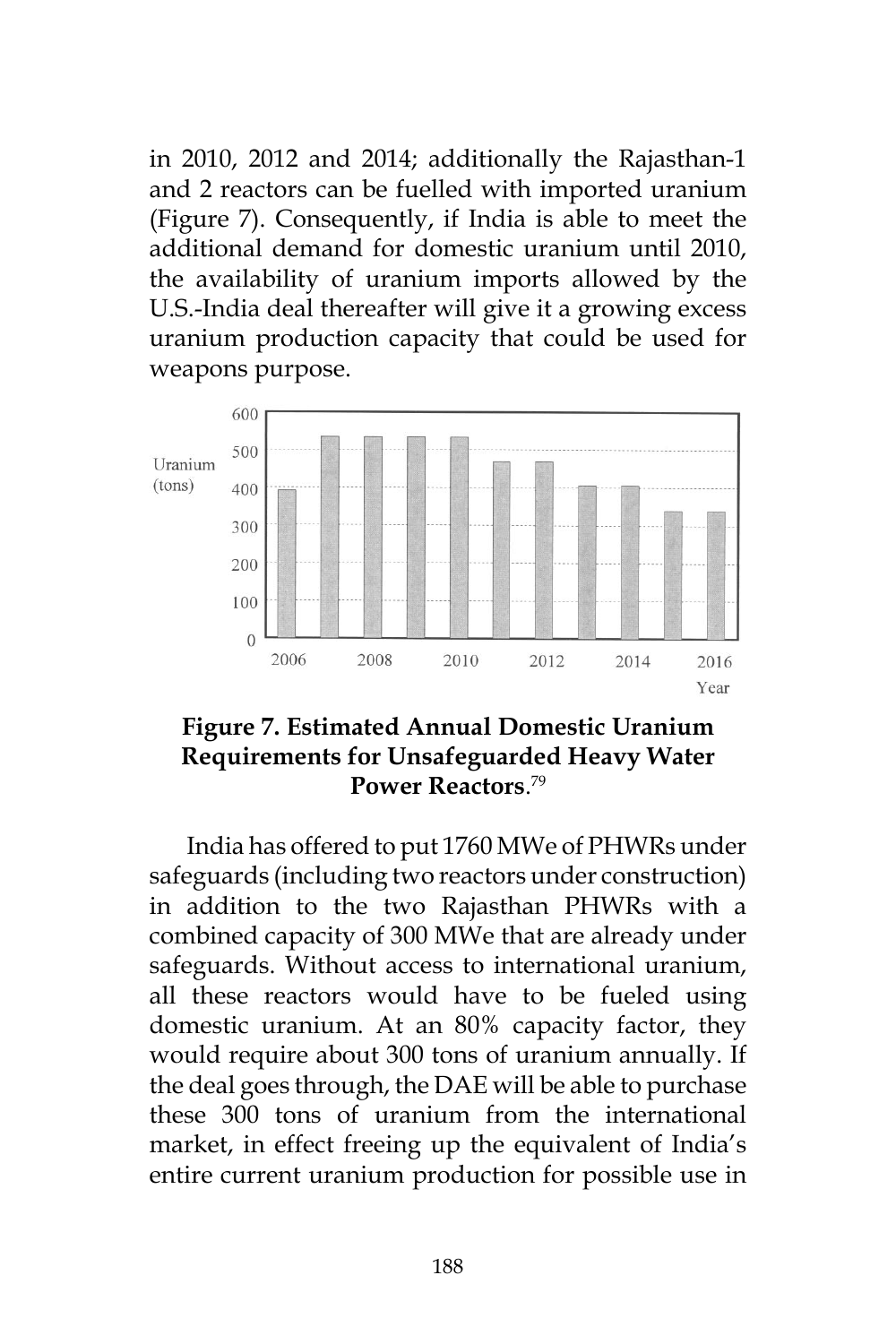military facilities. With Nalgonda on line, the uranium available for the unsafeguarded power and weapons grade plutonium production reactors, along with the enrichment program, increases to 450-500 tons/year. This would yield a uranium surplus of 75-125 tons a year after 2014.

There are several ways in which India could use its freed-up domestic uranium. In particular, concern has been raised about the possibility that it might be used to increase India's production of weapons-grade plutonium. This option has been suggested by, among others, K. Subrahmanyam, former head of the National Security Advisory Board, who has argued that "Given India's uranium ore crunch and the need to build up our minimum credible nuclear deterrent arsenal as fast as possible, it is to India's advantage to categorize as many power reactors as possible as civilian ones to be refueled by imported uranium and conserve our native uranium fuel for weapons grade plutonium production."80

There are different ways in which this could be accomplished. One is that India could choose to build a third reactor dedicated to making plutonium for its nuclear weapons. There have been proposals for many years to build another plutonium production reactor at the Bhabha Atomic Research Centre in Bombay.<sup>81</sup> The proposed reactor would be similar to the 100 MWt Dhruva that has been operating at BARC since 1985. A decision on whether to go ahead is expected early in 2007.<sup>82</sup> If a reactor of the same power rating as Dhruva is built, it could yield an additional 20-30 kg of plutonium, i.e. several bombs worth, each year.

India also could choose to use some of its domestic uranium to make weapons grade plutonium in one of its unsafeguarded PHWRs. This can be done by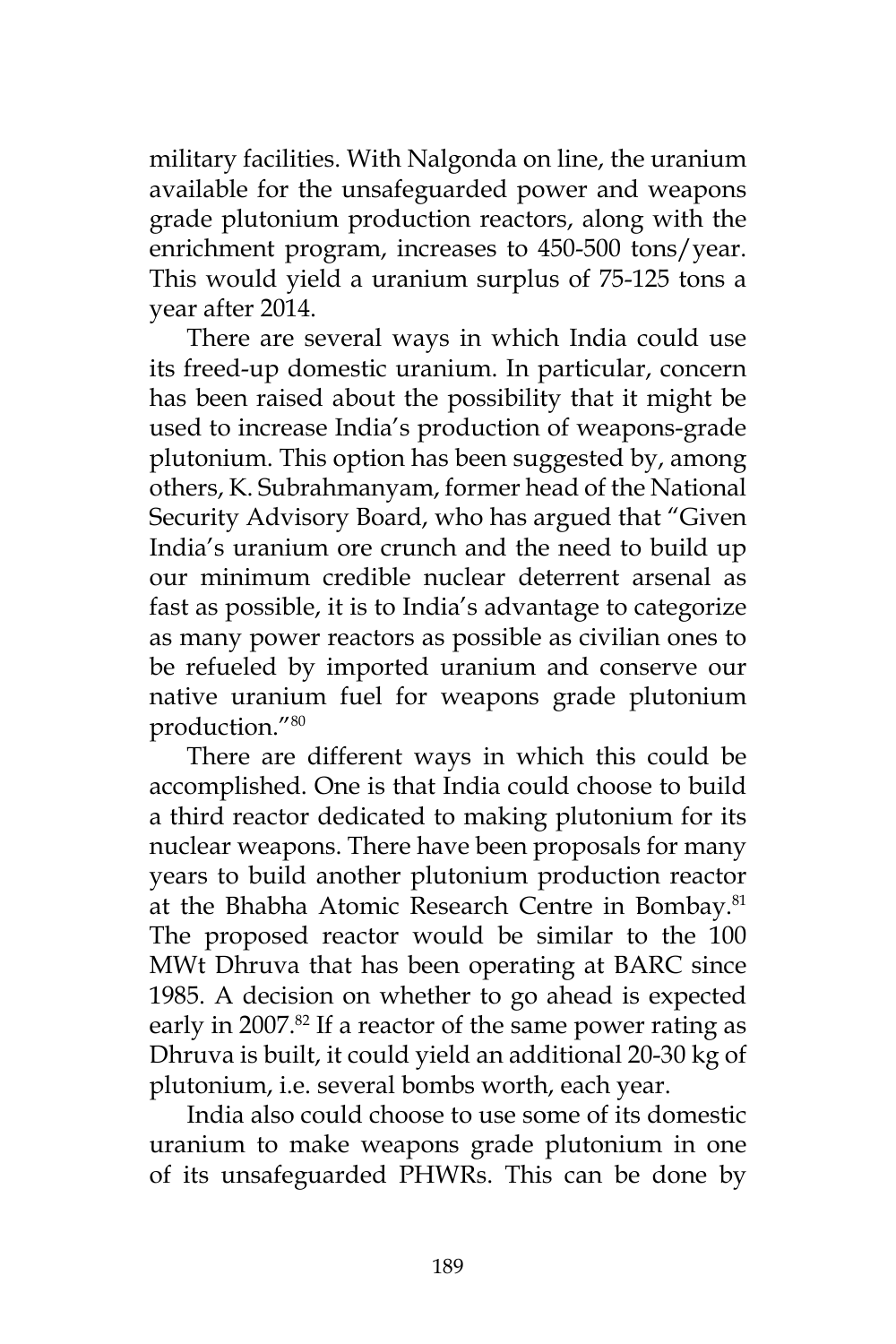limiting the time the fuel is irradiated, through more frequent refueling.<sup>83</sup> This is beyond the normal design requirement of PHWR refueling machines, but might be possible. Assuming that such high refueling rates are sustainable, a typical 220 MWe pressurized heavy water reactor could produce between 150-200 kg/year of weapons grade plutonium when operated at 60-80 per cent capacity.<sup>84</sup> Even one such reactor, if run on a production mode, could increase India's current rate of plutonium production by a factor of six to eight.85 The net requirement of extra uranium for running one 220 MWe reactor in production mode is 190 tons of natural  $urarium<sup>86</sup>$ 

To see if this option can be sustained given India's supply of domestic uranium, we summarize in Table 5 various possibilities. The table shows estimates for the uranium requirements for Dhruva, and of running an unsafeguarded 220 MWe power reactor at very low burn-up to optimize weapons grade plutonium production. The table also gives the aggregate uranium demand of the eight unsafeguarded power reactors if they operate normally.

Rows 1 and 3 of Table 5 show that if one power reactor were to be run to produce weapons grade plutonium, and with normal operation of the other unsafeguarded power reactors, plus Dhruva, India would require almost 560 tons of uranium per year, for which additional domestic sources would have to be found. To offset the additional 190 tons/year of uranium required if India were to operate a single 220 MWe PHWR in weapons grade plutonium production mode, it could recycle some of the depleted uranium recovered from the spent fuel from this reactor into the other seven unsafeguarded power reactors. This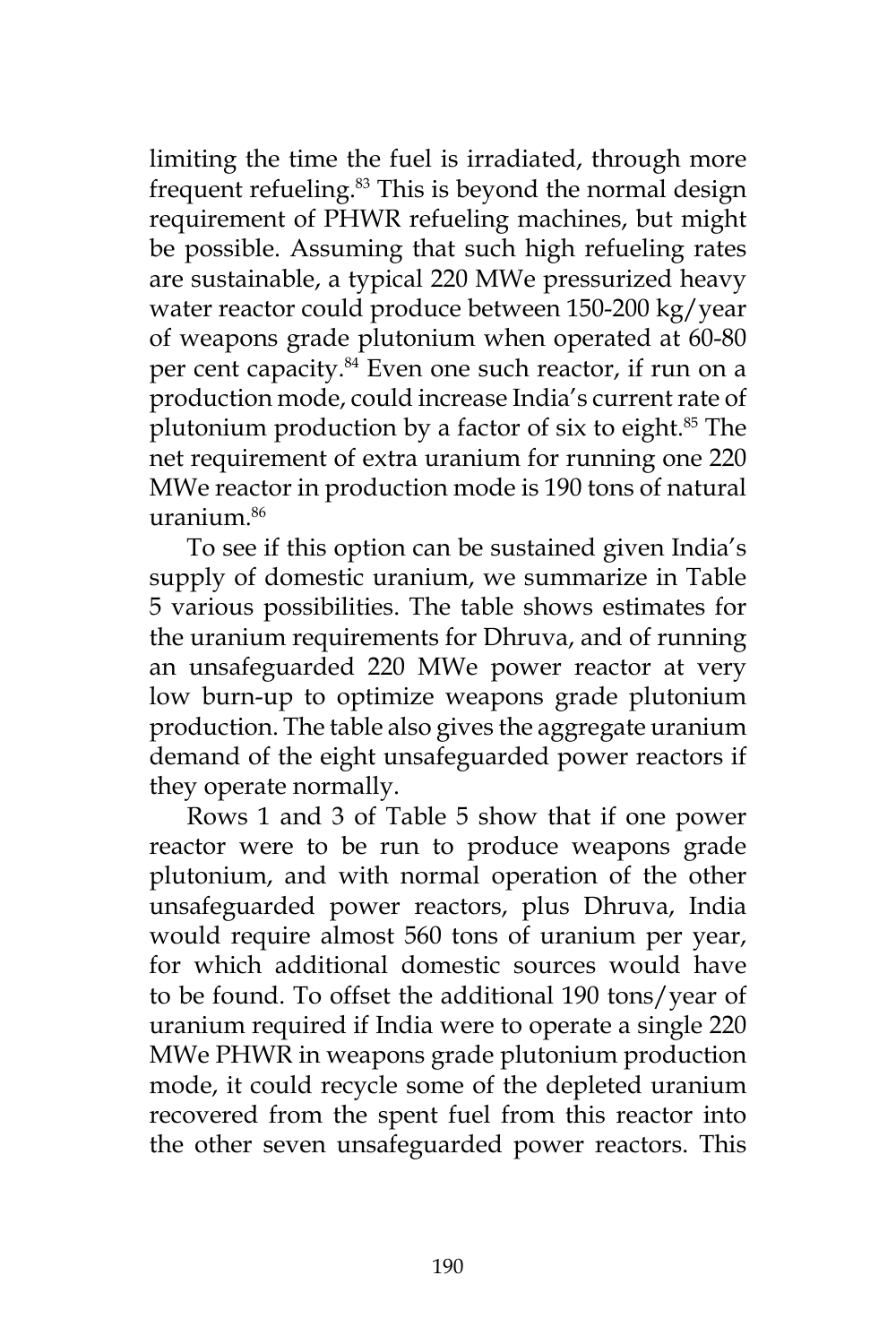scheme involves fuelling 25% of the core with depleted uranium (containing 0.61% U-235) and ends up saving 20% of the normal natural uranium requirement, with the average burn up reduced to 5400 MWd/tHM.<sup>88</sup>

|                                                                                                                      | Burn Up<br>(MWd/<br>tHM) | Uranium<br>Demand<br>(tons/year) | Reactor-<br>Grade<br>Plutonium<br>(kg/y) | Weapons<br>Grade<br>Plutonium<br>(kg/y) |
|----------------------------------------------------------------------------------------------------------------------|--------------------------|----------------------------------|------------------------------------------|-----------------------------------------|
| Dhruva                                                                                                               | 1000                     | 29                               |                                          | 26                                      |
| One 220 MWe reactor run for<br>weapons grade plutonium                                                               | 1000                     | 222                              |                                          | 200                                     |
| Seven reactors in power mode<br>and one 220 MWe reactor in<br>production mode <sup>87</sup>                          |                          | 528                              | 1147                                     | 200                                     |
| Seven reactors in power mode<br>with partial depleted uranium<br>cores and one 220 MWe<br>reactor in production mode |                          | 467                              |                                          | 200                                     |
| All eight reactors in power<br>mode                                                                                  | 7000                     | 338                              | 1265                                     |                                         |
| All eight reactors in power<br>mode with partial depleted<br>uranium cores                                           |                          | 270                              |                                          |                                         |

Note: All reactors are assumed to run at 80 percent capacity factor.

## **Table 5. Uranium Requirements for India's Unsafeguarded Reactors in Various Operating Modes**.

The resulting 20% saving on the roughly 306 tons/year of natural uranium the seven power reactors require is equivalent to 61 tons/year of natural uranium. The net penalty of running one reactor in production mode is reduced from 190 tons/year to about 130/ tons per year.<sup>89</sup> This implies that India could operate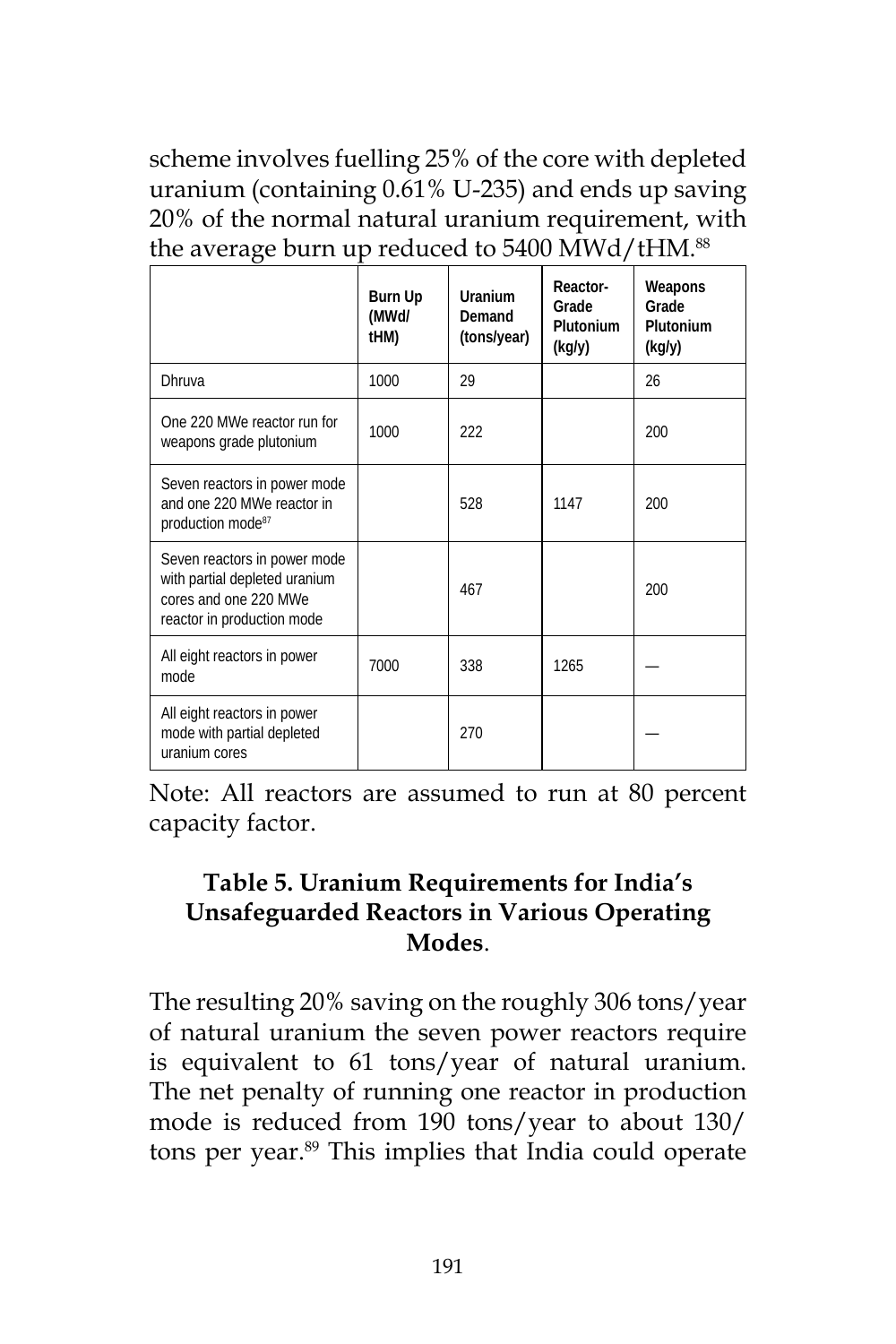an unsafeguarded 220 MWe heavy water reactor in production mode, provided the Nalgonda and other mines can yield an additional 200 tons/year of uranium, and that India has sufficient reprocessing capacity to maintain the necessary flow of depleted uranium.

India has already fuelled some PHWRs—including the Rajasthan-3 & 4, Kaiga-2 and Madras-2 reactors using natural uranium and depleted uranium recovered as a byproduct of weapons grade plutonium production.90 It has used depleted uranium recovered from low burn-up fuel from CIRUS and Dhruva.<sup>91</sup> These reactors generate only about 30 tons/year of spent fuel. However, there is a stock of about 750 tons of such spent fuel.<sup>92</sup> This would suffice for roughly four to five years if all the power reactors ran on a mixed natural and depleted uranium core.

### **Power Reactor Spent Fuel.**

The nuclear deal does not constrain India's use of the plutonium from the spent fuel discharged by any of its currently unsafeguarded reactors. The six currently operating reactors to be placed under safeguards will add to the current stock of 11.5 tons of reactor grade plutonium before they are opened to inspection. Operating at 80% capacity, each reactor would add about 120 kg/year of plutonium during its remaining unsafeguarded operation. The total contribution from these six reactors will be about 4300 kg before they are all finally under safeguards (Table 6).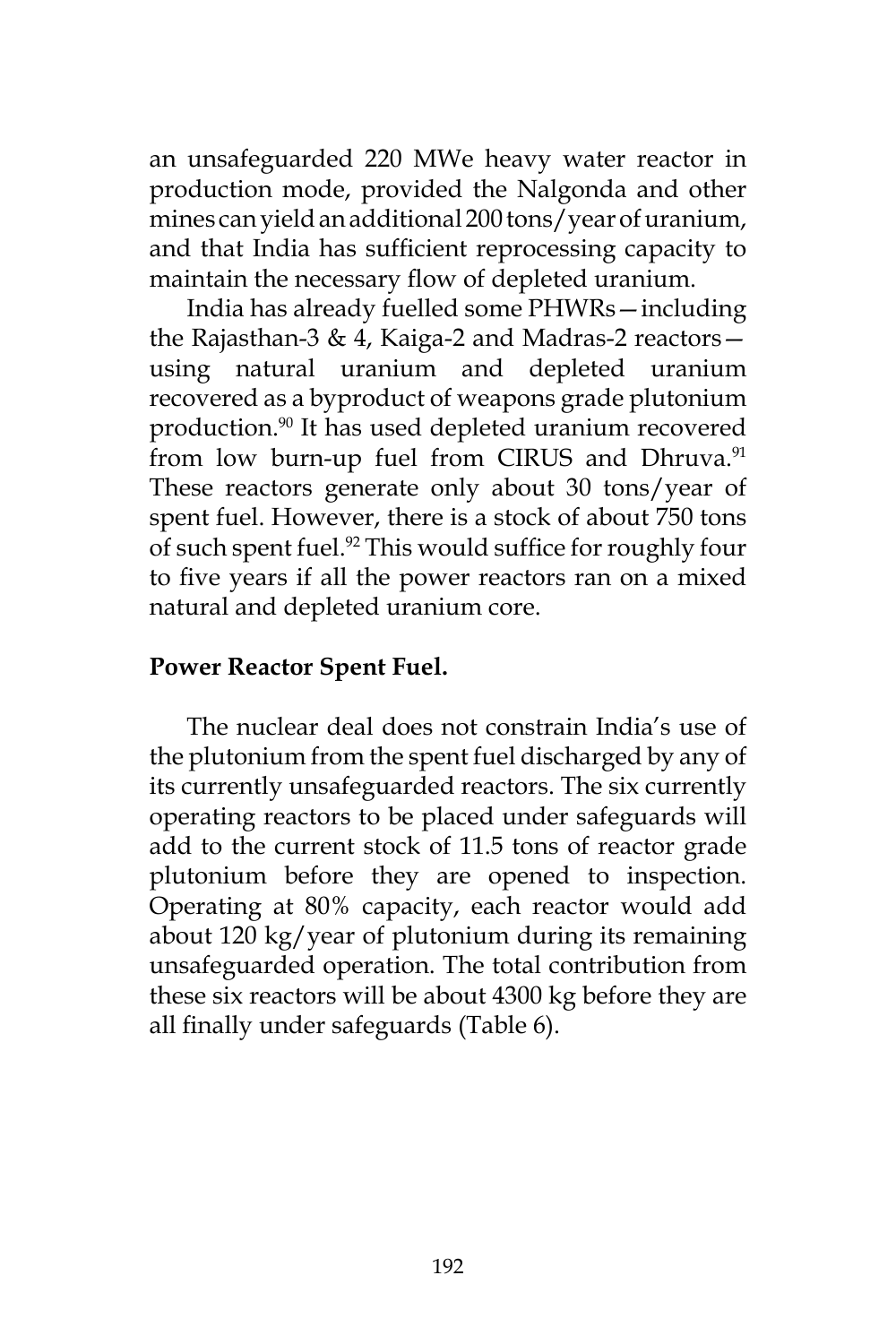| Reactor      | <b>Proposed</b><br>Date of<br>Safeguarding | <b>Plutonium Production (kg) Before</b><br><b>Reactor is Safeguarded</b> |  |
|--------------|--------------------------------------------|--------------------------------------------------------------------------|--|
| Rajasthan-3  | 2010                                       | 475                                                                      |  |
| Rajasthan-4  | 2010                                       | 475                                                                      |  |
| Kakrapar-1   | 2012                                       | 712                                                                      |  |
| Kakrapar-2   | 2012                                       | 712                                                                      |  |
| Narora-1     | 2014                                       | 950                                                                      |  |
| Narora-2     | 2014                                       | 950                                                                      |  |
| <b>Total</b> |                                            | 4274                                                                     |  |

### **Table 6. Projected Plutonium Production from 2007 Until Reactors Are Safeguarded**.

The total annual unsafeguarded plutonium production will increase from the current 1450 kg/year as reactors under construction come into operation next year and then decline in coming years as reactors are opened for inspection. Plutonium production will be reduced from about 2000 kg/year in 2007 to about 1250kg/year after 2014, when it will stabilize (Figure 8) unless additional unsafeguarded reactors are built. Thus, the separation plan will serve to reduce India's annual production of unsafeguarded plutonium by about one-third.

The "reactor-grade" plutonium in the high burn up spent fuel being discharged by these reactors has a different mix of isotopes from weapons grade plutonium. However, reactor-grade plutonium can be used to make a nuclear explosive and, as mentioned earlier, one of India's May 1998 nuclear tests is reported to have involved such material.<sup>93</sup>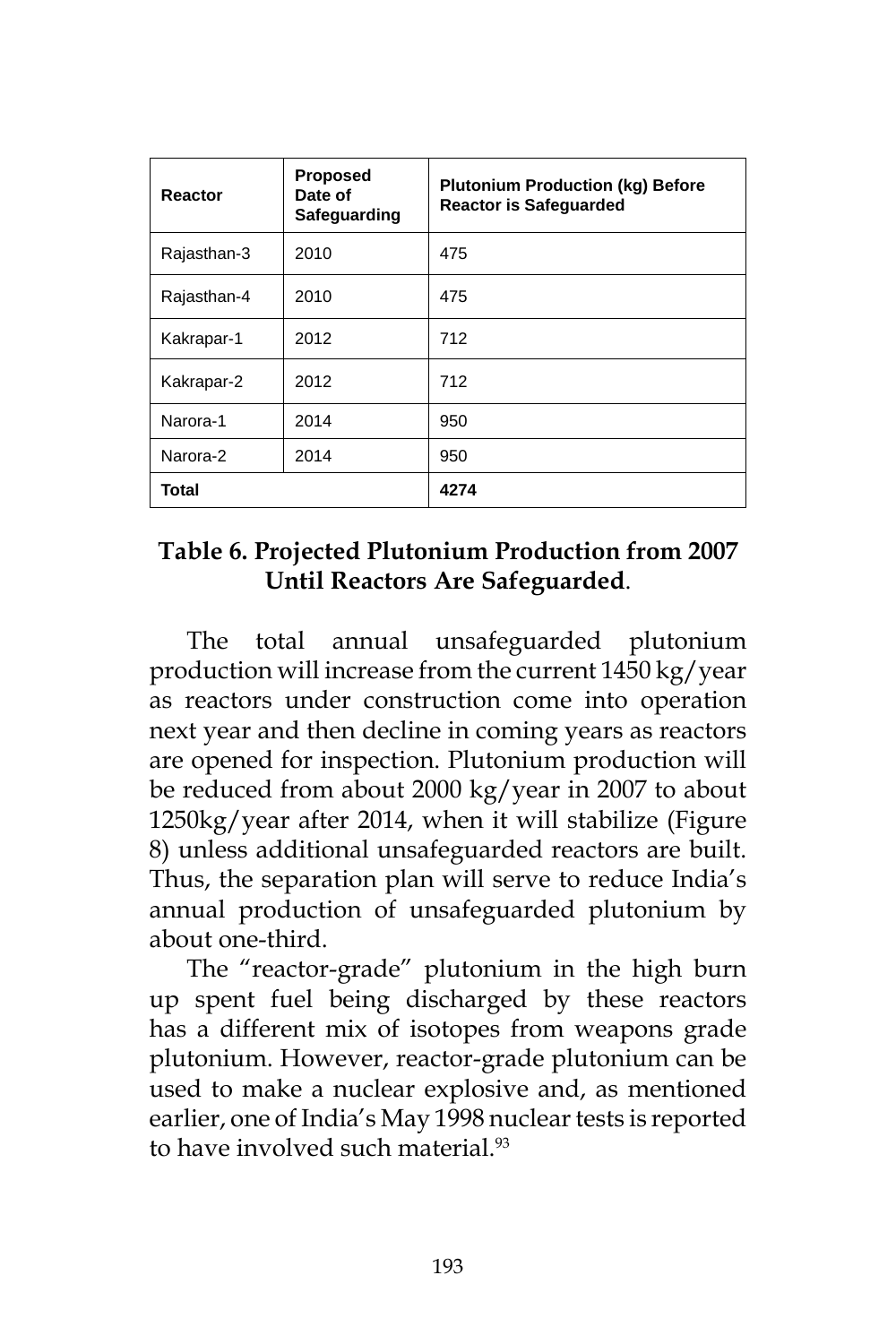

### **Figure 8. Annual Production of Unsafeguarded Plutonium from All Indian Power Reactors from 2007 until 2016, as Reactors Are Progressively Placed Under Safeguards**.

An estimated 8 kg of reactor grade plutonium would be required to make a simple nuclear weapon.<sup>94</sup> If this plutonium is not put under safeguards, it could provide an arsenal of over 1300 weapons.

A commonly cited problem with the use of reactor grade plutonium is the increased risk of a "fizzle yield", where a premature initiation of the fission chain reaction by neutrons emitted by fissioning of plutonium-240 leads to pre-detonation of the weapon and an explosive yield only a few percent of the design value. In Indian PHWR spent fuel, plutonium-240 is over 22 percent of the total plutonium (compared to about 5 percent in weapons grade plutonium). $95$ The greater abundance of plutonium isotopes other than Pu-239 in reactor grade plutonium also leads to increased heat generation and radiation from a mass of this material. However, these are not insuperable engineering difficulties.

The U.S. Department of Energy has noted that "At the lowest level of sophistication, a potential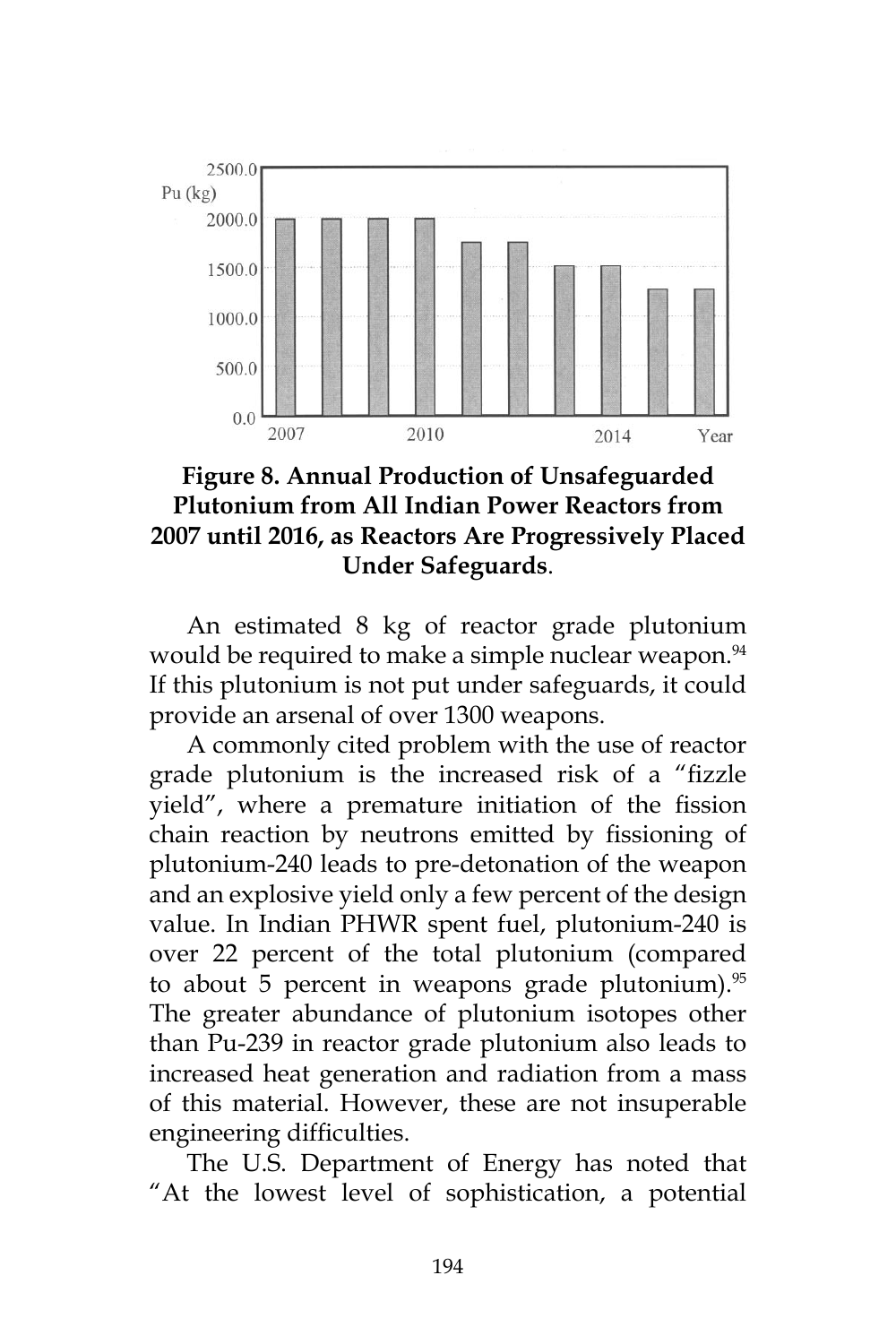proliferating state or sub-national group using designs and technologies no more sophisticated than those used in first-generation nuclear weapons could build a nuclear weapon from reactor grade plutonium that would have an assured, reliable yield of one or a few kilotons (and a probable yield significantly higher than that). At the other end of the spectrum, advanced nuclear weapons states such as the United States and Russia, using modern designs, could produce weapons from reactor grade plutonium having reliable explosive yields, weight, and other characteristics generally comparable to those of weapons made from weaponsgrade plutonium."96 India presumably falls somewhere in this spectrum.

One "modern design" feature that allows reactor grade plutonium to be used for weapons is "boosting," in which a gas mixture of deuterium and tritium is introduced into the hollow core of an implosion weapon just before it detonates.<sup>97</sup> The fusion reaction that is triggered releases a large quantity of neutrons, which are able in turn to initiate fission more quickly in a larger mass of the fissile material than the normal chain reaction. This serves to greatly increase the yield. Indian weapons designers claim to have tested a thermonuclear weapon with a boosted fission primary in 1998.98 One history of India's nuclear weapons program notes explicitly the use of boosting in a reactor grade plutonium device test in 1998 and observes that "if validated it would increase India's stock of fissile material dramatically."99

#### **The Fast Breeder Reactor Program.**

India's DAE has consistently offered the potential shortage of domestic uranium and India's abundant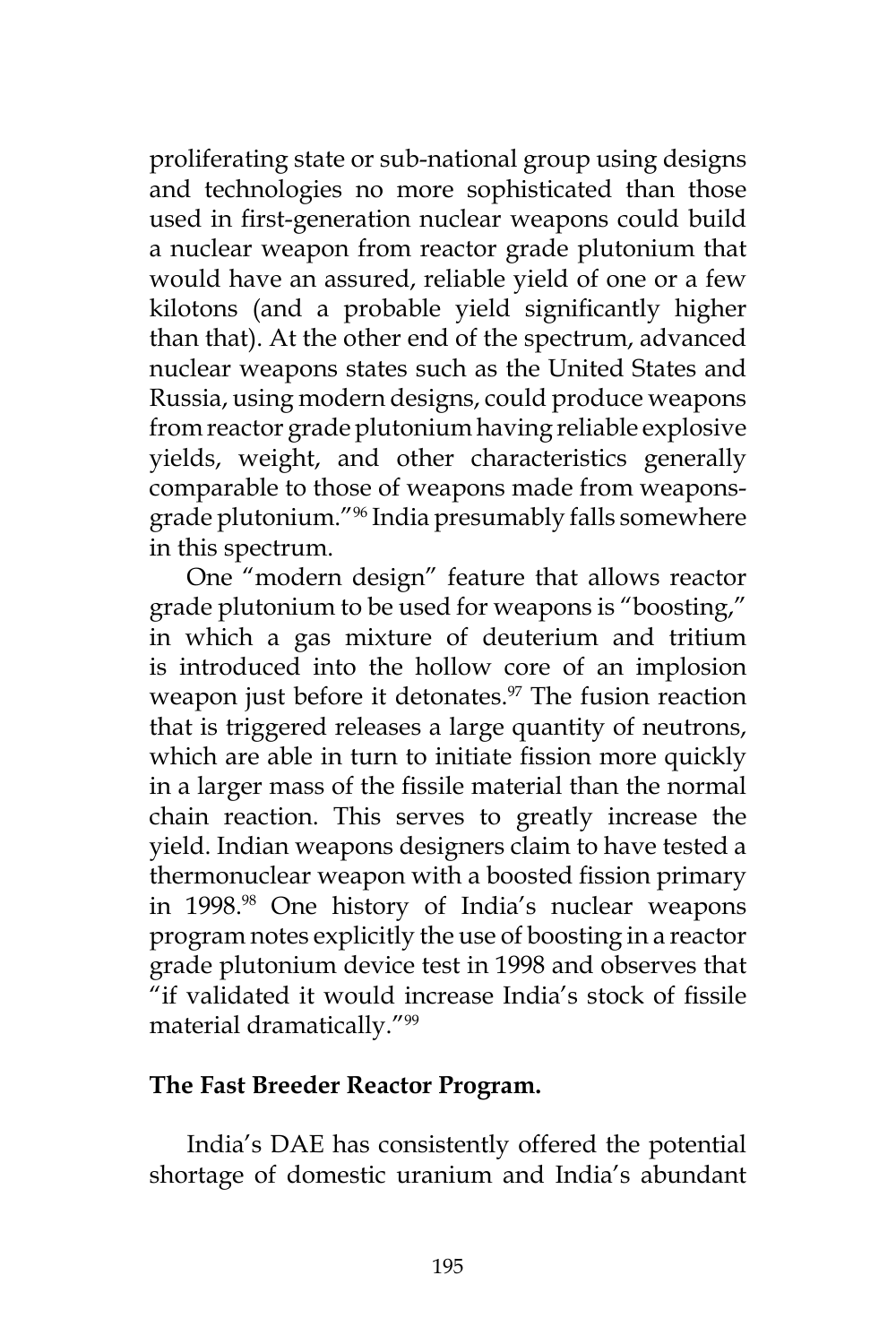thorium reserves as the justification for its plutonium fuelled fast breeder reactor program. India would gain access to the international uranium market as part of the agreement with the United States and so end the prospect of future uranium shortages.

An important concern is that the DAE has chosen to keep the breeder program out of IAEA safeguards as part of the nuclear deal. In support of this, DAE has raised concerns that safeguards would unduly constrain reactor research and development programs.<sup>100</sup> But IAEA safeguards do not seem to have compromised or limited the development of commercial breeder programs in Germany and Japan, or that of new generations of PHWRs in Canada. The many technical and safety problems that breeder programs in various countries have experienced have been for other reasons.

DAE chairman Anil Kakodkar has also declared that, "Both from the point of view of maintaining longterm energy security and for maintaining the minimum credible deterrent, the Fast Breeder Programme just cannot be put on the civilian list."<sup>101</sup> This suggests that the breeder may be used to produce weapons grade plutonium.

India's first large breeder reactor, the 500 MWe PFBR, is located at Kalpakkam, near Madras. It is part of a larger complex that includes the Madras PHWR reactors and a reprocessing plant. This entire complex is being kept outside safeguards.<sup>102</sup> The PFBR is expected to be completed in 2010 (see Figure 9).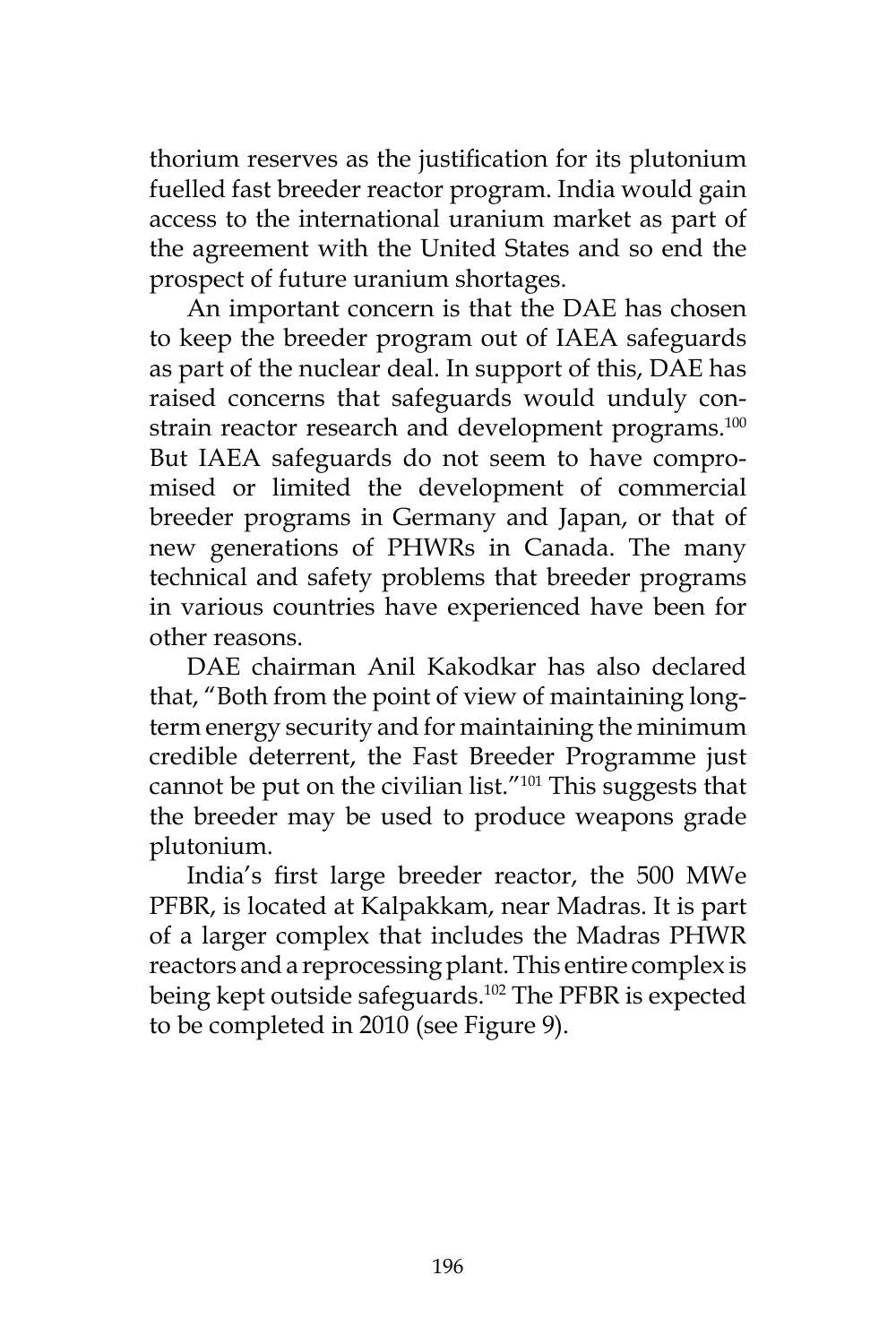

### **Figure 9. Construction Activity at Prototype Fast Breeder Reactor, Kalpakkam, April 2006**. 103

Fueled initially by reactor grade plutonium separated from PHWR spent fuel, the PFBR would produce weapons grade plutonium in both its radial and axial blankets of depleted uranium while plutonium recovered from the core could be recycled for use again as fuel. To recover the weapons grade plutonium, the core and blanket fuel assemblies would have to be reprocessed separately. This would include separating the axial blanket from the part of the fuel assembly that lies within the core, which can be done by using shearing machines to cut the fuel assemblies prior to reprocessing.104 Plans for a dedicated reprocessing plant for FBR fuel have been developed.105

The PFBR is designed to have a thermal power of 1,250 MW and an initial inventory of 1,910 kg of plutonium in its core.106 The current design is reported to have an overall, equilibrium cycle breeding ratio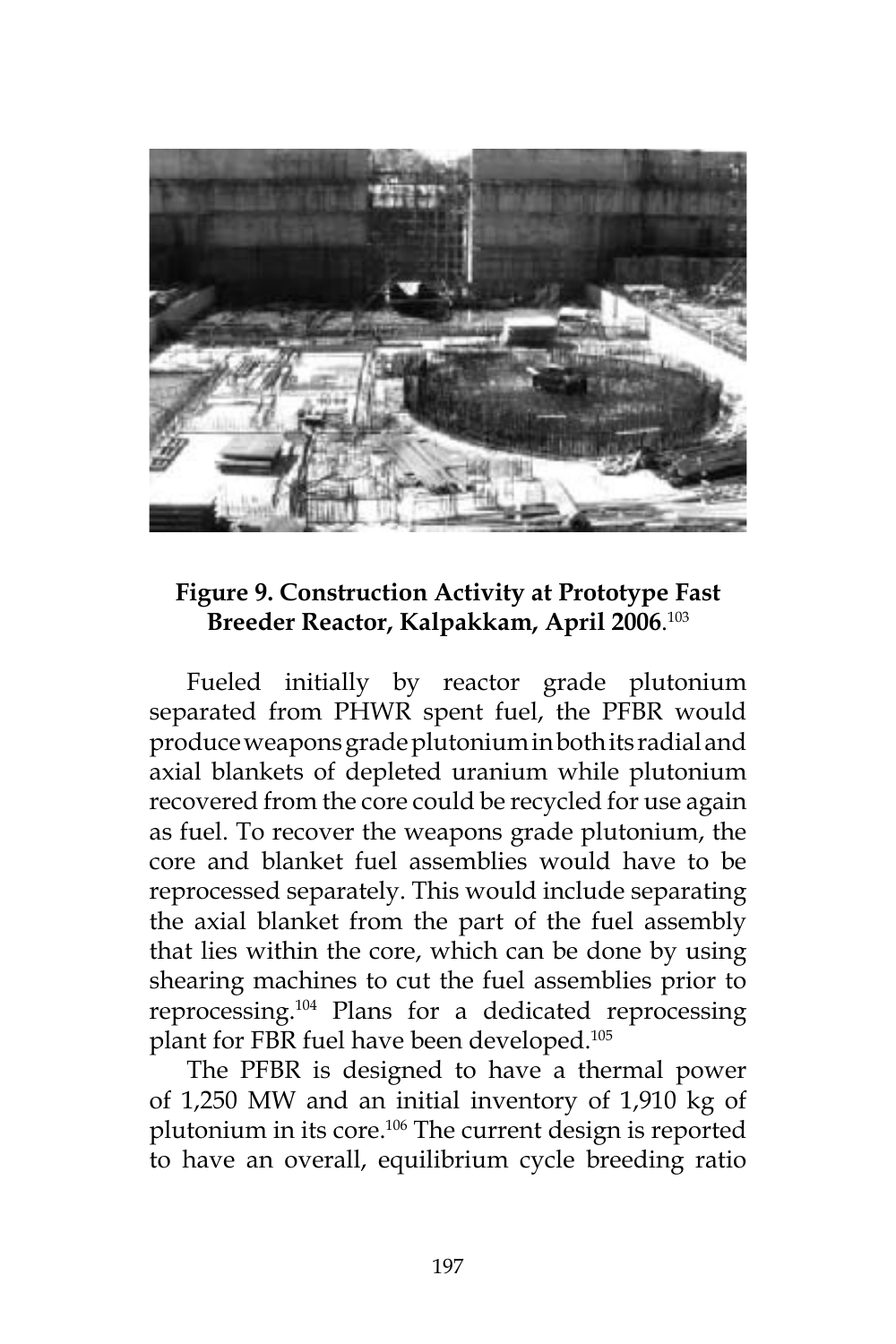of almost 1.05.107 Applying the neutron balance in a generic breeder reactor with a homogeneous core permits a first order estimate of plutonium production in the PFBR core and its radial and axial blankets.<sup>108</sup> With these uncertainties in mind, we find that at 80 percent capacity, the PFBR could produce on the order of 135 kg of weapons grade plutonium every year in its blanket.<sup>109</sup> This would amount to about 25-30 weapons worth of plutonium a year, a four to five-fold increase over India's current weapons grade plutonium production capacity.

India plans to build four additional breeder reactors by 2020, and then move to larger 1,000 MWe breeders and eventually install 500 GWe of breeder capacity.<sup>110</sup> Each of the four planned 500 MWe breeder reactors would need two initial cores before they would be able to begin recycling their own plutonium, a total of about 16 tons.<sup>111</sup> India would appear to have more than sufficient unsafeguarded plutonium for placing all four of the planned breeders in the military sector. If these five breeders are built and all are kept military, then in about 15 years, India would be able to produce about 500-800 kg per year of weapons grade plutonium from them.

### **CONCLUSIONS**

The July 2005 U.S.-India joint statement represents a fundamental transformation of U.S.-India relations and at the same time a challenge to the disarmament and nonproliferation regime. The U.S. Congress and the Nuclear Suppliers Group of countries will have to take that into account as they consider whether or not to approve the deal. The March 2006 separation plan proposed by India as the basis for demarcating its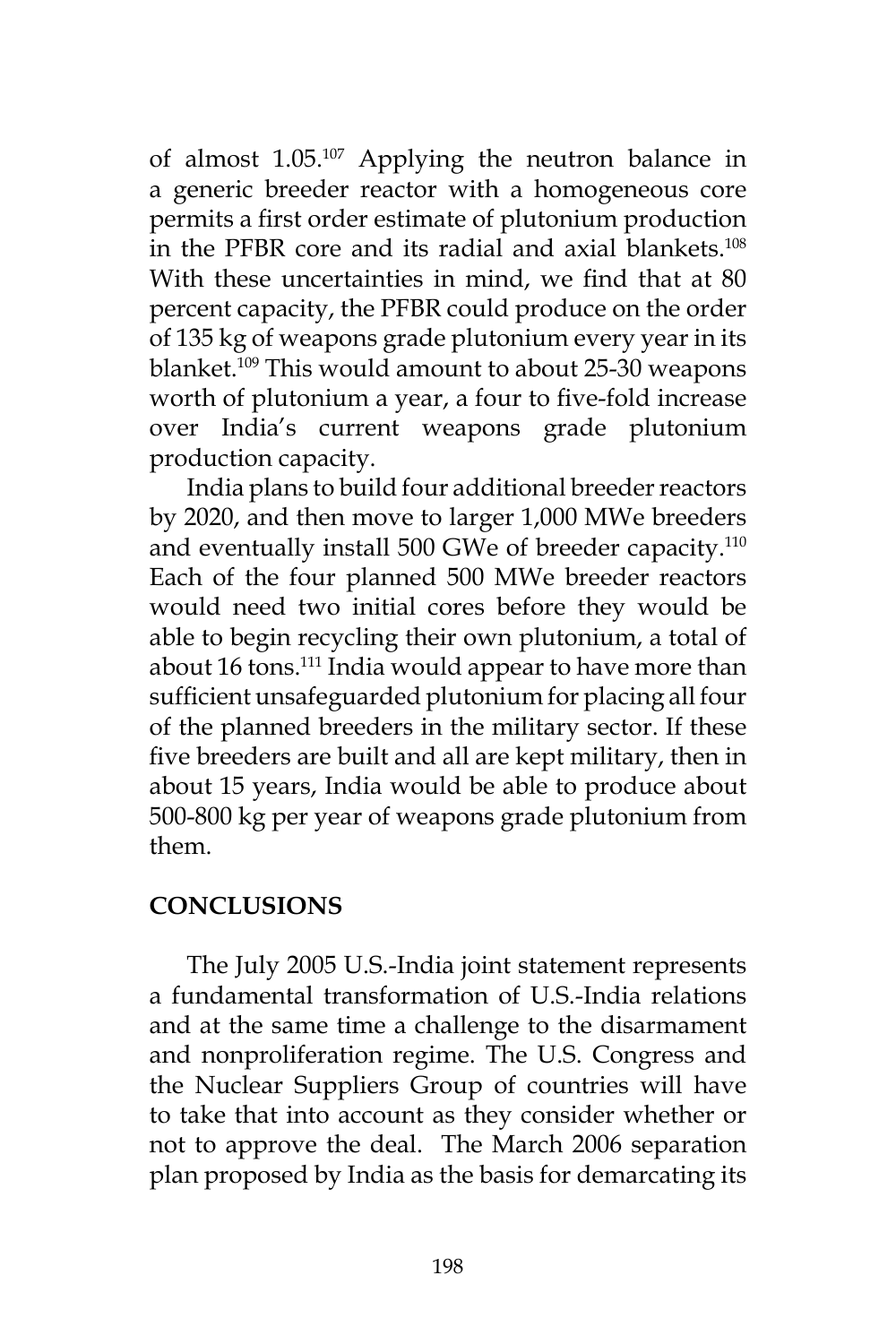military and civilian nuclear facilities lays the basis for a potentially rapid expansion of its capacity for fissile material production for weapons.

In this chapter, the fissile material production capabilities in India and how they might change as a result of the U.S.-India deal have been assessed. India's current stockpile of weapons grade plutonium from its CIRUS and Dhruva reactors have been estimated and found to be about 500 kg. Assuming a typical figure of 5 kg of plutonium for each nuclear warhead, this stockpile would be sufficient for roughly 100 weapons.

Under the deal, India will be able to produce another 45 kg of weapons grade plutonium from its CIRUS reactor before it is shut down in 2010. The Dhruva reactor will continue to operate and add about 20-25 kg/year. A second Dhruva-sized reactor that is being considered would add a similar amount each year.

The most important potential increase in India's weapons grade plutonium production will come from its unsafeguarded fast breeder reactor, the PFBR, to be completed in 2010. It could produce an estimated 130 kg of weapons grade plutonium each year, a fourfold increase in India's current production capability. Note that even in the absence of the U.S.-India deal, the breeder would have remained unsafeguarded and could have produced the same amount of plutonium.

India has plans for four more breeder reactors by 2020, which could produce over 500 kg a year of weapons grade plutonium. The safeguards status of these reactors has not yet been announced.

These breeders would be fuelled by India's stockpile of about 11 tons of unsafeguarded reactorgrade plutonium. This stockpile is currently increasing at about two tons/year. As part of the U.S.-India deal,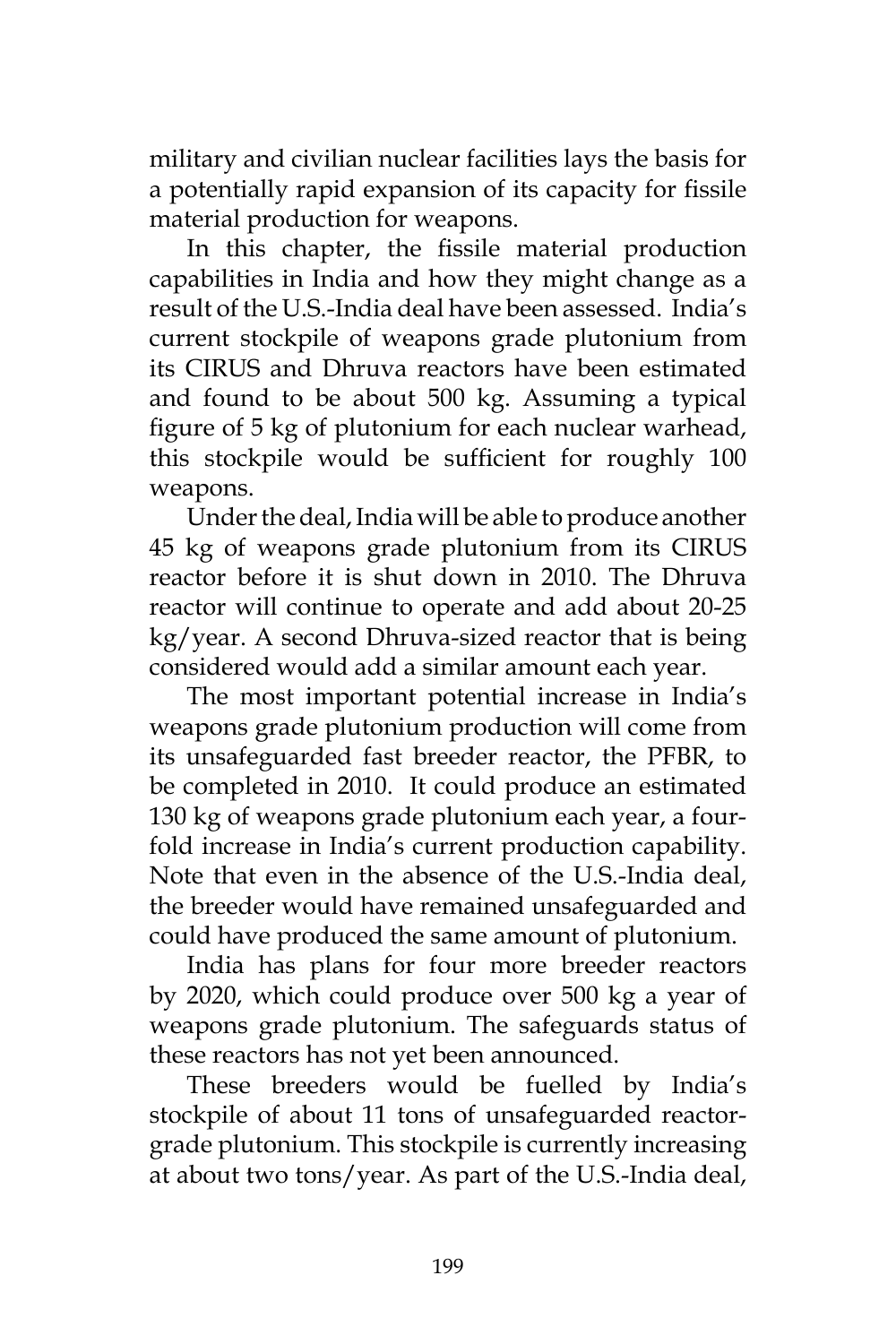India will place six of its reactors under safeguards between now and 2014—these will be in addition to the six imported reactors that are required to be under safeguards. The reactors newly assigned to be safeguarded are estimated to contribute in total another four tons of unsafeguarded plutonium before they are opened for inspection. Meanwhile, the eight reactors that are designated as military and will remain unsafeguarded will contribute 1250 kg of reactor grade plutonium per year.

Without the deal, India would have 16 unsafeguarded nuclear reactors (including five under construction and expected to begin operating in 2007- 08). They would have produced altogether 2,200 kg/ year of reactor-grade plutonium. India's proposed nuclear facilities separation plan will serve to reduce its annual unsafeguarded plutonium production by about 40 percent, to roughly 1,250 kg/year. All this reactor-grade plutonium is also potentially weaponuseable.

India currently fuels 13 heavy water reactors, with a total capacity of 2,990 MWe from domestic uranium. Under the deal, it will be able to fuel the eight of them that are to be safeguarded using imported uranium. Of the five heavy water reactors under construction, two are to be safeguarded, while three will be military and not open to inspection. This will give India 2,350 MWe of unsafeguarded heavy water reactor capacity that it will have to fuel using domestic uranium.

We find that India's current domestic production of natural uranium of about 300 tons/year is insufficient to fuel its unsafeguarded reactors and sustain its current weapons grade plutonium and enriched uranium production, which altogether require about 475 tons a year. India has been able to escape this constraint so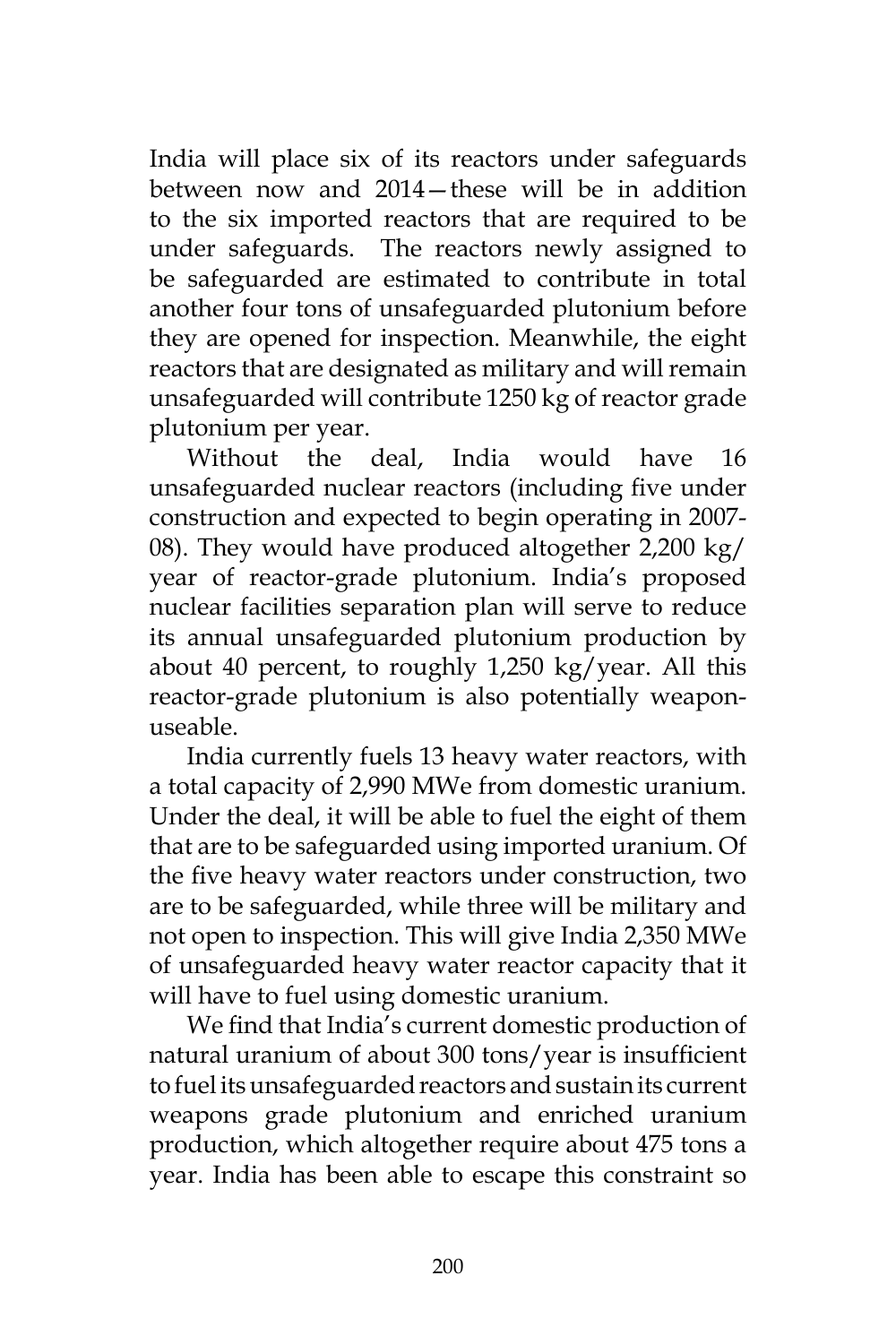far by using stocks of previously mined and processed uranium. As new unsafeguarded reactors come online in 2007-08, India would need altogether about 615 tons of domestic uranium per year. However, this requirement will decline from 615 tons/year to about 380 tons, since India will be able to import uranium for reactors when they come under safeguards in 2010, 2012, and 2014.

To meet the increased demand, India expects to expand uranium mining. It is hoped that the proposed Nalgonda mines could produce about 150-200 tons per year, increasing the total available to about 450-500 tons a year. Assuming this happens, and as the requirement falls to 380 tons of uranium per year, India may be able to divert the additional 70-120 tons/year towards producing 60-100 kg/year of weapons grade plutonium by partially running one of its unsafeguarded power reactors at low burn up. This will require operating the reactor refueling machines at much higher rates than normal, which may limit the extent to which this is possible.

It would require an extra 190 tons of natural uranium a year if an entire 200 MWe heavy water reactor were to be shifted from power production to weapons grade plutonium production. The possibility of India offsetting some of this natural uranium demand by using recycled depleted uranium (containing 0.61 percent uranium-235) as part of the fuel for its other unsafeguarded power reactors would reduce the natural uranium requirement to 130 tons per year, not very far from the additional 70-120 tons that may be available. A key constraint on the recycling of depleted uranium on this scale may be the operational capacity of India's reprocessing plants.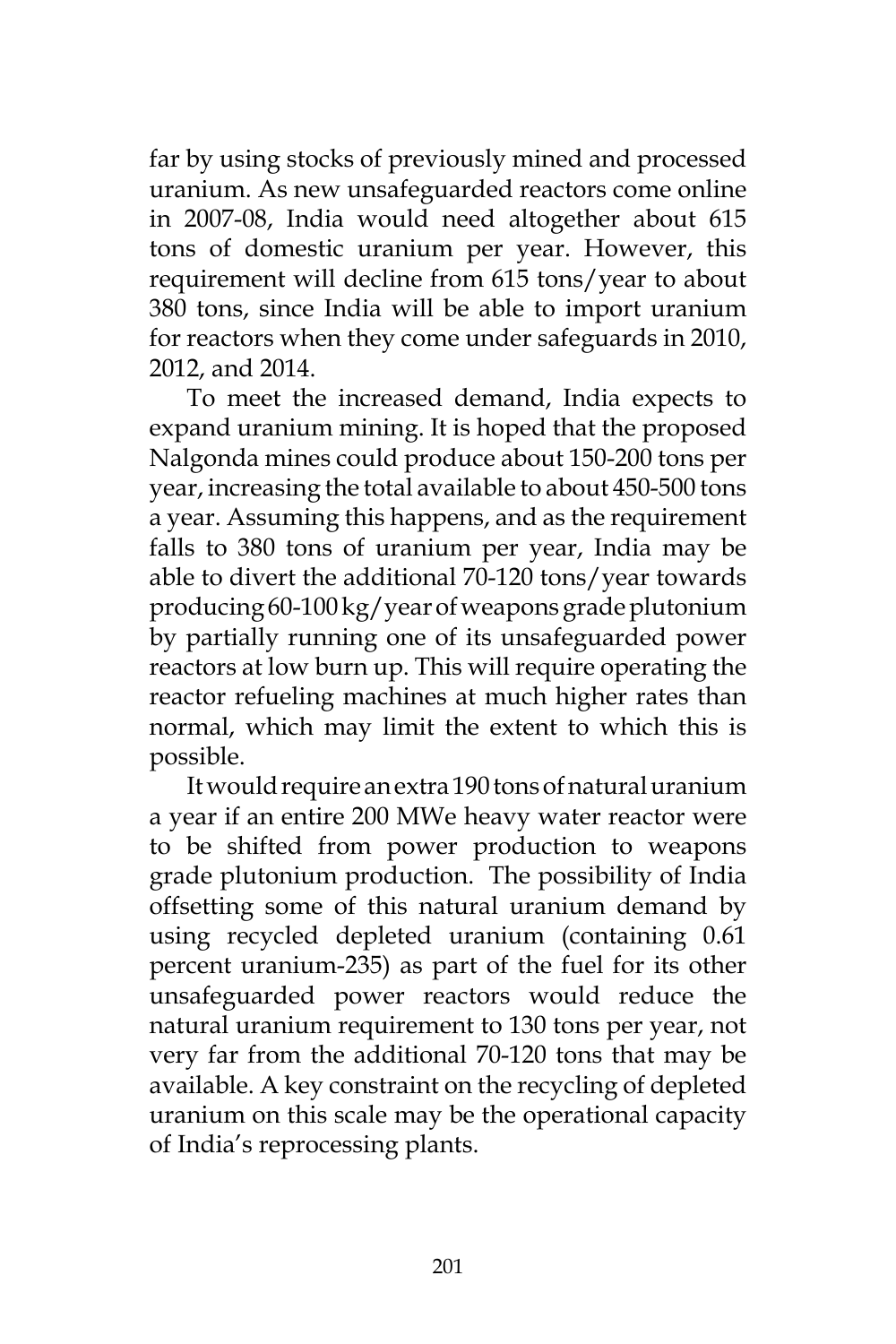It should be noted that only the weapons grade plutonium that could be produced by the unsafeguarded power reactors (because of the availability of imported uranium) is a direct consequence of the U.S.-India deal that has been negotiated. The breeder and production reactors would have remained unsafeguarded even if there had been no deal. Only a deal that would have brought the PFBR and all the power reactors under safeguards would have ensured that Indian fissile material production for weapons remained at about the current levels.

An expansion of fissile material stockpiles in South Asia would be at odds with the stated doctrine of both India and Pakistan of pursuing a "minimum deterrence." It has been shown that half a dozen modest Hiroshima-yield weapons, if dropped on major cities in South Asia, could kill over a million people.112 This suggests that several dozen weapons would more than suffice to meet any reasonable criteria for "minimum deterrence."113 This number would permit a nuclear attack with a dozen warheads and provide for sufficient redundancy to deal with any concerns about survivability, reliability, and interception.<sup>114</sup>

Both India and Pakistan have already achieved the fissile material requirements for a "minimal" arsenal, and it has been argued for some time that they should end production of fissile material for weapons.<sup>115</sup> Rather than pursue the option of a large expansion of their nuclear arsenals, they should choose to suspend all further production of fissile materials for weapons purposes pending the negotiation and entry into force of a Fissile Material Cutoff Treaty. This is also a necessary step in progress towards nuclear disarmament.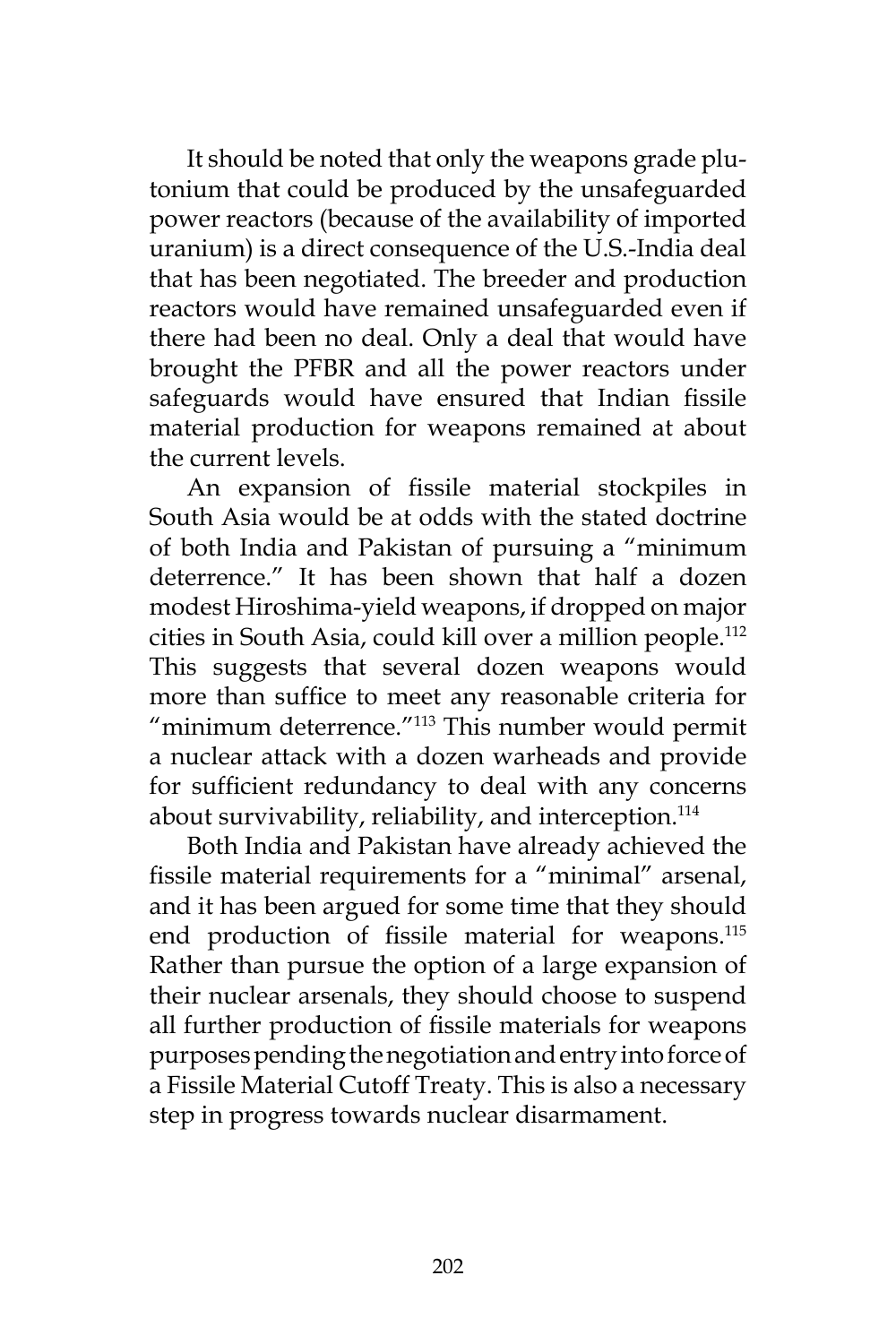#### **ENDNOTES - CHAPTER 6**

1. Homi Bhabha, address to Twelfth Pugwash Conference, Udaipur, India, January 27–February 1, 1964, cited in George Perkovich, *India's Nuclear Bomb: The Impact on Global Proliferation,* Berkeley, CA: University of California Press, 1999, pp. 61-62.

2. The U.S.-India nuclear agreement is at *www.whitehouse.gov/ news/releases/2005/07/20050718-6.html*.

3. The politics and broader policy issues of the deal are discussed in Zia Mian and M. V. Ramana, "Wrong Ends, Means, and Needs: Behind the U.S. Nuclear Deal with India," *Arms Control Today*, January/February 2006, *www.armscontrol.org/act/2006\_01- 02/JANFEB-IndiaFeature.asp*.

4. The Nuclear Suppliers Group member states are Argentina, Australia, Austria, Belarus, Belgium, Brazil, Bulgaria, Canada, China, Cyprus, the Czech Republic, Denmark, Estonia, Finland, France, Germany, Greece, Hungary, Ireland, Italy, Japan, Kazakhstan, Latvia, Lithuania, Luxembourg, Malta, Holland, New Zealand, Norway, Poland, Portugal, South Korea, Romania, Russia, Slovakia, Slovenia, South Africa, Spain, Sweden, Switzerland, Turkey, Ukraine, United Kingdom, and the United States, *www.nuclearsuppliersgroup.org*.

5. President Bush and Prime Minister Singh Press Conference, New Delhi, March 2, 2006, *www.whitehouse.gov/news/ releases/2006/03/20060302-9.html*.

6. "Pakistan Seeks Nuclear Deal on Par with India," *Dawn*, November 8, 2005; Khalid Hasan, "No Indian-Style Nuclear Deal for Pakistan," *Daily Times*, November 7, 2005.

7. Mark Hibbs, "China Favors NSG Solution on India That Facilitates Trade with Pakistan," *Nuclear Fuel*, November 7, 2005.

8. Mark Hibbs and Shahid-ur-Rehman, "NSG, U.S. Won't Accommodate New Pakistan-China Commerce," *Nucleonics Week*, March 2, 2006.

9. "Aziz Pleads for Pak-U.S. N-Deal," *Daily Times*, April 6, 2006.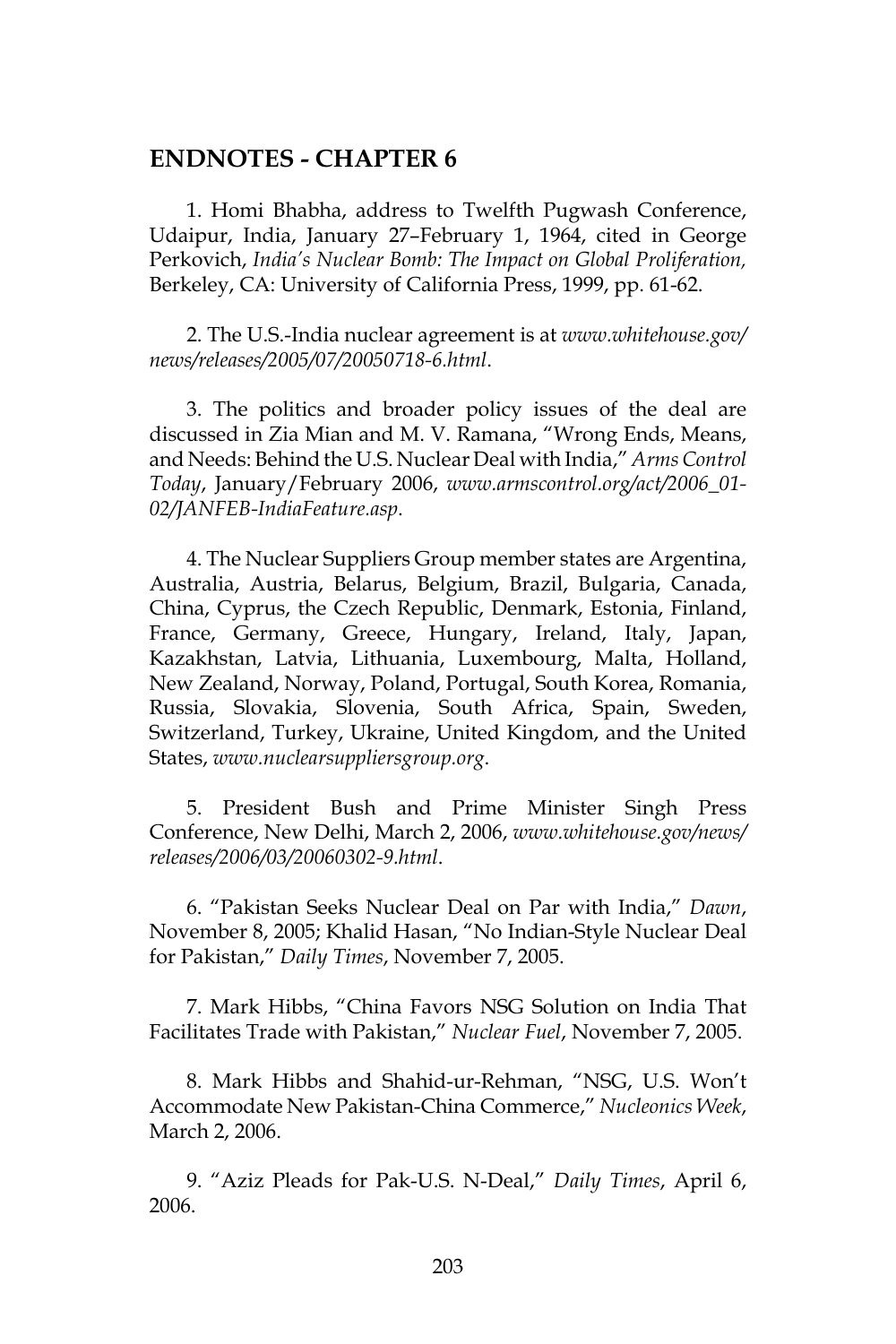10. Shakil Sheikh, "Pakistan Vows to Maintain Credible N-deterrence," *The News*, April 13, 2006.

11. "Pakistan Totally Committed to Non-Proliferation, Restraint Regime," *Associated Press of Pakistan*, April 9, 2006, *www. app.com.pk/n87.htm*.

12. Some of these issues are also discussed in a recent report by Ashley Tellis, *Atoms for War*, Washington, DC: Carnegie Endowment, 2006, *www.carnegieendowment.org/files/ atomsforwarrevised1.pdf*.

13. Leonard Weiss, "Atoms for Peace," *Bulletin of the Atomic Scientists*, November/December 2003.

14. R. Chidambaram and C. Ganguly, "Plutonium and Thorium in the Indian Nuclear Programme," *Current Science,* Vol. 70, No. 1, 1996.

15. K. V. Suresh Kumar, R. P. Kapoor, P. V. Ramalingam, B. Rajendran, G. Srinivasan, K. V. Kasiviswanathan, "Fast Breeder Test Reactor. 15 Years of Operating Experience," Paper presented at the Technical Meeting on Operational and Decommissioning Experience with Fast Reactors, IAEA-TM-25332, Vienna, Austria: International Atomic Energy Agency, 2002, pp. 15-27.

16. B. Battacherjee, "An Overview of R&D in Fuel Cycle Activities of AHWR," Paper presented at the 14th Indian Nuclear Society Conference, Kalpakkam, December 17-19, 2003, *www. indian-nuclear-society.org.in/conf/2003/1.pdf*.

17. Perkovich, p. 428.

18. Nuclear Notebook, "India's Nuclear Forces, 2005," *Bulletin of the Atomic Scientists*, September/October 2005. Indian Defense ministry sources have mentioned plans for 300-400 weapons, Vivek Raghuvanshi, "India to Stay the Course on Nuke Doctrine," *Defense News*, November 1, 2004.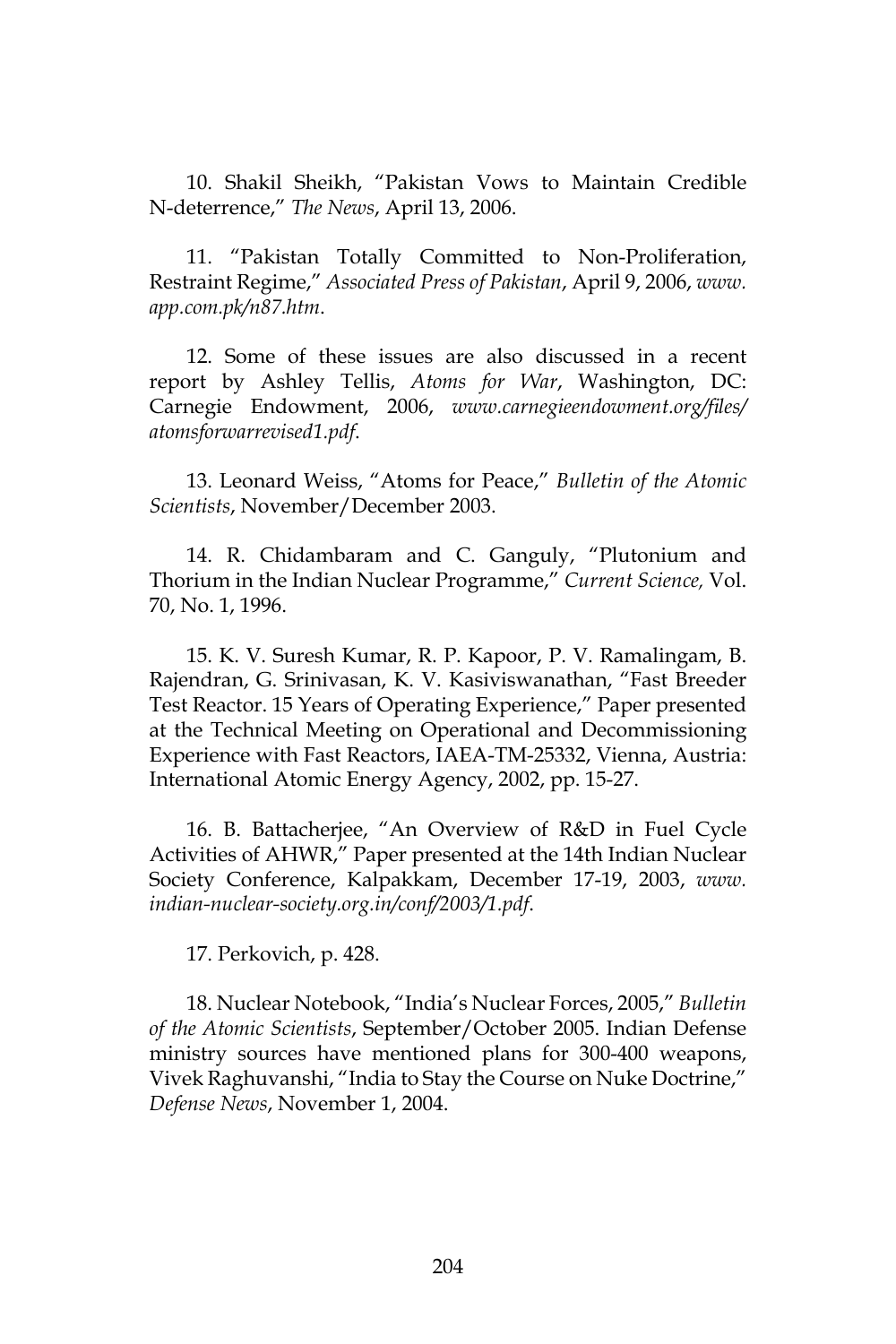19. Leonard Spector, *Nuclear Proliferation Today*, Vancouver, Canada: Vintage Books, 1984, pp. 78-81.

20. A. Q. Khan, "Dr A. Q. Khan Laboratories, Kahuta, Twenty Years of Excellence and National Service," *Friday Times*, September 5-11, 1996.

21. "Pakistan's Indigenous Nuclear Reactor Starts Up," *The Nation*, April 13, 1998.

22. The first images of construction activity at the reactor site were released by Institute for Science and International Security, July 24, 2006, *www.isis-online.org/publications/southasia/newkhushab. pdf*.

23. Nuclear Notebook, "Pakistan's Nuclear Forces, 2001," *Bulletin of the Atomic Scientists,* January/February 2001.

24. After start up, reactor power was raised to 30 MWt in February 2004 and then to 40 MWt in November 2004, "Barc's Refurbished Reactor Attains Full Power Operation," *The Hindu News Update Service*, November 19, 2004.

25. Mark Hibbs, "Dhruva Operating Smoothly within Refueling, Availability Limits," *Nucleonics Week,* Vol. 33, No. 13, 1992; Brahma Chellaney, "Indian Scientists Exploring U Enrichment, Advanced Technologies," *Nucleonics Week,* Vol. 28, No. 10, 1987.

26. R. C. Sharma and S. K. Agarwal, "Research Reactor: Its Refurbishment and Future Utilisation," *BARC Newsletter*, June 2004.

27. *Annual Report 2000*, Trombay, Mumbai, India: Bhabha Atomic Research Centre, 2001.

28. This assumes a burn-up of 1,000 megawatt-days per ton of heavy metal (MWd/tHM) and a plutonium content of 0.9 kg/t in the spent fuel.

29. Mark Hibbs, "After 30 Years, PAEC Fulfills Munir Khan's Plutonium Ambition," *Nucleonics Week*, Vol. 41, No. 24, June 15, 2000.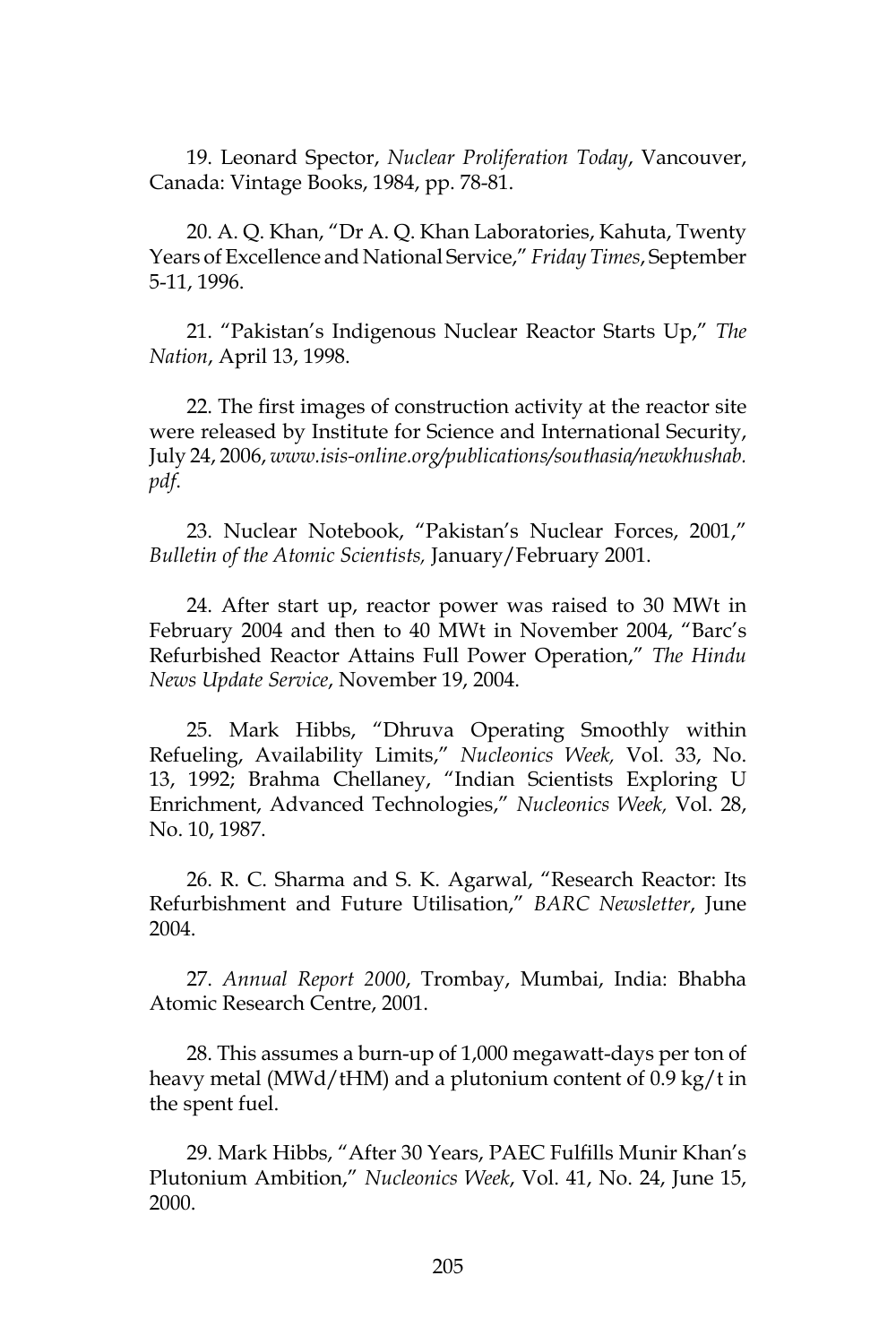30. "Pakistan's Indigenous Nuclear Reactor Starts Up," *The Nation*, April 13, 1998.

31. Assuming a burn-up of 1,000 MWd/tHM, with 0.9 g of weapons grade plutonium produced per megawatt (thermal) day of output and that the reactor operates at 70 percent of its capacity.

32. Joby Warrick, "Pakistan Builds Plutonium Reactor. Massive Plant Underway Would Generate Material for 40-50 Nuclear Bombs a Year," *The Washington Post*, July 24, 2006.

33. William J. Broad and David Sanger, "U.S. Disputes Report on New Pakistan Reactor," *The New York Times*, August 3, 2006; Joby Warrick, "Pakistani Reactor not as Significant as was Reported," *The Washington Post*, August 5, 2006.

34. We assume that both CIRUS and Dhruva (since 1988) have had an average annual availability factor of 70 percent, except for CIRUS between 1991-97, when we assume a 60 percent availability factor because of reported problems with aging. Sharma and Agarwal. Khushab has been assumed to be operating with a 70 percent availability factor since 1998.

35. About 35 kg of low burn-up PHWR plutonium may have been produced by the end of 2004; *India's Military Plutonium Inventory End 2004,* Washington, DC: Institute for Science and International Secutity, *www.isis-online.org/global\_stocks/end2003/ india\_military\_plutonium.pdf*.

36. "Third Reprocessing Plant Opened at Kalpakkam," *Nuclear News*, May 1996.

37. Z. Mian and A. H. Nayyar, "An Initial Analysis of 85- Krypton Production and Dispersion from Reprocessing in India and Pakistan," *Science & Global Security*, Vol. 10, No. 3, 2002.

38. *Ibid.*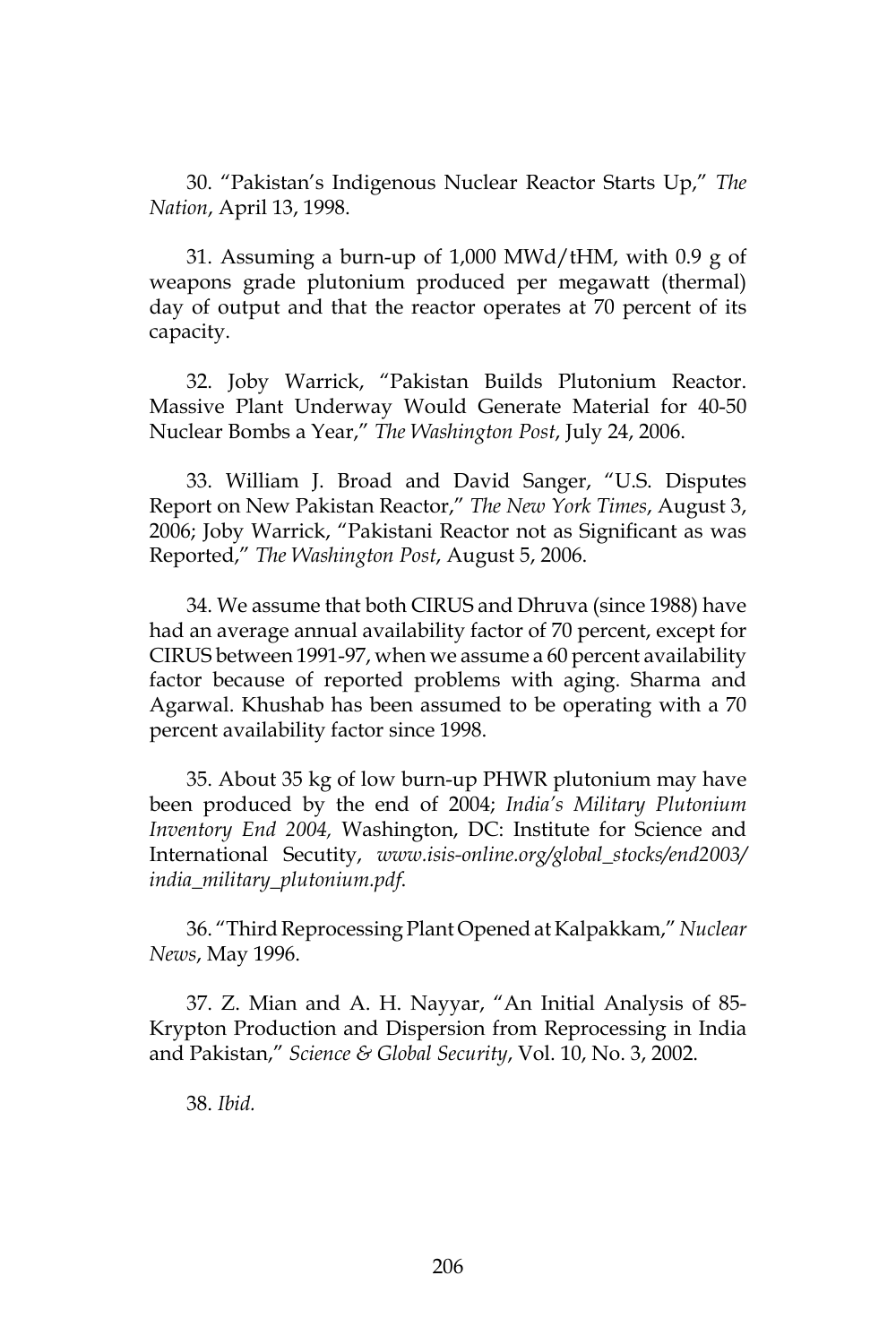39. Milton Benjamin, "Pakistan Building Secret Nuclear Plant," *Washington Post*, September 23, 1980.

40. "Pakistan is Reprocessing Fuel Rods to Create Plutonium Nuclear Weapons," *CBS News Transcripts*, March 16, 2000.

41. Mian and Nayyar.

42. This device is described as "the Indian version of the Fat Man," the U.S. weapon used against Nagasaki, that contained about 6 kg of plutonium; Raj Chengappa, *Weapons of Peace: The Secret Story of India's Quest to be a Nuclear Power*, New Delhi: Harper Collins, 2000, p. 195. For a description of the Indian device, see pp. 175-195.

43. According to Bhabha Atomic Research Centre, the total weight of fuel in the Purnima I reactor is 21.6 kg of plutonium oxide. There is a claim that this plutonium was recovered and used in the 1974 nuclear test because of a dearth of plutonium. See Chengappa, p. 185. We do not take that possibility into account in our estimate of plutonium consumption. By 1970, spent fuel from CIRUS containing over 60 kg of plutonium would have been cool enough to be reprocessed. The amount of plutonium in the Fast Breeder Test Reactor core is from Mark Hibbs, "Kalpakkam FBR to Double Core, Load First Thorium-232 Blanket," *Nucleonics Week,* Vol. 38, No. 48, 1997.

44. We emphasize that all of this plutonium may not have been separated. ISIS estimates India may have accumulated 575 kg of weapons grade plutonium as of the end of 2004. See ISIS, "India's Military Plutonium Inventory, End 2004," *www.isisonline.org/global\_stocks/end2003/india\_military\_plutonium.pdf*.

45. J. Carson Mark, "Explosive Properties of Reactor-Grade Plutonium," *Science & Global Security,* Vol. 4, No. 1, 1993.

46. Assuming a 7,000 MWd/tHM burn-up, thermal efficiency of 0.29, MCNP calculations by Alexander Glaser and Jungmin Kang show the fresh spent fuel contains about 3.8 kg of plutonium per ton of heavy metal (tHM). As the spent fuel cools, its Pu-241 decays with a 14-year half-life and the overall plutonium content therefore decreases by about 1 percent over 5 years to 3.75 kg per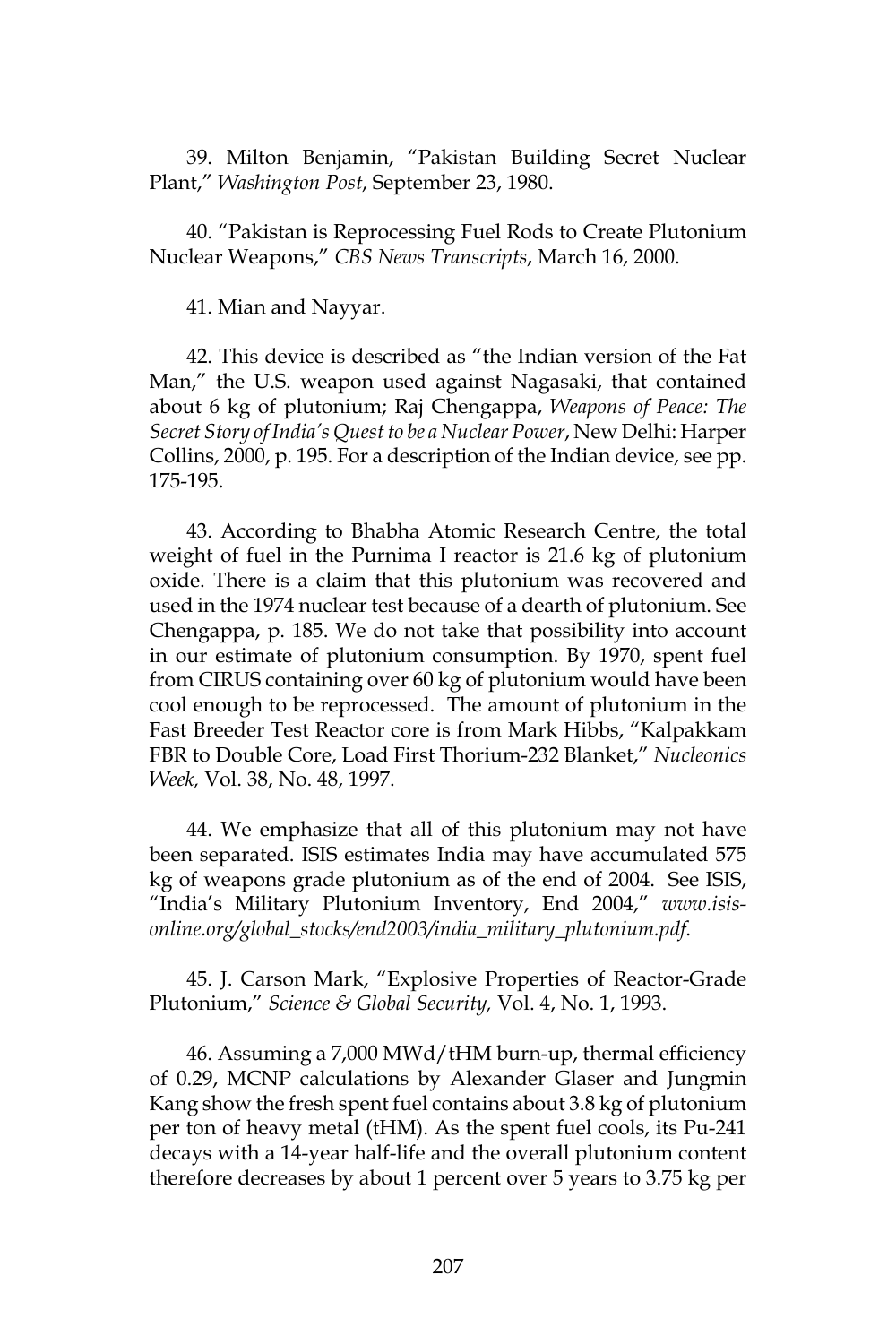ton of spent fuel. Indian PHWRs now have an average burn-up of 7,000 MWd/tHM. See K. C. Sahoo and S. A. Bhardwaj, "Fuel Performance In Water Cooled Nuclear Reactors," 14th Indian Nuclear Society Annual Conference, Kalpakkam, December 17- 19, 2003, *www.indian-nuclear-society.org.in/conf/2003/12.pdf*.

47. Indian PHWR spent fuel is reported to be cooled for a minimum of 430 days before being sent to a reprocessing facility. See P. K. Dey, "An Indian Perspective for Transportation and Storage of Spent Fuel," 26th International Meeting on Reduced Enrichment for Research and Test Reactors, Vienna, November 7-12, 2004. It may be stored for 5 to 10 years before being reprocessed. See V. K. Chaturvedi, "Economics of Fuel Cycles of PHWRs, VVERS and TAPS BWRs," Paper presented at the 14th Indian Nuclear Society Annual Conference, Kalpakkam, December 17-19, 2003, *www.indian-nuclear-society.org.in/conf/2003/2.pdf*.

48. Theoretically, all this spent fuel could have been reprocessed since, until the past few years, the total reprocessing plant design capacity has been greater than spent fuel produced. But for a reasonable capacity factor, it seems unlikely that all of the spent fuel could have been reprocessed.

49. Mark Hibbs, "PREFRE Plant Used Sparingly, BARC Reprocessing Director Says," *Nuclear Fuel,* Vol. 17, No. 7, 1992; Mark Hibbs, "Tarapur-2 to Join Twin BWR in Burning PHWR Plutonium," *Nuclear Fuel,* Vol. 20, No. 20, 1995.

50. Currently safeguarded reactors are Tarapur 1 and 2 and Rajasthan 1 and 2. The Tarapur reactors have a thermal efficiency of 31.2 percent, an average fuel burn-up of 19,500 MWd/tHM, and produce 8 kg/tHM of plutonium.

51. K. C. Sahoo and S. A. Bhardwaj, "Fuel Performance in Water Cooled Nuclear Reactors," Paper presented at the 14th Indian Nuclear Society Annual Conference, Kalpakkam, December 17- 19, 2003, *www.indian-nuclear-society.org.in/conf/2003/12.pdf*.

52. Electricity production data for Kanupp and Chashnupp are not yet available for May 2006. We assume that the output in May 2006 was the same as in the previous month.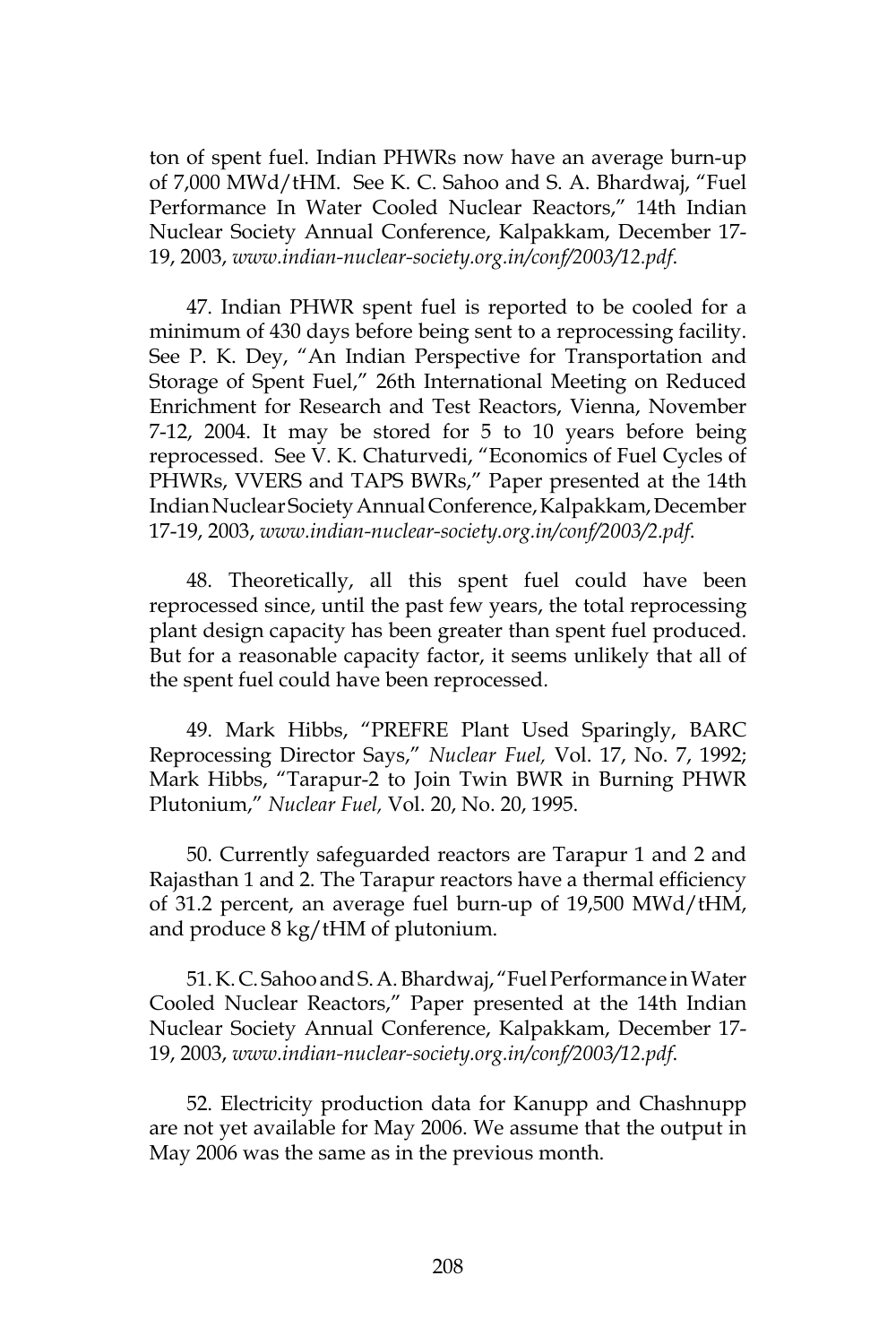53. P. K. Dey, "Spent Fuel Reprocessing: an Overview," 14th Indian Nuclear Society Annual Conference, Kalpakkam, December 17-19, 2003, *www.indian-nuclear-society.org.in/conf/2003/14.pdf*.

54. Image from David Albright and Susan Basu, *India's Gas Centrifuge Program: Stopping Illicit Procurement and the Leakage of Technical Centrifuge Know-How*, Washington, DC: Institute for Science and International Studies, March 10, 2006, *www.isis-online. org/publications/southasia/indianprocurement.pdf*.

55. The "spark plug" in the fusion stage of a thermonuclear weapon can use highly enriched uranium or plutonium.

56. This assumes 0.3 grams of uranium-235 per shaft-horse power year and a 10-year life time for the ATV reactor. See M. V. Ramana, "An Estimate of India's Uranium Enrichment Capacity," *Science & Global Security*, Vol. 12, 2004, pp. 115-124. The growth in enrichment capacity over time is assumed to be linear.

57. From 3,000-5,000 SWU/year in 1986 to 9,000-15,000 SWU/ year in 1990-1991 and 13,000-22,000 SWU/year by the late 1990s. See David Albright, Frans Berkout, and William Walker, *Plutonium and Highly Enriched Uranium 1996*, New York: Oxford University Press, 1997, p. 278.

58. *ISIS Estimates of Unirradiated Fissile Material in De Facto Nuclear Weapon States, Produced in Nuclear Weapon Programs*, June 30, 2005, *www.isis-online.org/global\_stocks/end2003/de\_facto\_nws. pdf*.

59. A capacity of about 20,000 SWU/year would produce 100 kg/year of weapons grade uranium.

60. The enrichment halls were identified in a September 2005 U.S. State Department briefing, "Iran's Nuclear Fuel Cycle Facilities: A Pattern of Peaceful Intent?" *www.globalsecurity.org/ wmd/library/report/2005/iran-fuel-cycle-brief\_dos\_2005.pdf*.

61. U.S. Department of Commerce, Bureau of Export Administration, 15 CFR Part 742 and 744, *Federal Register*, Vol. 63, No. 223, November 19, 1998, *www.chaos.fedworld.gov/bxa/whatsnew. cgi/in-pak.pdf*.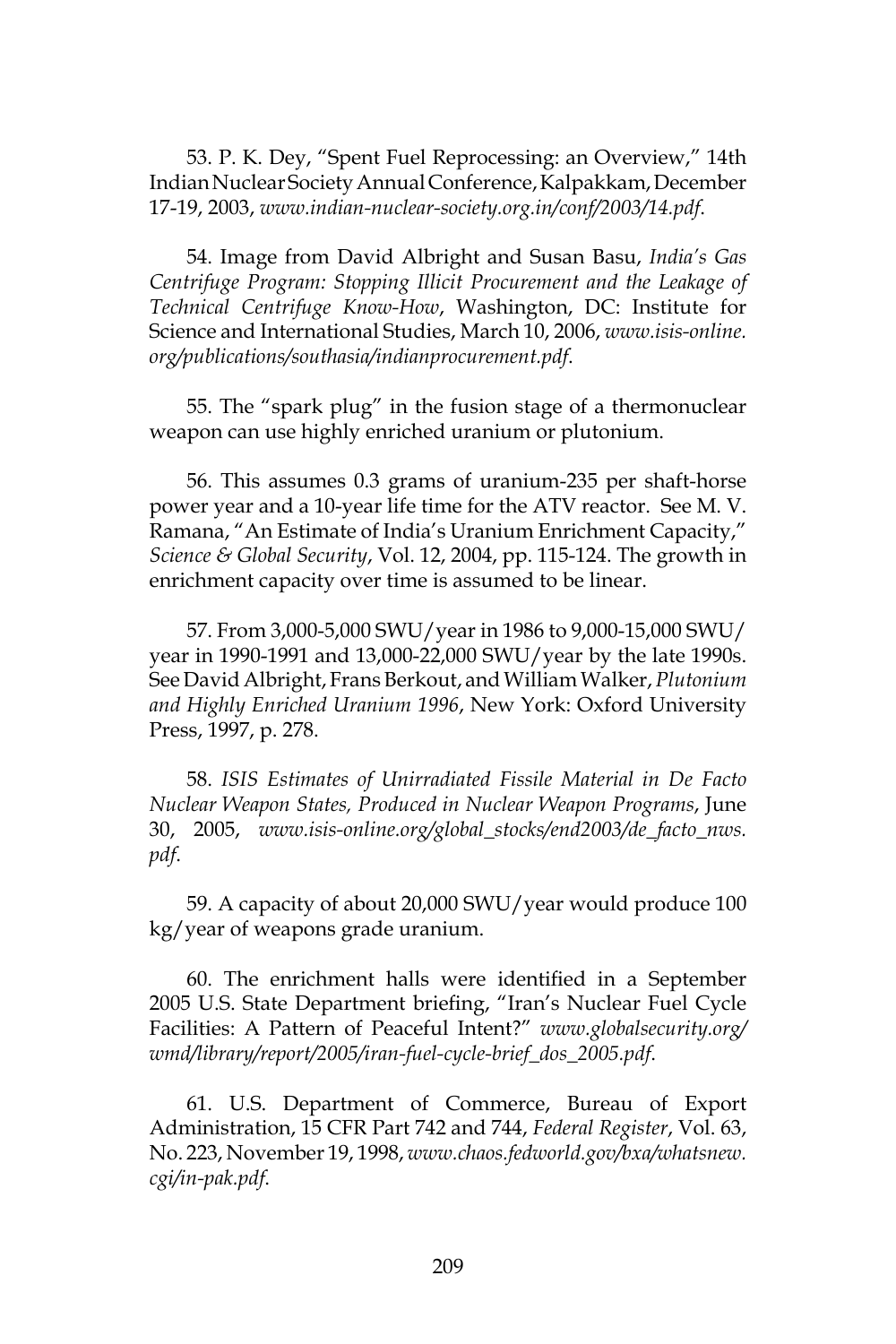62. This is consistent with estimates of Pakistan possibly having 24-48 weapons in 2001, given the additional enriched uranium produced since then. Nuclear Notebook, "Pakistan's Nuclear Forces, 2001," *Bulletin of The Atomic Scientists,* January/ February 2001.

63. "Suo Moto Statement by Prime Minister Dr. Manmohan Singh on Discussions on Civil Nuclear Energy Cooperation with the US: Implementation of India's Separation Plan," *www. indianembassy.org/newsite/press\_release/2006/Mar/24.asp*.

64. "Implementation of the India-United States Joint Statement of July 18, 2005: India's Separation Plan," *www.mea.gov.in/treatiesa greement/2006/11ta1105200601.pdf*.

65. Fuel cycle facilities to be safeguarded are Uranium Oxide Plant (Block A), Ceramic Fuel Fabrication Plant (Pelletizing) (Block A), Ceramic Fuel Fabrication Plant (Assembly) (Block A), Enriched Uranium Oxide Plant, Enriched Fuel Fabrication Plant, and Gadolinia Facility. There seem to be other fuel production facilities at the Nuclear Fuel Complex that will remain unsafeguarded, such as the New Uranium Oxide Fuel Plant, *www.aerb.gov.in/t/annrpt/anr99/srnp.htm*; and T. S. Subramanian, "Fuelling Power," *Frontline*, March 16-29, 2002, *www.frontlineonnet. com/fl1906/19060840.htm*.

66. "Implementation of the India-United States Joint Statement of July 18, 2005: India's Separation Plan," *[mea.gov.in/treatiesagreem](http://mea.gov.in/treatiesagreement/2006/11ta1105200601.pdf) [ent/2006/11ta1105200601.pdf](http://mea.gov.in/treatiesagreement/2006/11ta1105200601.pdf)*.

67. The PREFRE reprocessing plant has had safeguards in place when running spent fuel from Rajasthan 1 and 2.

68. Nuclear Power Corporation of India, *www.npcil.nic.in/ PlantsInOperation.asp*.

69. Planning Commission, Government of India, *Mid-Term Appraisal of the Tenth Five-Year Plan (2002-07)*, Chapter 10, pp. 229- 230, *www.planningcommission.nic.in/midterm/cont\_eng1.htm*.

70. Sanjeev Srivastava, "Indian P.M. Feels Political Heat," *British Broadcasting Corporation*, July 26, 2005, at *www.news.bbc. co.uk/go/pr/fr/-/2/hi/south\_asia/4715797.stm*.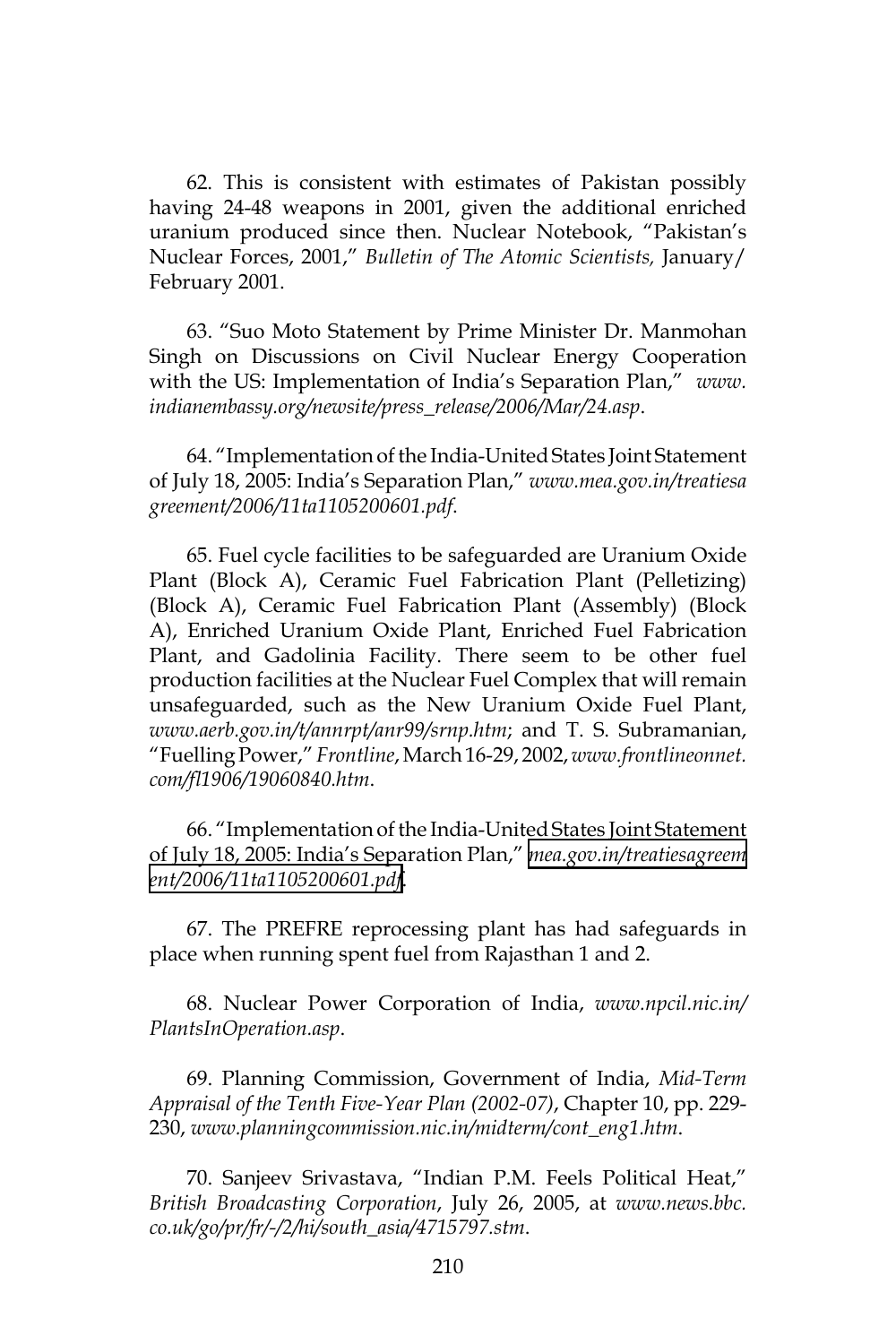71. A. Gopalakrishnan, "Indo-US Nuclear Cooperation: A Nonstarter?" *Economic and Political Weekly,* July 2, 2005.

72. "The Nuclear Fuel Complex Chairman, R. Kalidas, Has Said That India's Current Annual Uranium Requirement Is on the Order of 400-500 Tons of Uranium Oxide (340-424 t/U)." *RWE Nukem*, December 2004, p. 24.

73. We assume that India mines and mills 2,000 tons of uranium ore per day, 300 days per year, at an average ore grade of 0.05 percent uranium. The actual ore grade being mined may be only 0.03 percent, since the better quality ore has already been used. The Jaduguda mill has a processing capacity of about 2,100 tons ore/day and may only have been producing 230 tons per year. *RWE Nukem*, December 2004, p. 24. An official report notes that one mill is under construction at Banduhurang, Jharkhand, and was expected to be completed in mid-2006. Work is underway on another mill at Turamdih, reported to have a capacity of 3,000 tons per day of ore (about 450 tons/year of uranium). *Project Implementation Status Report of Central Sector Projects Costing Rs. 20 Crore and Above*, October-December 2005, Infrastructure and Project Monitoring Division, Government of India, April 2006, *www.mospi.nic.in/pi\_status\_report\_oct\_dec2005.pdf*. The Turamdih plant is expected to be commissioned by December 2006. See "UCIL Exploring Uranium Ore in Chattisgarh, Rajasthan, Karnataka," *PTI*, June 5, 2006.

74. "Interview with R. Kalidas," *RWE Nukem*, December 2004.

75. Xavier Dias, "DAE's Gambit," *Economic and Political Weekly,* August 6, 2005.

76. T. S. Subramanian, "Uranium Crisis," *Frontline*, January 13, 2006.

77. The Uranium Corporation of India claims it expects to mine 1250 tons of uranium ore per day. See "Environmental Clearance for Uranium Mining," *Hindustan Times*, December 12, 2005. Assuming an average grade of 0.04-0.05 percent, this implies 150-187.5 tons/year of uranium. As noted in footnote 72, India expects a large increase in ore processing capacity in 2006 that can more than handle this increased demand.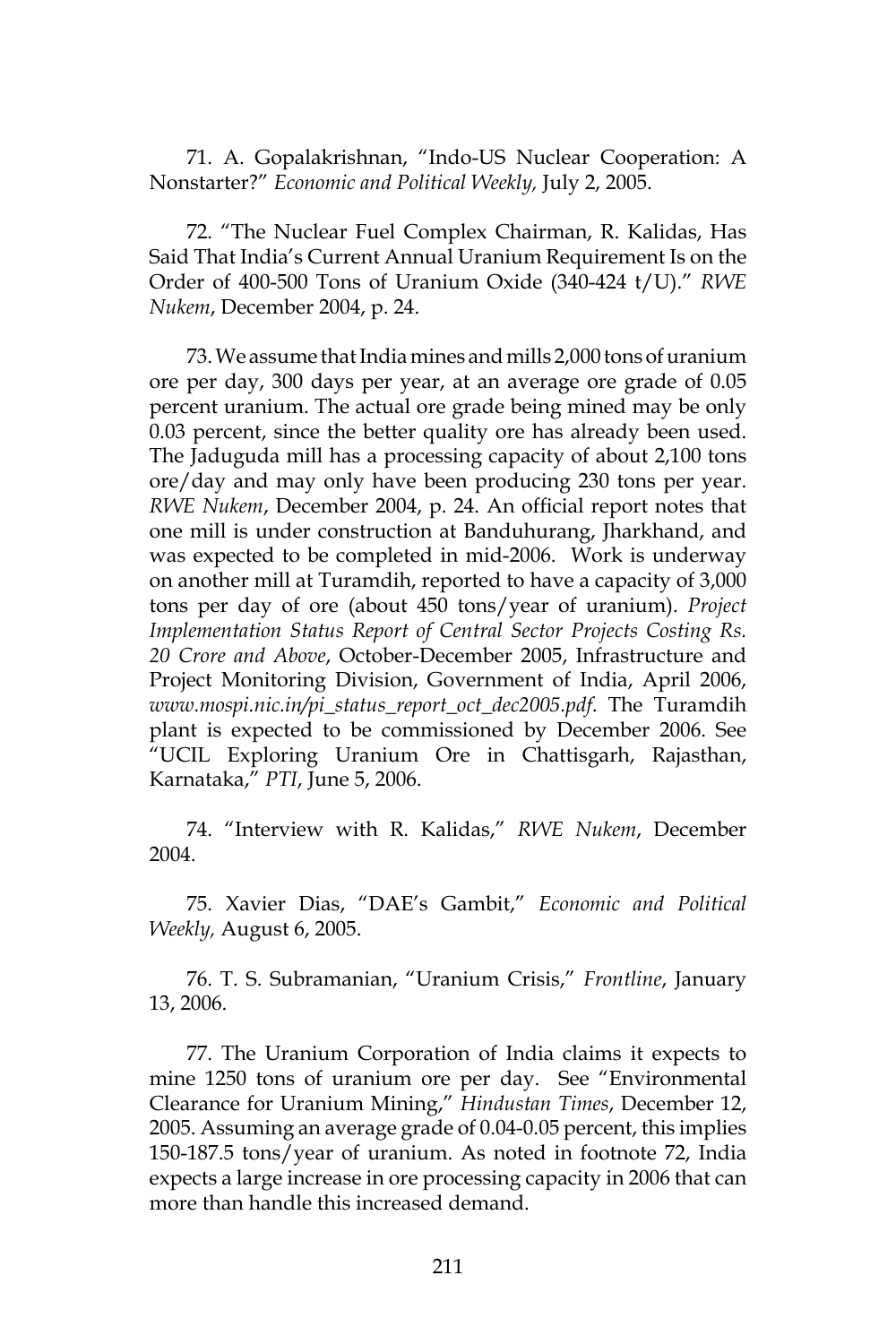78. T. S. Subramanian and Suhrid Sankar Chattopadhyay, "Back To Singhbhum," *Frontline*, January 13, 2006.

79. This includes under construction PHWRs as they come into operation and excludes PHWRs once they come under safeguards and can be fuelled by imported uranium. It also excludes CIRUS and Dhruva and uranium demand from the enrichment program, which adds up to about 45 tons per year.

80. K. Subrahmanyam, "India and the Nuclear Deal," *Times of India*, December 12, 2005.

81. "BARC Planning New Dhruva-Type Reactor," *Hindustan Times*, April 28, 1999.

82. Mark Hibbs, "Replication of Dhruva Reactor Proposed for Next Indian Economic Plan," *Nuclear Fuel*, May 8, 2006.

83. This possibility is suggested by Albright, Berkhout, and Walker, p. 267. In normal operation, a 220 MWe PHWR refueling machine would need to change eight fuel bundles a day. A typical refueling machine apparently requires 2-3 hours to change 4-8 fuel bundles. See, for example, *CANDU Fundamentals*, *www.canteach. candu.org/library/20040700.pdf*, p. 179. For 1,000 MWd/tHM burnup, such refueling would have to be repeated seven times a day.

84. A. H. Nayyar, A. H. Toor, and Z. Mian, "Fissile Material Production in South Asia," *Science & Global Security,* Vol. 6, No. 2, 1997, pp. 189-203.

85. A 220 MWe power reactor operating at 1,000 MWd/tHM burn-up would require a seven times higher refueling rate than at its normal 7,000 MWd/tHM operation. This appears to be possible given the on-line refueling capabilities of these reactors.

86. Uranium consumption is about 222 tons/year in production mode versus 32 tons in power mode.

87. If the 170 MWe Madras 1 reactor was used to produce weapons plutonium, its annual uranium requirement would be 170 tons, and consequently the total uranium requirement for that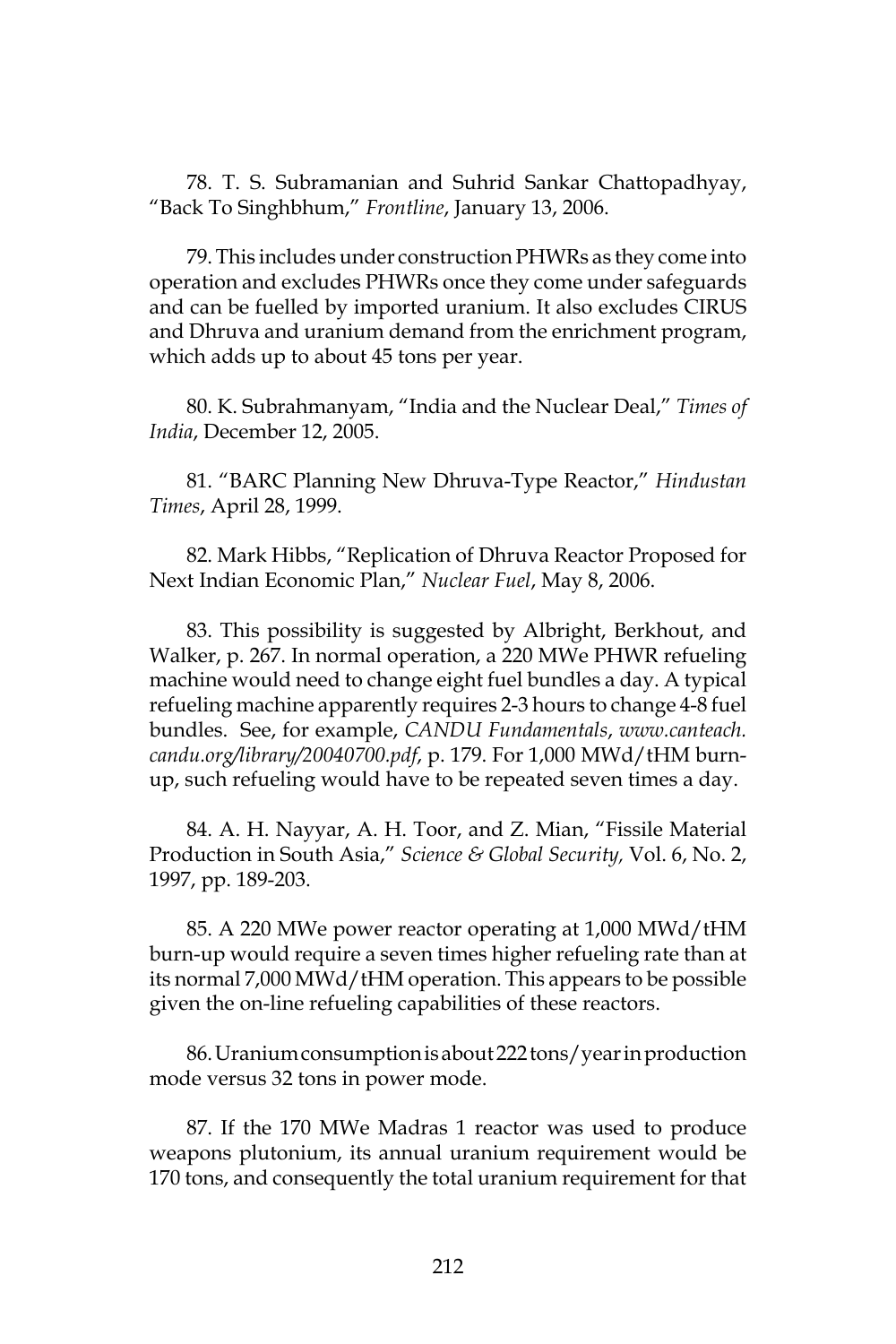and the other seven unsafeguarded PHWRs would be reduced to 485 tons, instead of 528.

88. Baltej Singh, P. D. Krishnani and R. Srivenkatesan, "Use of Depleted Uranium in Equilibrium Core of Standard PHWRs: A Complete Study," Paper presented at the 16th Annual Conference of the Indian Nuclear Society, 2005, *www.indian-nuclear-society.org. in/conf/2005/pdf\_3/topic\_1/T1\_CP5\_Baltej\_Singh.pdf*. The depleted uranium requirement is twice that of the natural uranium it replaces, in order to maintain reactor performance.

89. These 130 tons are the difference between the 467 tons in Row 4 and the 338 tons in Row 5 of the Table.

90. Singh, Krishnani, and Srivenkatesan, "Use of Depleted Uranium in Equilibrium Core of Standard PHWRs: A Complete Study." It has been studied for Tarapur 3 and 4. See V. K. Chaturvedi, "Economics of Fuel Cycles of PHWRs, VVERS and TAPS BWRs," Paper presented at the 14th Indian Nuclear Society Annual Conference, Kalpakkam, December 17-19, 2003, *www. indian-nuclear-society.org.in/conf/2003/2.pdf*.

91. Depleted uranium fuel is manufactured at the Nuclear Fuel Complex using uranium recovered by the reprocessing plant which handles spent fuel from CIRUS and Dhruva; C. Ganguly, "Manufacturing Experience Of PHWR and LWR Fuels," Paper presented at the 14th Indian Nuclear Society Conference, Kalpakkam, December 17-19, 2003, *www.indian-nuclear-society. org.in/conf/2003/8.pdf*. In a PHWR at a burn-up of 1,000 MWd/ tHM, the 0.7 percent U-235 in natural uranium fuel is reduced to 0.6 percent U-235, while fuel with a burn up of 7,000 MWd/tHM contains 0.2 percent uranium-235.

92. As of 2003, the Nuclear Fuel Complex at Hyderabad had produced about 76 tons of depleted uranium fuel. *Ibid*.

93. Perkovich, pp. 428-430, claims "knowledgeable Indian sources confirmed" use of non-weapons grade plutonium in one of the 1998 tests. Raj Chengappa*,* pp. 41-418, claims "one of the devices . . . used reactor grade or dirty plutonium."

94. J. Carson Mark, "Explosive Properties of Reactor-Grade Plutonium," *Science & Global Security,* Vol. 4, No. 1, 1993, pp. 111- 124.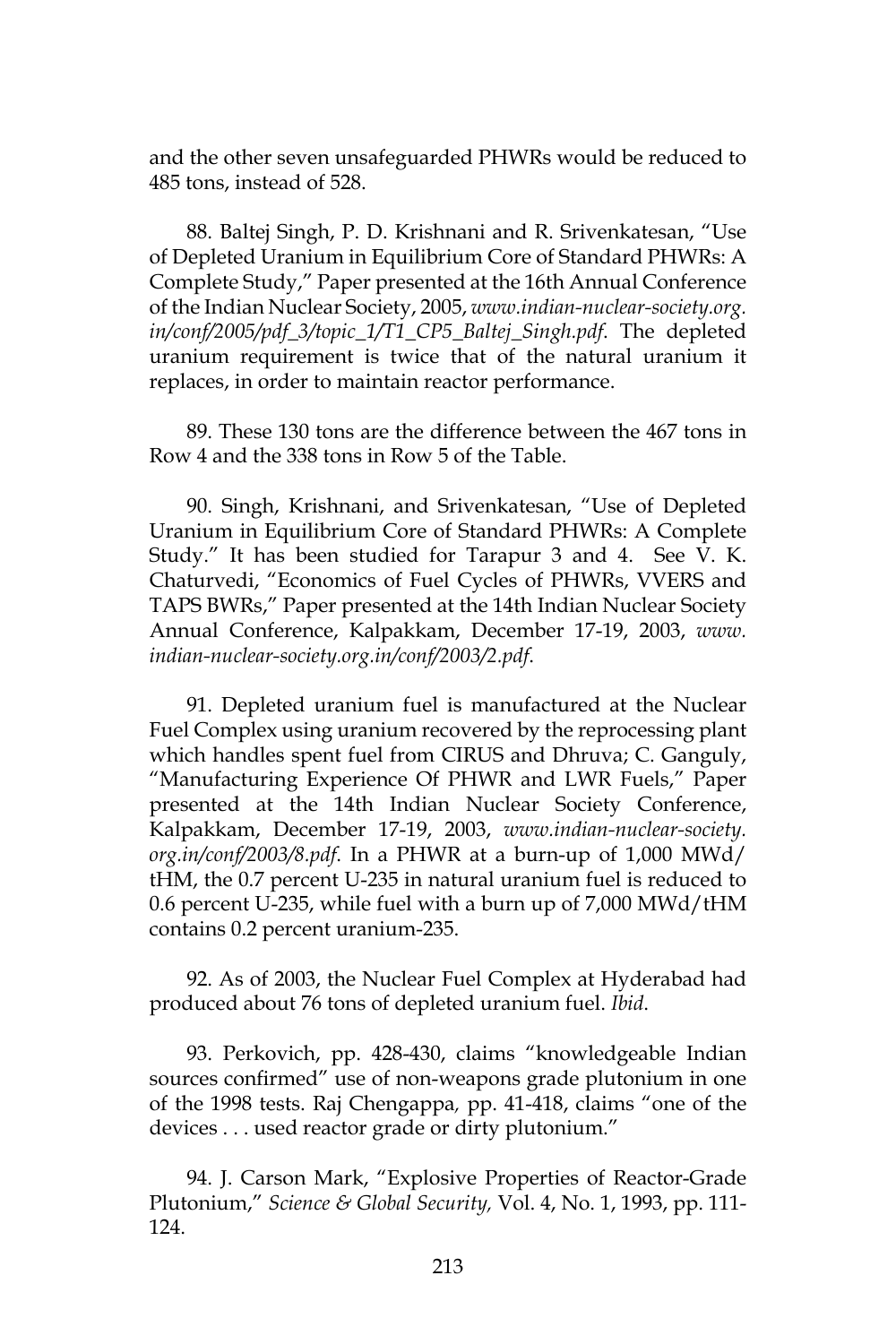95. The plutonium produced by an Indian PHWR at a burnup of 7,000 MWd/tHM, typical of power generation, is about 72 percent Pu-239 and over 22 percent Pu-240. At a burn-up used for weapons plutonium production of 1,000 MWd/tHM, the plutonium produced is almost 95 percent Pu-239 and about 5 percent Pu-240.

96. *Nonproliferation and Arms Control Assessment of Weapons-Usable Fissile Material Storage and Excess Plutonium Disposition Alternatives*, DOE/NN-0007, Washington, DC: U.S. Department of Energy, January 1997, pp. 37-39, *www.ccnr.org/plute.html*.

97. India's CIRUS and Dhruva and its heavy water power reactors produce tritium as a normal byproduct of their operation.

98. Perkovich, p. 427.

99. Chengappa, pp. 416-418.

100. Pallava Bagla, "On the Record: Anil Kakodkar," *Indian Express*, February 8, 2006.

101. *Ibid*.

102. The four reactors at Kaiga have also all been designated as military. This suggests that this site could eventually host a reprocessing plant and unsafeguarded breeder reactor similar to the arrangement at Madras.

103. Baldev Raj, "A Perspective on Science and Technology of Fast Breeder Reactors," Kalpakkam, India: Indira Gandhi Centre for Atomic Research, *www.igcar.ernet.in/igc2004/manuscript. ppt#376,90,Slide 90*.

104. India already cuts fuel assemblies into large sections prior to the chopping into small pieces that accompany reprocessing. This is done, for instance, with spent fuel assemblies from Dhruva. See M. S. Rajkumar, "Remote Technologies for Handling Spent Fuel," in *Remote Technology in Spent Fuel Management,* Proceedings of an Advisory Group meeting, Vienna, September 22-25, 1997, IAEA TECDOC-1061, 1999, pp. 35-48.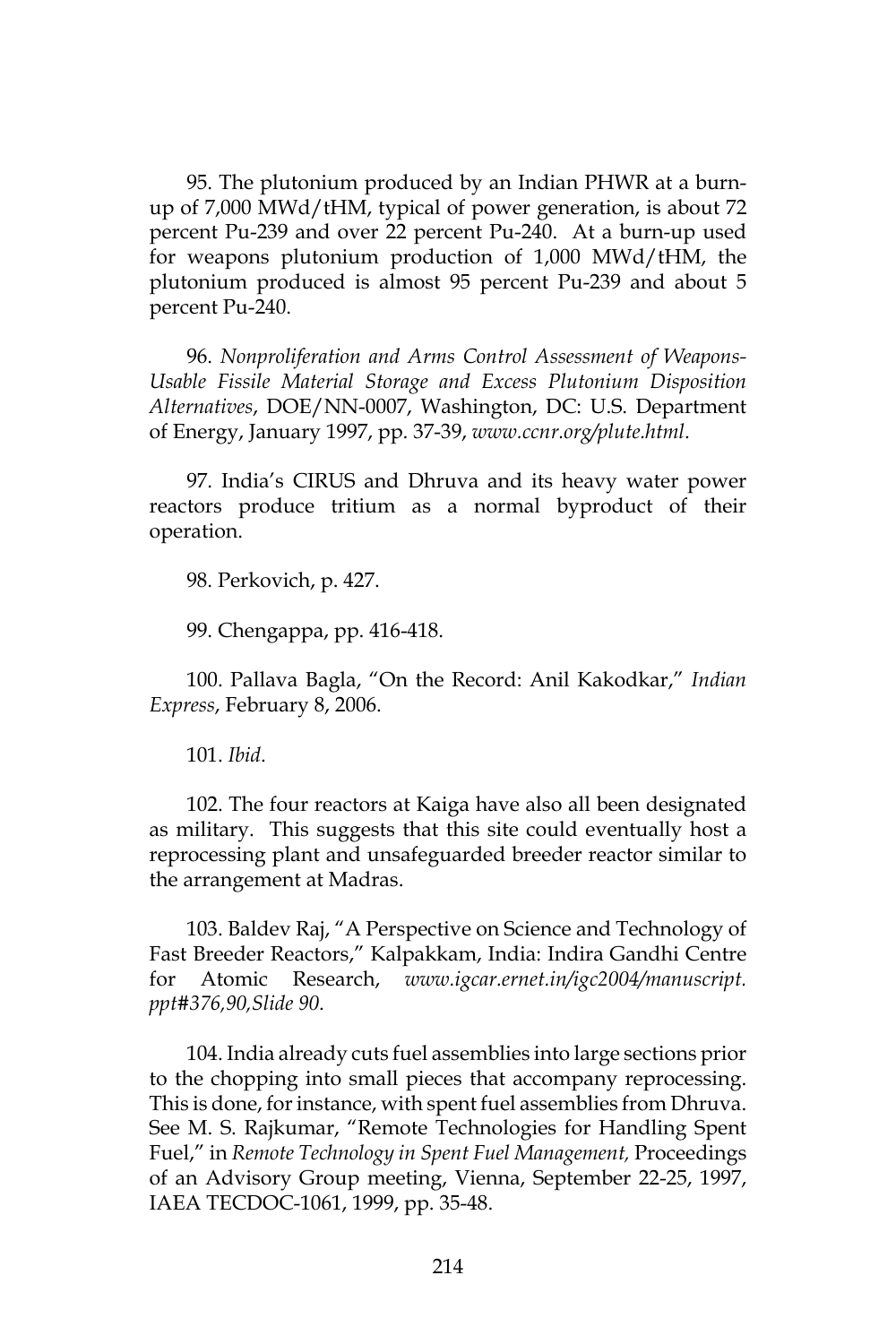105. India plans a series of "FBR parks," each of which will have two to four FBRs, a dedicated reprocessing plant, and a fuel fabrication plant, including one at Kalpakkam. See T. S. Subramanian, "A Milestone at Kalpakkam," *Frontline*, November 6, 2004.

106. *Design of Prototype Fast Breeder Reactor*, Kalpakkam, India: Indira Gandhi Centre for Atomic Research, December 2003, *www. igcar.ernet.in/broucher/design.pdf*. The plutonium content of the fuel is reported to be 20.7 percent in the inner core and 27.7 percent in the outer core, with approximately 91 percent of the total power generated in the core. See D. G. Roychowdhury, P. P. Vinayagam, S. C. Ravichandar, and M. V. Sridhar Rao, "Thermal Hydraulic Design of PFBR Core," *LMFR Core Thermohydraulics: Status and Prospects,* IAEA-TECDOC-1157, June 2000, *www.iaea.org/inis/aws/ fnss/fulltext/1157\_3.pdf*.

107. "National Presentations: India," in *Primary Coolant Pipe Rupture Event in Liquid Metal Cooled Reactors*, IEA TECDOC-1406, August 2004, *www.iaea.org/inis/aws/fnss/fulltext/te\_1406\_web.pdf*. The breeding ratio is the mass of fissile isotopes produced by the reactor divided by the amount of fissile material consumed. It appears the PFBR breeding ratio was reduced to 1.049 after a redesign of the radial blanket. It had previously been given as 1.07. See S. M. Lee, S. Govindarajan, R. Indira, T. M. John, P. Mohanakrishnan, R. Shankar Singh and S. B. Bhoje, "Conceptual Design of PFBR Core," *Conceptual Designs of Advanced Fast Reactors,* IAEA-TECDOC-907, 1996, *www.iaea.org/inis/aws/fnss/ fulltext/28014311.pdf*.

108. We assume roughly two-thirds of all fissions in the inner and outer cores are from Pu-239 nuclei, 13.5 percent are of Pu-241, and 1.5 percent are of U-235. For the inner and outer cores, we assume generic capture to fission ratios for Pu-239, Pu-241, and U-235 of 0.25, 0.1, and 0.25 respectively. See Alan E. Waltar and Albert B. Reynolds, *Fast Breeder Reactors*, New York: Pergamon Press, 1981, pp. 123-134. The actual values for the PFBR may be somewhat different.

109. We assume a core breeding ratio of 0.68 and an overall breeding ratio of 1.05. Note that Japan's Monju and the cancelled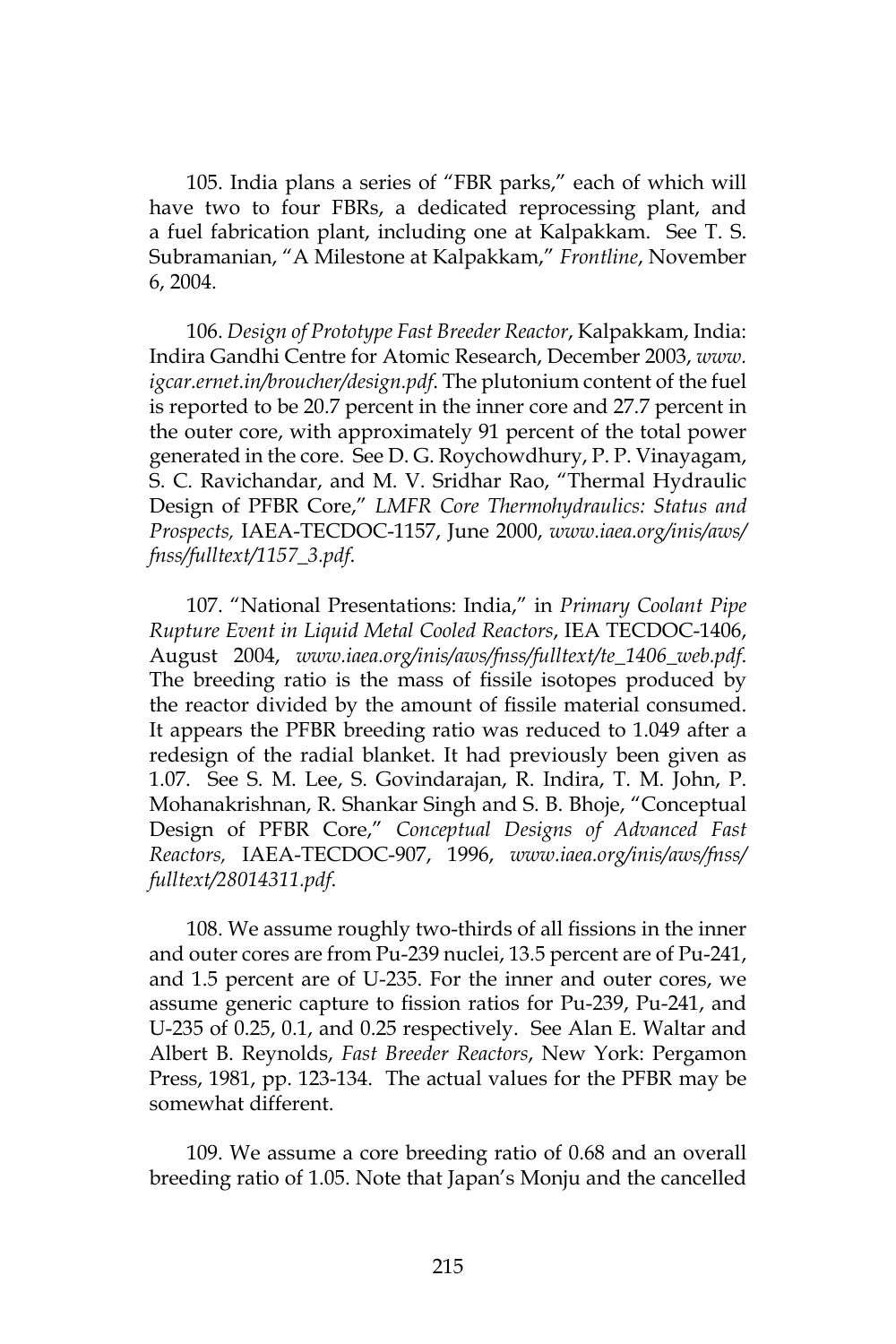U.S. Clinch River fast breeder reactors had core breeding ratios of 0.6-0.75. See S. Usami *et al*., *Reaction Rate Distribution Measurement and the Core Performance Evaluation in the Prototype FBR Monju,* last updated July 5, 2005*, aec.jst.go.jp/jicst/NC/tyoki/ sakutei2004/sakutei17/siryo41.pdf*. For this range of core breeding ratios, the PFBR would produce about 109-164 kg of weapons grade plutonium. Preliminary results from MCNP calculations on PFBR plutonium production support this range of plutonium production. Alexander Glaser private communication.

110. T. S. Subramanian, "A Milestone at Kalpakkam," *Frontline*, November 6-19, 2004, *www.hinduonnet.com/fline/fl2123/ stories/20041119003210200.htm*.

111. The spent fuel from the breeder would need to cool before it could be reprocessed and the plutonium recycled. Thus an initial plutonium stock for two cores, about four tons in total, is required for each breeder.

112. Matthew McKinzie, Zia Mian, A. H. Nayyar, and M. V. Ramana, "The Risks and Consequences of Nuclear War in South Asia," in Smitu Kothari and Zia Mian, eds., *Out of the Nuclear Shadow*, Delhi: Lokayan and Rainbow Publishers, and London: Zed Books, 2001.

113. R. Rajaraman, "Save the Indo-U.S. Agreement," *Hindustan Times*, November 5, 2005.

114. R. Rajaraman, "Cap the Nuclear Arsenal Now," *The Hindu*, January 25, 2005; R. Rajaraman, "Towards De-Nuclearisation of South Asia," paper presented at the 2nd Pugwash Workshop on South Asian Security, Geneva, Switzerland, May 16-18, 2003).

115. Zia Mian and M. V. Ramana, "Beyond Lahore: From Transparency to Arms Control," *Economic and Political Weekly*, April 17-24, 1999; Zia Mian, A. H. Nayyar, and M. V. Ramana, "Making Weapons, Talking Peace: Resolving The Dilemma of Nuclear Negotiations," *Economic and Political Weekly*, July 17, 2004; R. Rajaraman, "India-U.S. Deal and the Nuclear Ceiling," *The Hindu*, September 10, 2005; R. Rajaraman, "Nurturing the Indo-U.S. Agreement," in *The Debate on the Indo–US Nuclear Cooperation*, Delhi: Delhi Policy Group and Bibliophile South Asia, 2006.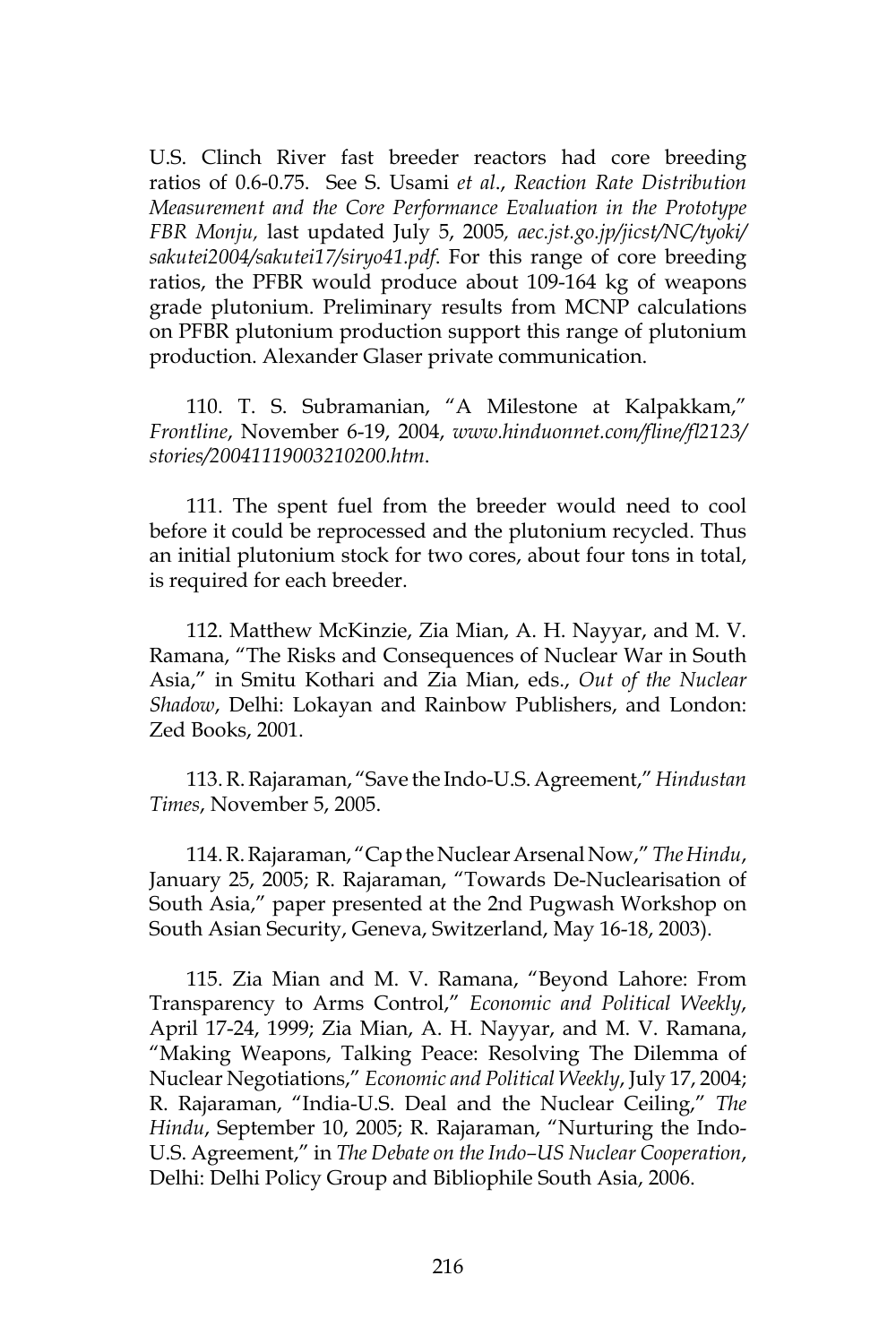## **APPENDIX I POWER REACTORS IN INDIA AND PAKISTAN**

## **India.** (Note: Military reactors will not be open for safeguards.)

| Power reactor             | Type            | Gross Power (MWe) | Start-up date  | Safeguards<br>(June 2006) | Open for Safeguards |  |
|---------------------------|-----------------|-------------------|----------------|---------------------------|---------------------|--|
| In Operation              |                 |                   |                |                           |                     |  |
| Kaiga-1                   | PHWR            | 220               | 16-Nov-00      | Unsafequarded             | Military            |  |
| Kaiga-2                   | PHWR            | 220               | 16-Mar-00      | Unsafequarded             | Military            |  |
| Kakrapar-1                | PHWR            | 220               | 6-May-93       | Unsafequarded             | 2012                |  |
| Kakrapar-2                | PHWR            | 220               | 1-Sep-95       | Unsafeguarded             | 2012                |  |
| Madras-1                  | PHWR            | 170               | 27-Jan-84      | Unsafeguarded             | Military            |  |
| Madras-2                  | PHWR            | 220               | 21-Mar-86      | Unsafeguarded             | Military            |  |
| Narora-1                  | PHWR            | 220               | $1 - Jan-91$   | Unsafequarded             | 2014                |  |
| Narora-2                  | PHWR            | 220               | 1-Jul-92       | Unsafequarded             | 2014                |  |
| Rajasthan-1               | PHWR            | 100               | 16-Dec-73      | Safeguarded               | Safeguarded         |  |
| Rajasthan-2               | PHWR            | 200               | 1-Apr-81       | Safeguarded               | Safeguarded         |  |
| Rajasthan-3               | PHWR            | 220               | $1-Jun-00$     | Unsafeguarded             | 2010                |  |
| Rajasthan-4               | PHWR            | 220               | 23-Dec-00      | Unsafeguarded             | 2010                |  |
| Tarapur-1                 | <b>BWR</b>      | 160               | 28-Oct-69      | Safequarded               | Safeguarded         |  |
| Tarapur-2                 | <b>BWR</b>      | 160               | 28-Oct-69      | Safeguarded               | Safeguarded         |  |
| Tarapur-4                 | PHWR            | 540               | 12-Sep-05      | Unsafeguarded             | Military            |  |
| <b>Under Construction</b> |                 |                   |                |                           |                     |  |
| Kaiga-3                   | PHWR            | 220               | 2007 (planned) | Unsafeguarded             | Military            |  |
| Kaiga-4                   | PHWR            | 220               | 2007 (planned) | Unsafeguarded             | Military            |  |
| Kudankulam-1              | <b>VVFR</b>     | 1000              | 2007 (planned) | Safeguarded               | Safequarded         |  |
| Kudankulam-2              | <b>VVFR</b>     | 1000              | 2008 (planned) | Safeguarded               | Safeguarded         |  |
| Rajasthan-5               | PHWR            | 220               | 2007 (planned) | Unsafeguarded             | 2007                |  |
| Rajasthan-6               | PHWR            | 220               | 2008 (planned) | Unsafeguarded             | 2008                |  |
| Tarapur-3                 | PHWR            | 540               | 2007 (planned) | Unsafeguarded             | Military            |  |
| PFBR                      | Fast<br>Breeder | 500               | 2010           | Unsafequarded             | Military            |  |